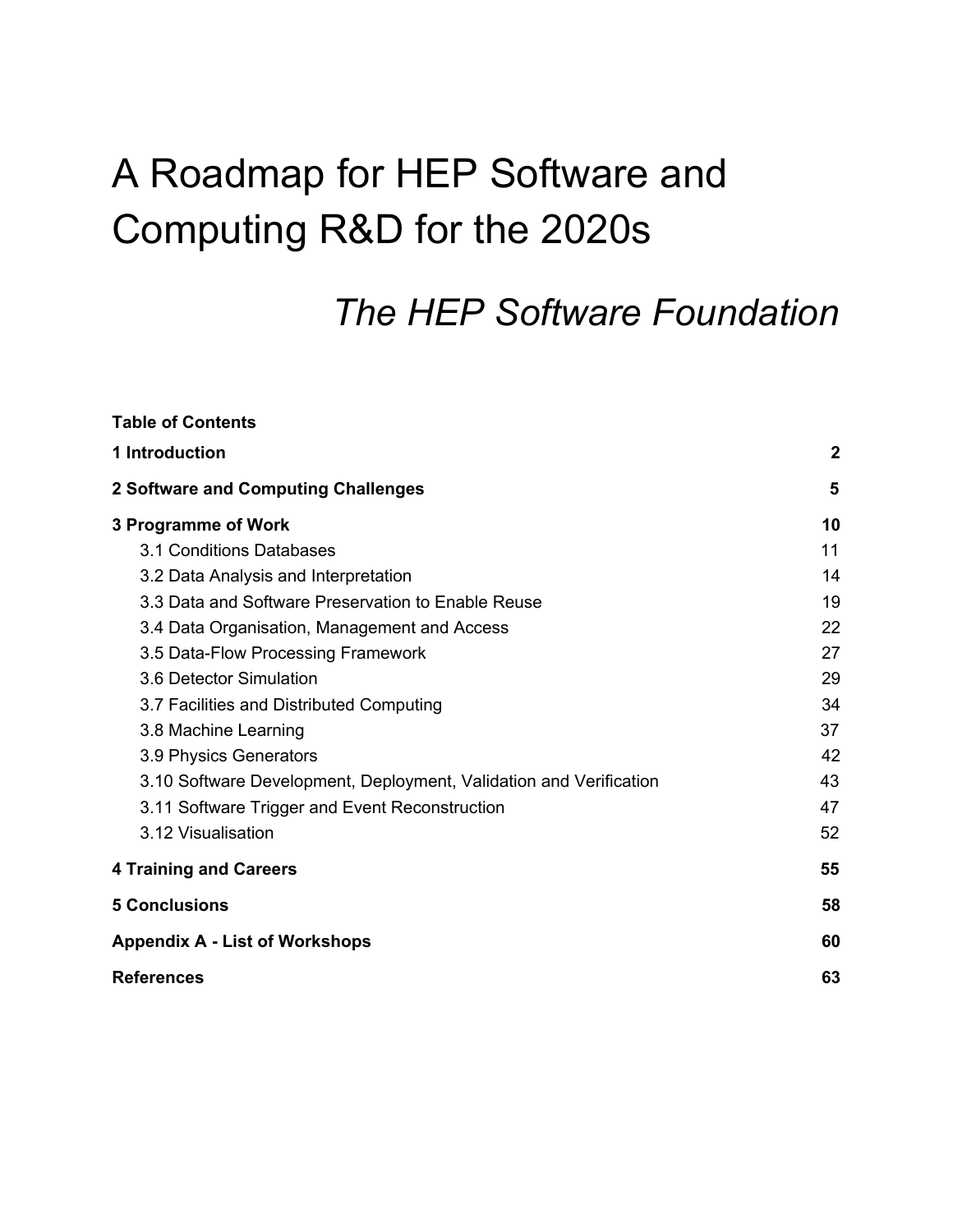# <span id="page-1-0"></span>1 Introduction

Particle physics has an ambitious programme of experiments for the coming decades. The programme supports the strategic goals of the particle physics community that have been laid out by the European Strategy for Particle Physics [ESPP2013] and by the Particle Physics Project Prioritization Panel (P5) in the United States [P5-2014]. Broadly summarised these programmes aim to:

- exploit the discovery of the Higgs boson in 2012 as a precision tool for investigating Standard Model (SM) and Beyond the Standard Model (BSM) physics,
- explore matter-antimatter asymmetry, particularly via the properties of B mesons,
- investigate the properties of dark matter,
- probe neutrino oscillations and masses.

The High-Luminosity Large Hadron Collider (HL-LHC) will be a major upgrade of the current LHC supporting the aim of an in-depth investigation of the properties of the Higgs boson and its couplings to other particles. The ATLAS and CMS experiments will measure this, alongside searching for new physics Beyond the Standard Model (BSM), or exploration of that physics, should an earlier discovery be made. Such BSM physics may help shed light on the nature of dark matter, which we know makes up the majority of gravitational matter in the universe, but which does not interact via the electromagnetic or strong nuclear forces [Mangano2016].

The LHCb experimental programme at the LHC and the Belle II experiment at KEK study heavy flavor physics, or B physics, where quantum influences of very high mass particles are manifest in lower energy phenomena. Their primary goal is to look for BSM physics in charge parity (CP) violation (that is, asymmetries in the decays of particles and their corresponding antiparticles) and in rare decays of beauty and charm hadrons. Current observations of these asymmetries do not explain why our universe is so matter dominated. These flavour physics programmes can be related to BSM searches through effective field theory and powerful constraints on new physics can come from such studies.

The study of neutrinos, their oscillations and mass, can also shed light on matter-antimatter asymmetry. The DUNE detector will provide a huge improvement in our ability to probe this physics, detecting neutrinos from the Long Baseline Neutrino Facility at Fermilab, as well as linking to astro-particle physics programmes through the potential detection of neutrinos from supernovas.

In the study of the early universe, immediately after the Big Bang, it is critical to understand the phase transition between the highly compressed quark-gluon plasma and the nuclear matter in the universe today. The ALICE experiment at the LHC and the CMB and PANDA experiments at the Facility for Antiproton and Ion Research (FAIR) at Darmstadt are specifically designed to probe this aspect of nuclear and particle physics.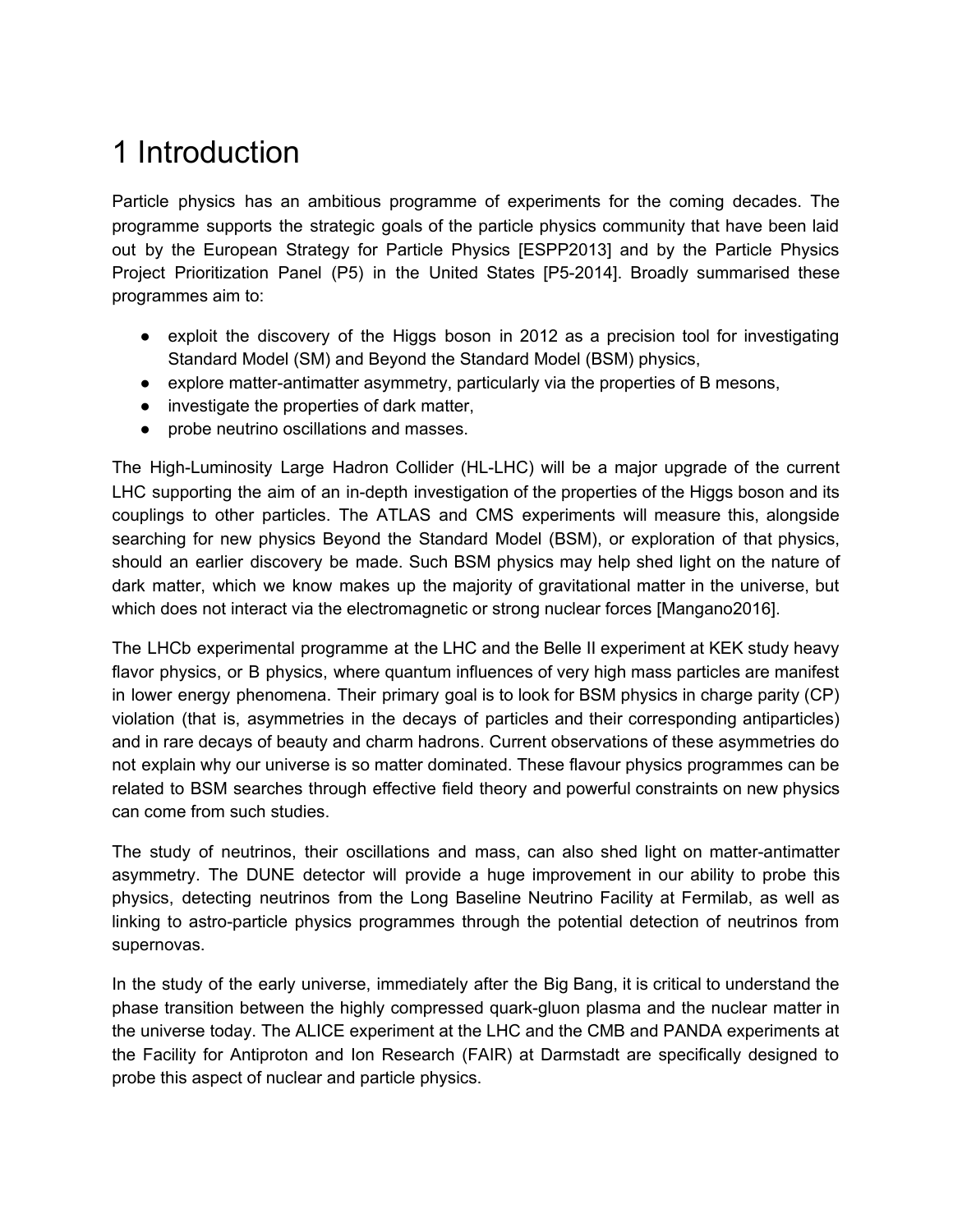These experimental programmes already require large investments in upgraded hardware. Similarly, they require commensurate investment in the research and development necessary to deploy software to acquire, manage, process, and analyse the data.

For the HL-LHC, which is scheduled to begin data taking in 2026 and to run into the 2030s, some 30 times more data than the LHC has currently produced will be collected by ATLAS and CMS. As the total LHC data magnitude is already close to an exabyte, it is clear that the problems to be solved require approaches beyond simply scaling current solutions from today's technologies, assuming Moore's Law and more or less constant operational budgets. The nature of computing hardware (processors, storage, networks) is evolving, the quantity of data to be processed is increasing dramatically, its complexity is increasing, and more sophisticated analyses will be required to maximise physics yield. Developing and deploying sustainable software for the future and upgraded experiments, given these constraints, is both a technical and a social challenge. Thus a "software upgrade" is needed to run in parallel with the hardware upgrades planned for the HL-LHC.

In planning for the HL-LHC in particular, it is critical that all of the collaborating stakeholders agree on the software goals and priorities, and that the efforts complement each other. In this spirit, the HEP Software Foundation (HSF) began a planning exercise in late 2016 to prepare a Community White Paper (CWP) at the behest of the Worldwide LHC Computing Grid [WLCG2016]. The goal of the CWP is to provide a roadmap for software R&D in preparation for the HL-LHC era and for other HEP experiments on a similar timescale, which would identify and prioritise the software research and development investments required:

- to achieve improvements in software efficiency, scalability and performance and to make use of the advances in CPU, storage and network technologies,
- to enable new approaches to computing and software that can radically extend the physics reach of the detectors,
- to ensure the long term sustainability of the software through the lifetime of the HL- LHC.

The CWP process, organized by the HSF with the participation of the LHC experiments and the wider HEP software and computing community, began with a kick-off workshop at UCSD/SDSC, USA, in January, 2017 and concluded with a final workshop in June, 2017 in Annecy, France, with a large number of intermediate topical workshops and meetings. The entire CWP process involved an estimated 250 participants.

To reach more widely than the LHC experiments, specific contact was made with individuals with software and computing responsibilities in the FNAL muon and neutrino experiments, Belle II, the Linear Collider community as well as various national computing organisations. The CWP process was able to build on all the links established since the inception of the HSF in 2014.

Working groups were established on various topics which were expected to be important parts of the HL-LHC roadmap: *Careers, Staffing and Training; Conditions Database; Data Organisation, Management and Access; Data Analysis and Interpretation; Data and Software Preservation; Detector Simulation; Event Processing Frameworks; Facilities and Distributed*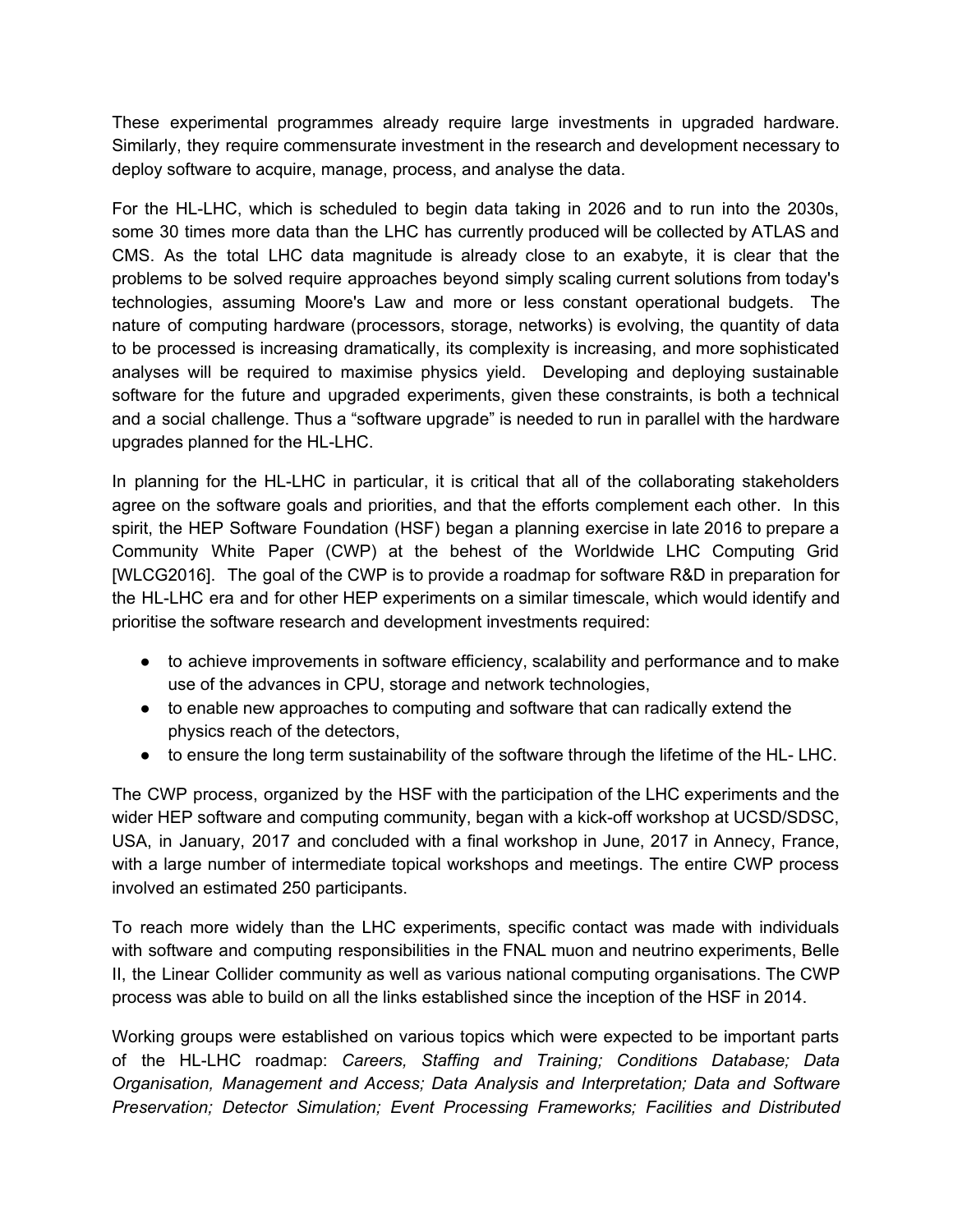*Computing; Machine Learning; Physics Generators; Software Development, Deployment and Validation/Verification; Software Trigger and Event Reconstruction; and visualisation.* The work of each working group is summarized in this document, with links to the more detailed topical documents when they exist.

This document is the result of the CWP process. We firmly believe that investing in the roadmap outlined here will be fruitful for the whole of the HEP programme.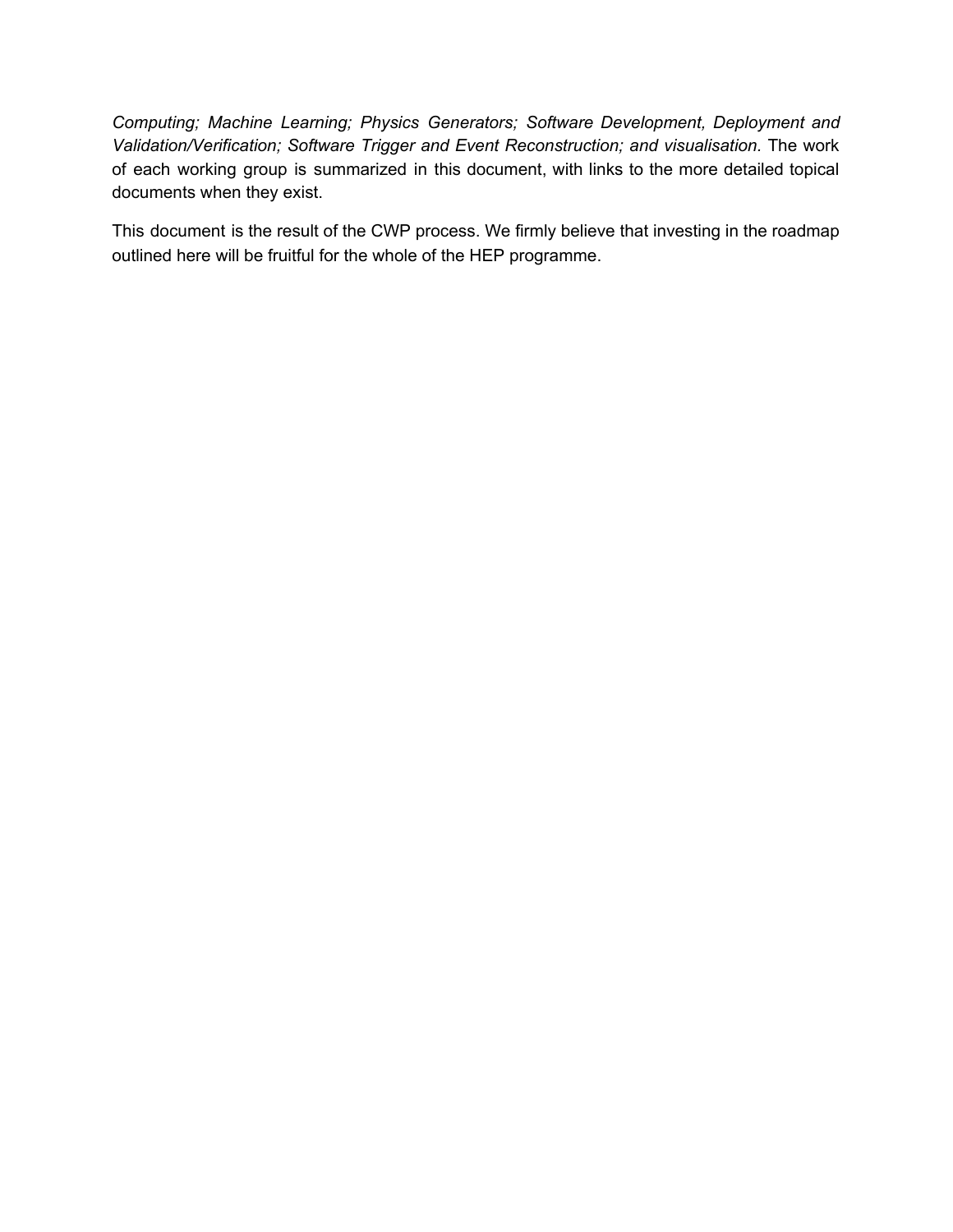# <span id="page-4-0"></span>2 Software and Computing Challenges

By the end of LHC Run 2 it is expected that about 150 fb $<sup>-1</sup>$  of physics data will have been</sup> collected by ATLAS and CMS. Together with LHCb and ALICE the total size of LHC data will be around 1 exabyte, as shown in the table below from the LHC's Computing Resource Scrutiny Group [CSRG2016]. The CPU allocation from the CSRG for 2017 to each experiment is also shown.

| <b>Experiment</b> | <b>Disk Usage</b><br>(PB) | <b>Tape Usage</b><br>(PB) | Total (PB) | <b>CSRG CPU</b><br>2017 (kHS06) |
|-------------------|---------------------------|---------------------------|------------|---------------------------------|
| <b>ALICE</b>      | 98                        | 86                        | 184        | 751                             |
| <b>ATLAS</b>      | 164                       | 324                       | 488        | 1828                            |
| <b>CMS</b>        | 141                       | 247                       | 285        | 1678                            |
| <b>LHCb</b>       | 41                        | 79                        | 120        | 376                             |
| <b>Total</b>      | 444                       | 633                       | 1077       | 4633                            |

Using a conversion from HS06 to CPU cores of around 10 means that LHC computing in 2017 is supported by almost 500k CPU cores.

These resources are deployed everywhere from close to the experiment themselves at CERN to a worldwide distributed computing computing infrastructure, the WLCG. Each experiment has developed its own workload and data management software to manage their share of WLCG resources.

In order to process this data, the 4 LHC experiments have written more than 12 million lines of code over the last 15 years. This has involved contributions from thousands of physicists, encompassing a huge range of skill levels. The majority of this code was written for a single architecture (x86) and with a serial processing model in mind. There is considerable anxiety in the experiments that much of this software is poorly maintained, with the original authors no longer in the field and much of the code itself in a poorly maintained state, ill documented and lacking tests. This code, which is mostly experiment-specific, manages the entire experiment data flow, including data acquisition, high-level triggering, calibration and alignment, reconstruction (of both real and simulated data) and final data analysis.

The HEP community also has a wide range of software that is shared. This includes ROOT [Brun1996] as a data analysis toolkit (though also playing a critical role in the implementation of experiment's data models) and GEANT4 [Agostinelli2003] as the simulation framework through which most detector simulation is achieved. Physics simulation is supported by a wide range of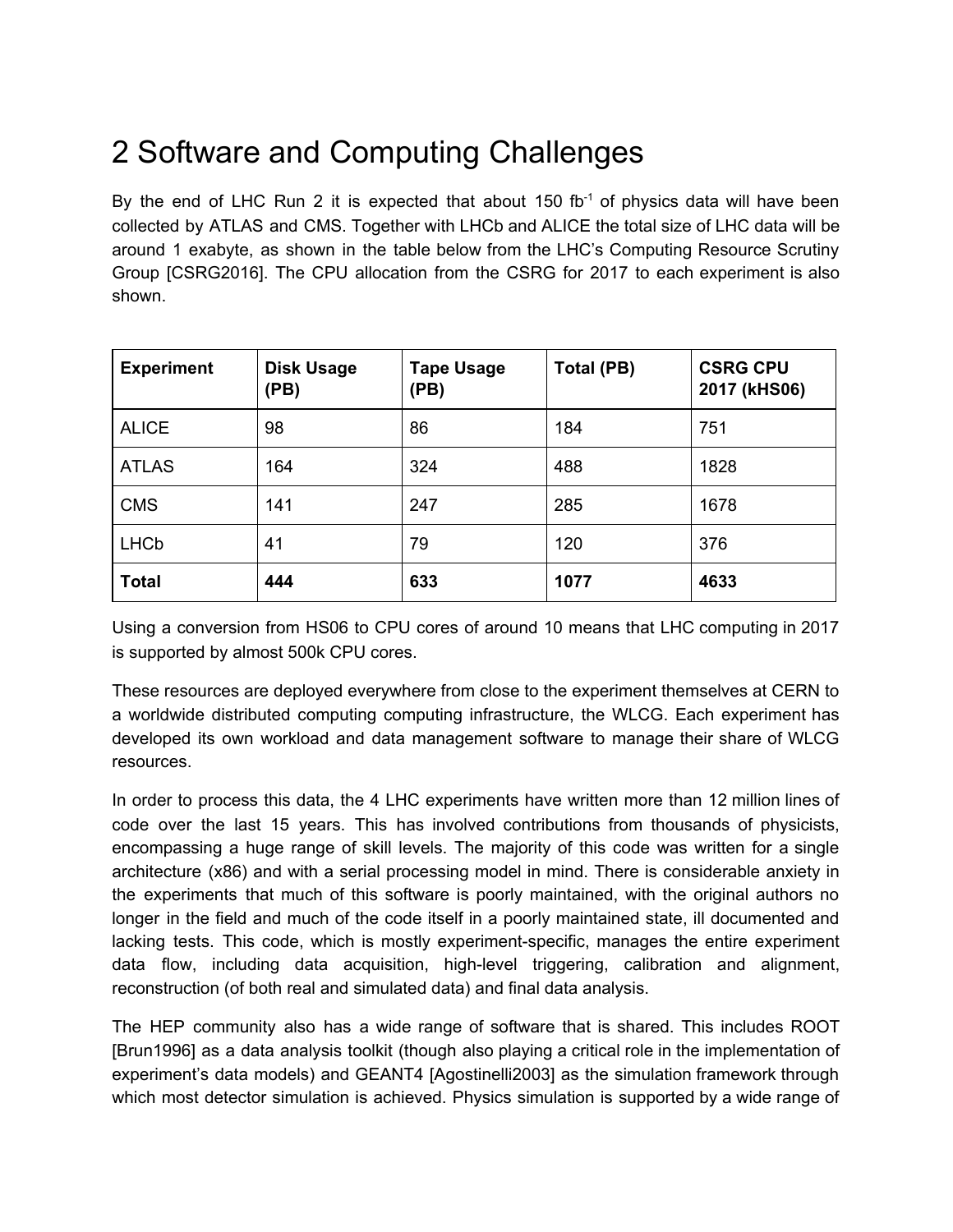event generators from the theory community ([SHERPA], [ALPGEN]). There is also code developed to support the computing infrastructure itself, such as the CVMFS distributed caching filesystem [CVMFS], the Frontier database caching mechanism [Frontier], the XRootD file access protocol [XRootD] and a number of storage systems (dCache, DPM, EOS).

The list above is by no means exhaustive, but illustrates the huge range of software employed by the HEP community and its critical role in almost every aspect of the programme.

When considering the challenges ahead, even in Run 3 LHCb will process, in software, more than 40 times the number of collisions that it does today and ALICE will readout Pb-Pb collisions continuously at 50kHz. The upgrade to the HL-LHC then produces a step change for ATLAS and CMS. The beam intensity will rise substantially giving bunch crossings where pile-up (the number of discrete pp interactions) will rise, from about 60 today, to about 200. The two experiments will upgrade their trigger systems to record about 10 times as many events as they do today. It is anticipated that HL-LHC will eventually deliver about 300 fb<sup>-1</sup> of data each year.

The steep rise in resources that are then required to manage this data are estimated in Figures 1 and 2.



Figure 1. CMS CPU and disk requirement evolution into the first two years of HL-LHC [Sexton-Kennedy2017]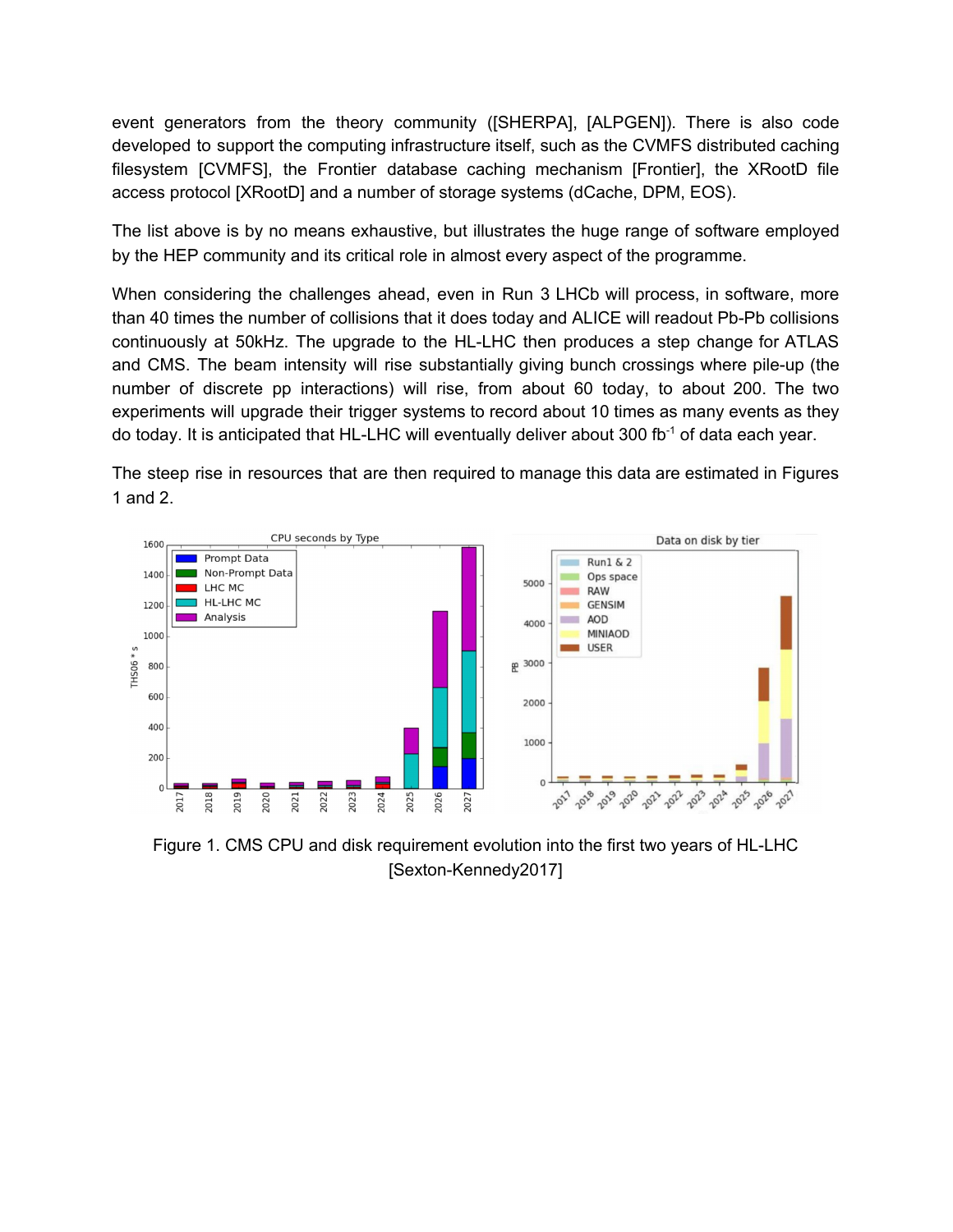



Figure 2. ATLAS CPU and disk requirement evolution into the first three years of HL-LHC [Campana2017]

In general it can be said that the amount of data that experiments can collect and process in the future will be limited by affordable software and computing, not by physics.

The ATLAS numbers, in Figure 2, are particularly interesting as they estimate the resources that will be available to the experiment if a flat funding profile is maintained, taking into account the expected technology improvements given current trends [Panzer2017]. As can be seen, the shortfall between needs and bare technology gains is considerable: x3.7 in CPU and x7.1 in disk in 2027.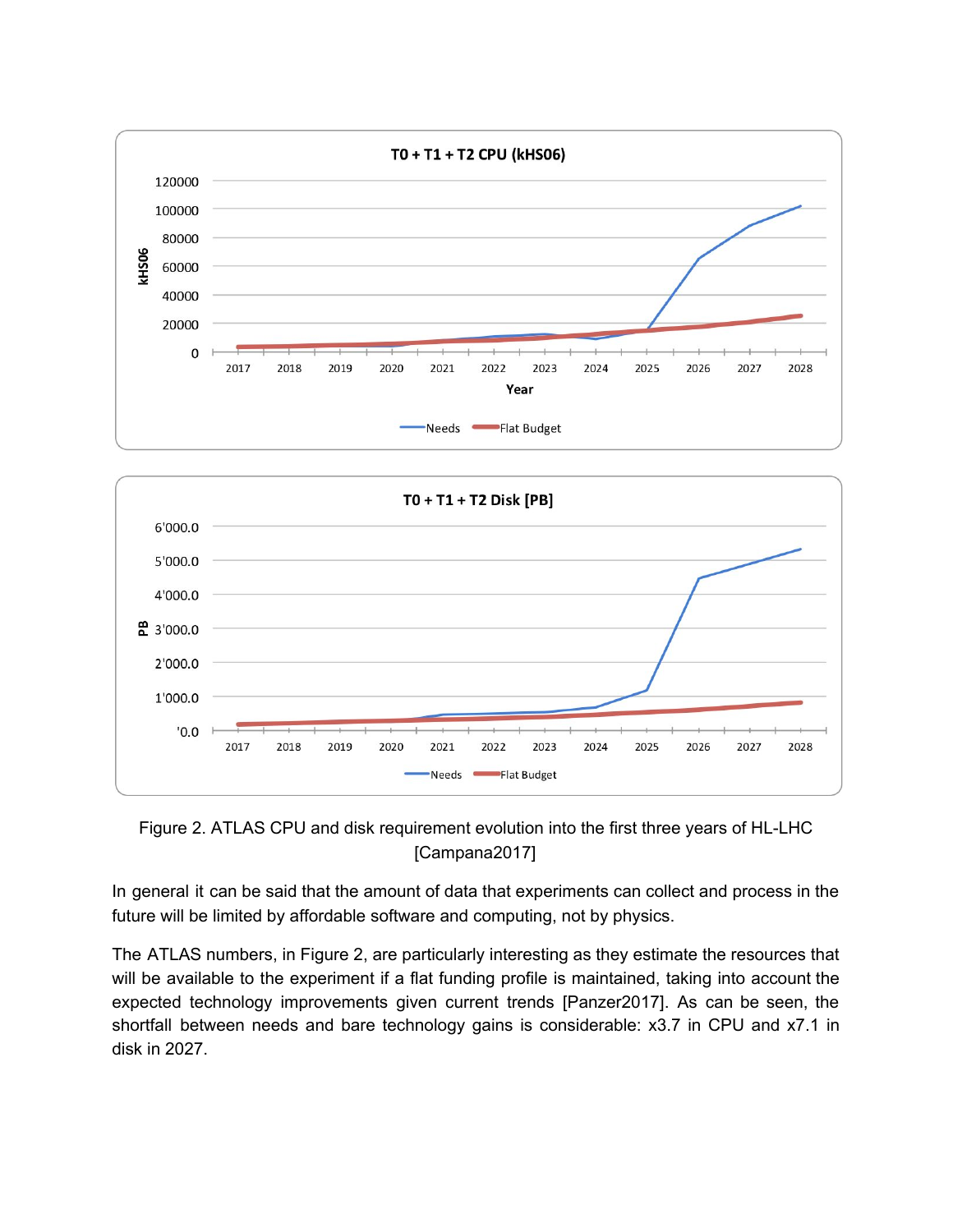While the density of transistors on silicon continues to increase following Moore's Law (albeit more slowly than in the past), power density limitations have limited the clock speed of processors for more than a decade. This has effectively stalled any progress in the processing capacity of a single CPU core. Instead, increases in potential processing capacity come from increases in the core count of CPUs and wide CPU registers. Exploiting this potential requires a shift in programming model to one based on *concurrency*. As a response to this problem in providing effective use of transistors on a die, alternative architectures have become more commonplace. These range from the many core architecture of the Xeon Phi, which combines around 64 modest, but standard, x86\_64 cores, to alternatives such as GPGPUs, where the processing model is very different, allowing a much greater fraction of the die to be dedicated to arithmetic calculations, but at a price in programming difficulty and memory handling for the developer that tends to be specific to each processor generation. Further developments may even see use of FPGAs for more general purpose tasks.

Even with the throttling of clock speed to limit power consumption, power remains a major issue. Low power architectures are in huge demand. At one level this simply challenges the dominance of x86 with, for example, Aarch64 devices. More extreme is an architecture that would see specialized processing units dedicated to particular tasks, but with possibly large parts of the device switched off most of the time, so-called dark silicon.

Limitations in affordable storage also pose a major challenge, as does the I/O capacity of ever larger hard disks. In addition, network capacity will probably continue to increase at the required level, but the ability to use it efficiently will need a closer integration with applications. This will require developments in the areas of software to support distributed computing (data and workload management, software distribution and data access) and an increasing awareness of the extremely hierarchical view of data, from long latency tape access and medium-latency network access through to the CPU memory hierarchy.

Taking advantage of these new architectures and programming paradigms will be critical for HEP to increase the capacity of our code to do physics efficiently and to meet the processing challenges of the future. Some of this work will be focused on re-optimised implementations of existing algorithms. This will be complicated by the fact that much of our code is written for the much simpler model of serial processing and without the software engineering needed for sustainability. Proper support for taking advantage of concurrent programming techniques (such as task or thread based programming, as well as vectorised SIMD instructions) through frameworks and libraries, will be essential, as the majority of code will still be written by physicists. Other approaches should examine new algorithms and techniques, including highly parallelised code that can run on GPGPUs or the use of machine learning techniques to replace computationally expensive pieces of simulation or pattern recognition. The ensemble of computing work that is needed by the experiments must remain sufficiently flexible to take advantage of different architectures that will provide computing to HEP in the future. In particular, use of high performance computing sites, which may run with very particular constraints, will very likely be a requirement for the community.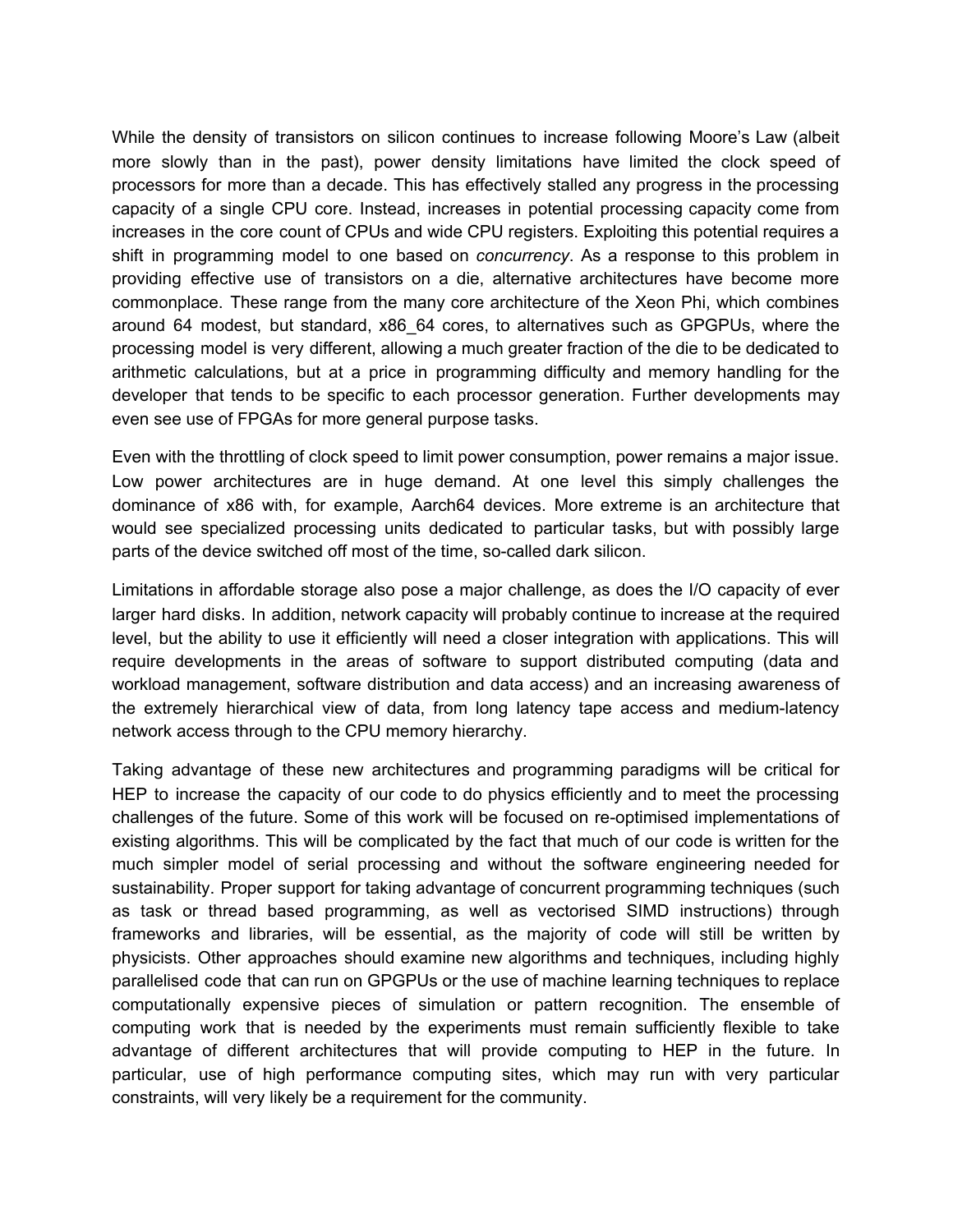These technical challenges are accompanied by significant human challenges. Software is written by many people in the collaborations, with varying levels of expertise, from a few experts with precious skills to novice coders. Effective mechanisms for incorporating contributions, particularly from novices, will be needed. This implies organising training in effective coding techniques and providing excellent documentation, examples and support. Although it is inevitable that some developments will remain within the scope of a single experiment, tackling the software problems coherently as a community will be critical for achieving success in the future. This will range from sharing knowledge of techniques and best practice to establishing common libraries and projects that will provide generic solutions to the community. Writing code that supports a wider subset of the community than just a single experiment presents a greater challenge, but the potential benefits are huge.

Particle physics is no longer alone in facing these massive data challenges. Experiments in other fields, from astronomy to genomics, will produce huge amounts of data in the future and will need to overcome the same challenges that we face: massive data handling and efficient scientific programming. Establishing links with these fields has already started. Additionally, interest from the computing science community in solving these data challenges exists and mutually beneficial relationships would be possible where there are genuine research problems that are of academic interest to that community and provide practical solutions to ours. The efficient processing of massive data volumes is also a challenge faced by industry, in particular the internet economy, which developed novel and major new technologies, under the banner of *Big Data*, that may be applicable to our use cases.

Establishing a programme of investment in software for the HEP community, with a view to ensuring effective and sustainable software for the coming decades, will be essential to allow us to reap the physics benefits of the multi-exabyte data to come. It was in recognition of this fact that the HSF itself was set up and already works to promote these common projects and community developments [HSF2015].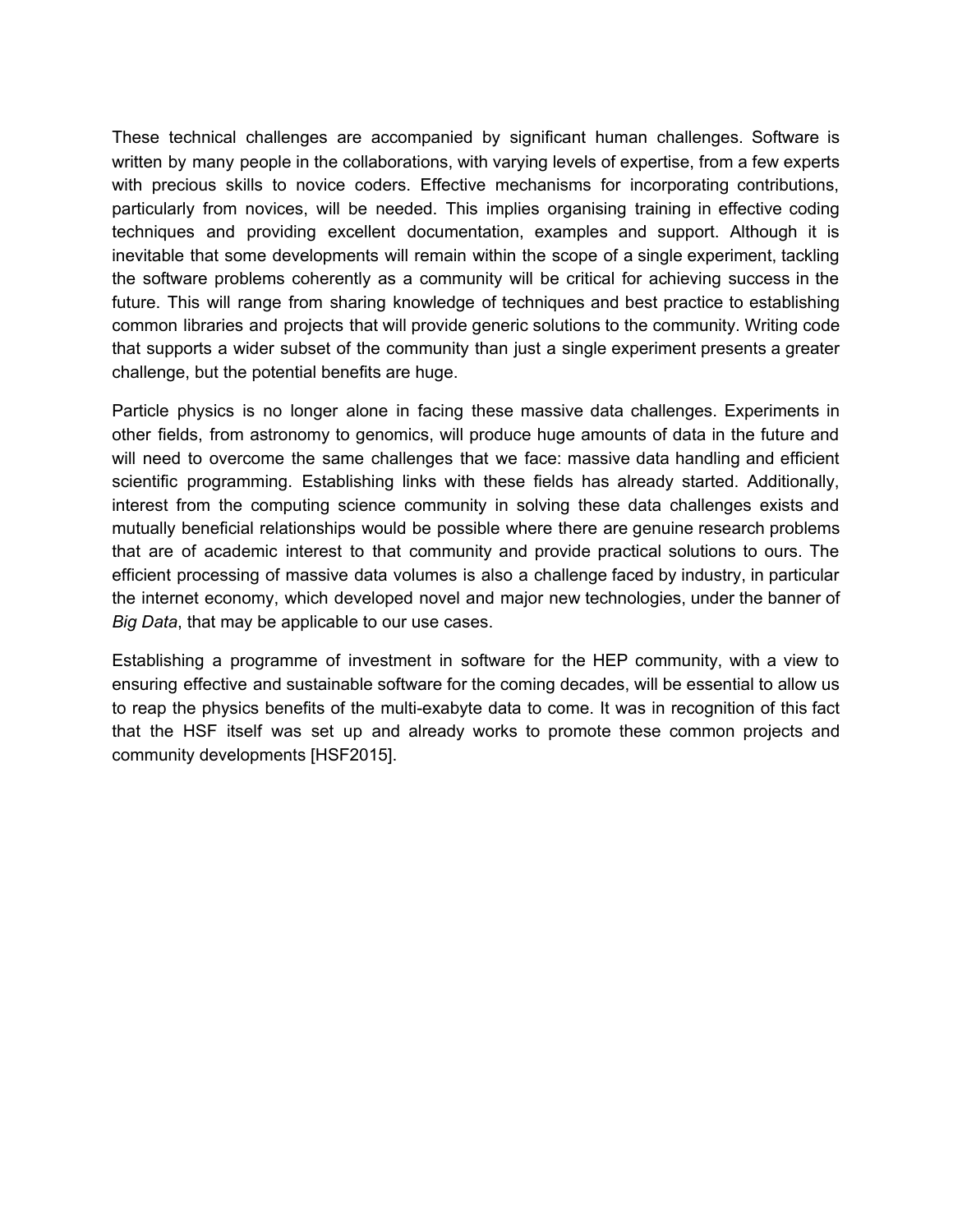# <span id="page-9-0"></span>3 Programme of Work

In the following we describe the programme of work being proposed for the range of topics covered by the CWP working groups. We summarise the main specific challenges each topic will face, describe current practices and propose a number of R&D tasks that should be undertaken in order to meet the challenges. R&D tasks are grouped in two different timescales: short term (by 2020, in time for HL-LHC Computing TDRs of ATLAS and CMS) and longer term actions (by 2022, to be ready for testing or deployment during LHC Run 3).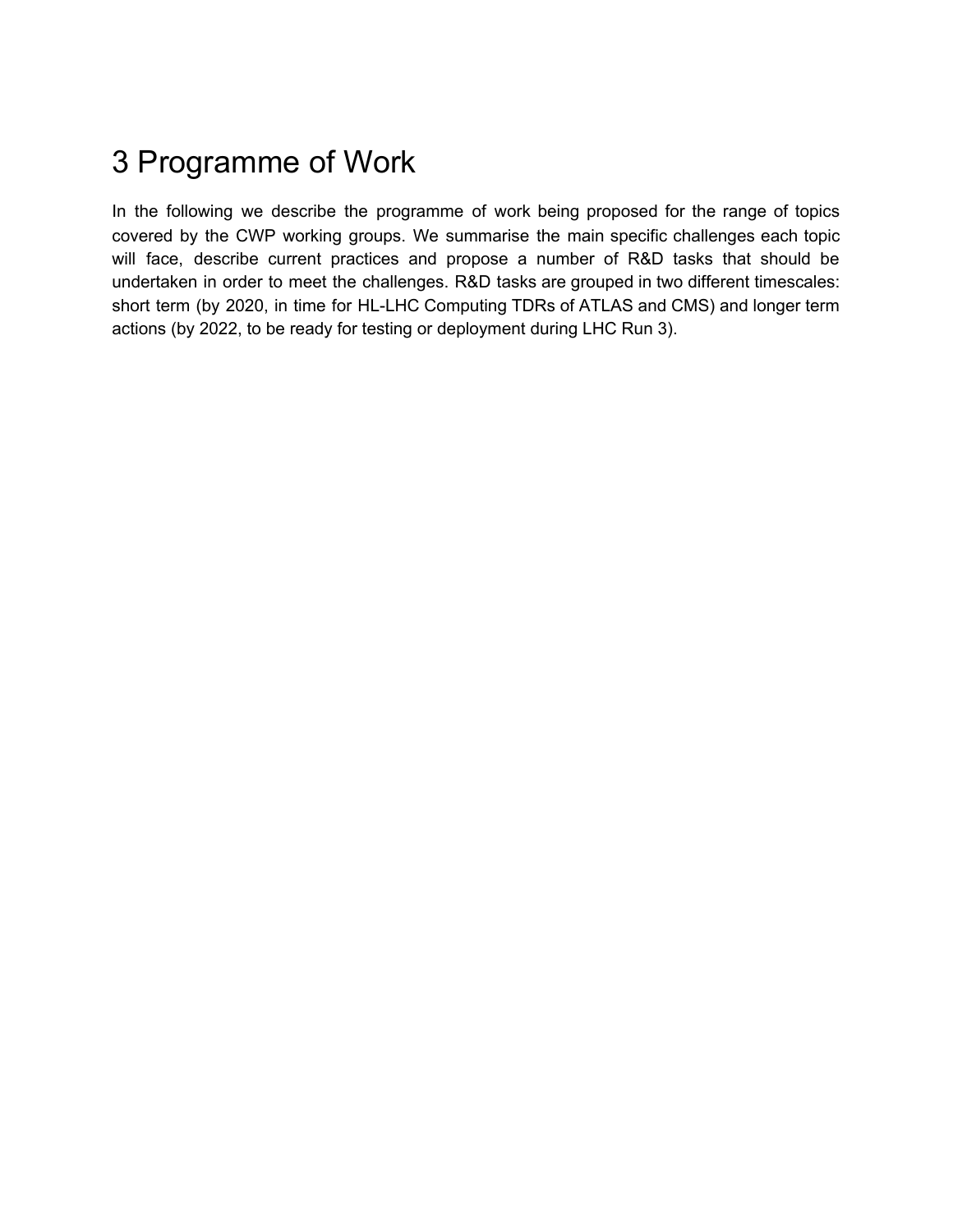# <span id="page-10-0"></span>3.1 Conditions Databases

#### Scope and Challenges

Conditions data is defined as the non-event data required by data-processing software to correctly simulate, digitize or reconstruct the raw detector event data. The non-event data discussed here consists mainly of detector calibration and alignment data, with some additional data describing the detector configuration, the machine parameters and from the detector control system.

Conditions data is different from event data in many respects, but one of the important differences is that its volume scales with time rather than with the luminosity. As a consequence its growth is limited, as compared to event data: conditions data volume is expected to be at the terabyte scale and the update rate is modest (1Hz). However, conditions data can be used by offline jobs running on a very large distributed computing infrastructure, with tens of thousands of jobs that may try to access the conditions data at the same time, leading to a very significant rate of reading (typically O(10) kHz).

To successfully serve such rates, some form of caching is needed, either by using services such as web proxies (CMS and ATLAS use Frontier) or by delivering the conditions data as files distributed to the jobs. For the latter approach, CVMFS is an attractive solution due to its embedded caching features and its advanced snapshotting and branching features. ALICE have made some promising tests and will move forward in this direction; NA62 have also decided to adopt this solution. However, one particular challenge to be overcome with the filesystem approach is to design an efficient mapping of conditions data and metadata to files in order to use the CVMFS caching layers efficiently; CVMFS caches file objects, thus one big file containing all the conditions will defeat caching.

Efficient caching is especially important in order to support the high reading rates that will be necessary for ATLAS and CMS experiments starting with Run 3. For these experiments, a subset of the conditions data is linked to the continuously decreasing luminosity, leading to an interval granularity of the order of a minute. In ATLAS, the current COOL-based conditions data infrastructure cannot handle this properly, impacting the quality of the reconstruction.

Another important challenge is ensuring the long-term maintainability of the conditions database infrastructure. The initial approach taken by several LHC experiments was based on COOL, a rather fat layer that provides a high-level database-like API hiding the back-end details and enforcing a schema. However, this led to the development of a complex product, suffering from inflated requirements, making optimisation difficult and preventing efficient client-side caching. COOL has been difficult to maintain, with too many tradeoffs to satisfy properly all use cases. Based on this experience, there is now a consensus that there should be less enforcement of a common schema, but rather that the client API should support efficient serialisation/deserialisation of objects coupled with effective caching, and let the object internal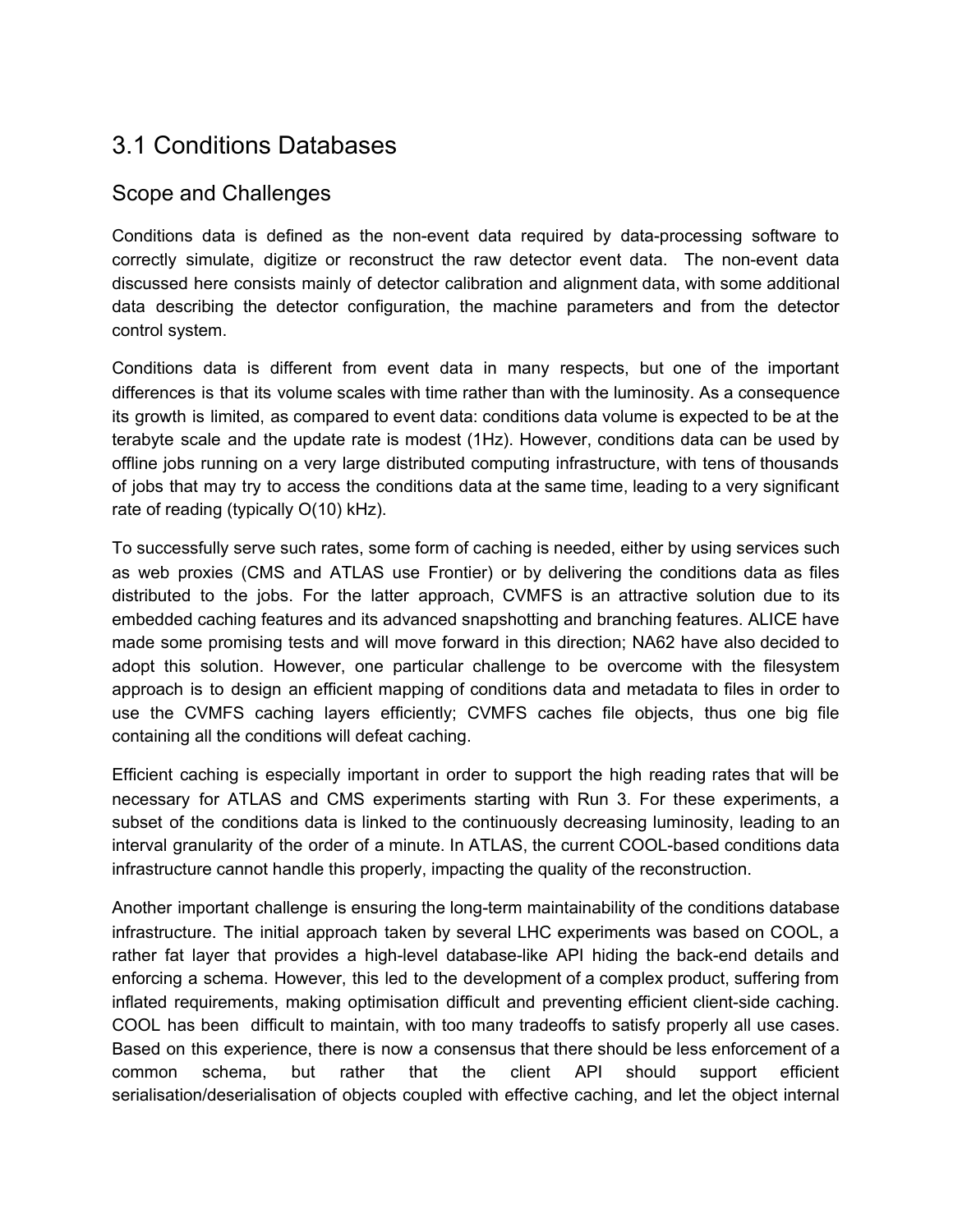structure be managed by clients. In this way, it is possible to adopt well-established open-source products rather than rely on a number of HEP-specific tools. CMS has already started to explore this path by adopting a Boost serialisation of C++ objects. A specific challenge that must be addressed with this solution is the long-term preservation of the data, as the ability to interpret the data may be bound to one particular version of the software. The approach taken to implementing serialisation may also have drawbacks if there is a need to support multiple programming languages, at they tend to be language-specific.

With such an approach for the client, it should be possible to leverage technologies like REST interfaces to simplify insertion and read operations and make them very efficient to reach the rate levels foreseen. Also to provide a resilient service to jobs who depend on it, the client should be able to use multiples proxies or servers to access the data.

One conditions data challenge may be linked to the use of an event service, as ATLAS is doing currently to use efficiently HPC facilities for event simulation or processing. The event service allows to better use resources that may be volatile by allocating and bookkeeping the work done not at the job granularity, but at the event granularity. This reduces the possibility for optimising the conditions data access at the job level and may lead to an increase pressure on the conditions data infrastructure. This approach is still at an early stage and more experience is needed to better appreciate the exact impact on the conditions data.

#### Current Practices

The data model for conditions data management is an area where the experiments have converged on something like a best common practice. A global tag is the top-level configuration of all conditions data. For a given detector subsystem and a given interval of validity, a global tag will resolve to one, and only one, conditions data payload. The global tag resolves to a particular system tag via the global tag map table. A system tag consists of many intervals of validity or entries in the IOV table. Finally, each entry in the IOV table maps to a payload via its unique hash key in the payload table. A relational database is a good choice for implementing this design. One advantage of this approach is that a payload has a unique identifier, its hash key, and this identifier is the only way to access it. All other information, such as tags and IOV, is metadata used to select a particular payload. This allows a clear separation of the payload data from the metadata and may allow use of a different backend technology to store the data and the metadata. This has potentially several advantages:

- Payload objects can be cached independently of their metadata, using the appropriate technology, without the constraints linked to metadata queries.
- Conditions data metadata are typically small compared to the conditions data themselves, which makes it easy to export them as a single file using technologies like SQLite. This may help in particular for long-term data preservation.
- IOVs, being independent of the payload, can also be cached on their own.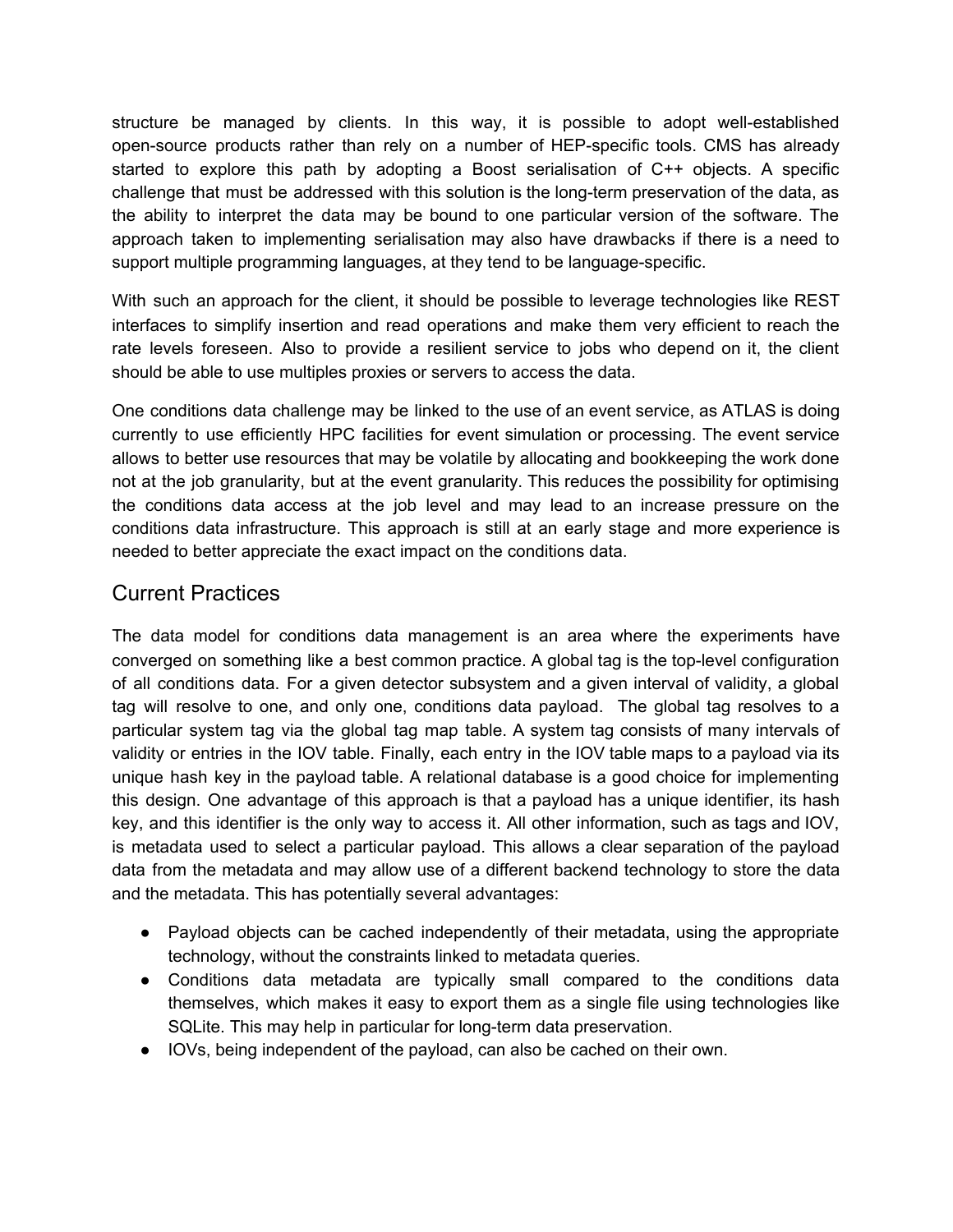A recent evolution is to move to an online full reconstruction, where the calibrations and alignment are applied in the HLT. This is currently being tested by ALICE and LHCb who will adopt it as their base design in Run 3. This will reduce the need to access conditions data from offline workloads, so an high performance caching infrastructure is not required.

#### Research and Development programme

R&D actions related to Conditions databases are already in progress and all the activities described below should be completed by 2020. This will provide valuable input for the future HL-LHC TDRs and allow these services to be deployed during Run 3 to overcome the limitations seen in today's solutions.

- File-system view of conditions data for analysis jobs: study how to leverage advanced snapshotting/branching features of CVMFS for efficiently distributing conditions data as well as ways to optimise data/metadata layout in order to benefit from CVMFS caching. Prototype production of the file-system view from the conditions database.
- Identify and evaluate industry technologies that could replace HEP-specific components.
- Migrate current implementations based on COOL to the proposed REST-based approach; study how to avoid moving too much complexity on the client side, in particular for easier adoption by subsystems, e.g. possibility of common modules/libraries.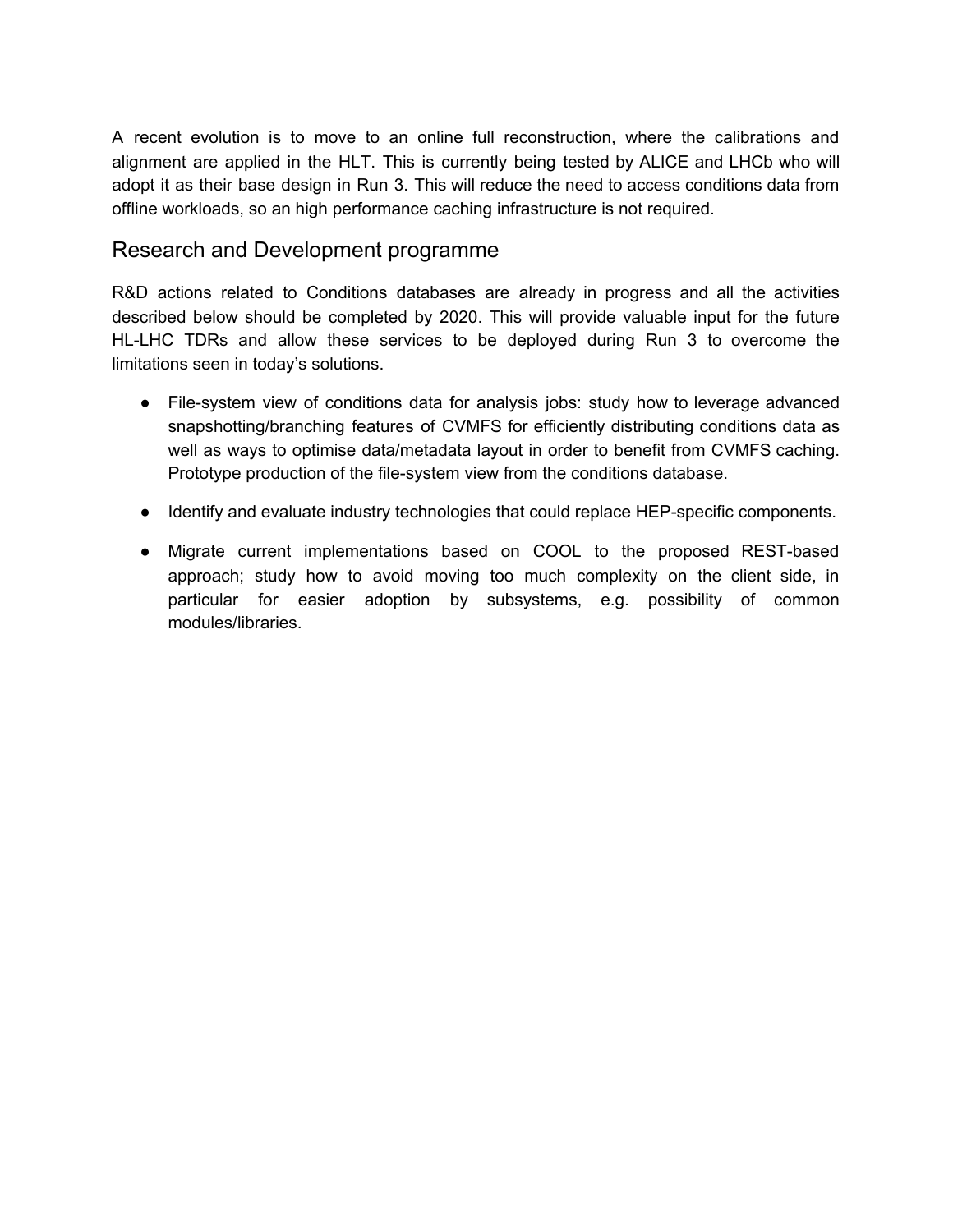# <span id="page-13-0"></span>3.2 Data Analysis and Interpretation

## Scope and Challenges

HEP answers scientific questions by studying the observations of experiment detectors and their simulations. The final stages of analysis are usually undertaken by small groups, or even individual researchers. The baseline analysis model utilises successive stages of data reduction, finally analysing a compact dataset with quick real-time iterations. This approach aims at exploiting the maximum possible scientific potential of the data whilst minimising the "time to insight" for a large number of different analyses performed in parallel. It is a complicated product of diverse criteria ranging from the need to make efficient use of computing resources to the management styles of the experiment collaborations. Any analysis system also has to be elastic enough to cope with, e.g., deadlines imposed by conference schedules. Future analysis models must adapt to the massive increases in data taken by the experiments, while retaining this essential "time to insight" optimisation. This problem needs tackled in the context of the hardware evolution discussed elsewhere in this document, but also taking into account the need for an analysis system to be elastic enough to cope with deadlines

Over the past 20 years the HEP community has developed and gravitated around a single analysis ecosystem based on ROOT [Brun1996]. This software ecosystem currently dominates HEP analysis and impacts the full event processing chain, providing foundation libraries, I/O services, etc. It gives an advantage to the HEP community, as compared to other science disciplines, in that it provides an integrated and validated toolkit. This lowers the hurdle to start an analysis, enabling the community to talk a common analysis language, as well as making common improvements as additions to the toolkit quickly become available to the whole community.

However, the emergence and abundance of alternative and new analysis components and techniques coming from industry and open source projects is a challenge for the HEP analysis software ecosystem. The HEP community is clearly very interested in using these tools together with established components in an interchangeable way. The main challenge will be to enable new open source tools to be plugged in dynamically to the existing ecosystem and to provide mechanisms to allow the existing and new components to interact and exchange data efficiently. In the longer term the challenge will be to develop a comprehensive set of "bridges" and "ferries" between the HEP analysis ecosystem and the industry analysis tool landscape, where a "bridge" enables the ecosystem to use an open source analysis tool and a "ferry" allows use of data from the ecosystem in the tool, and vice versa.

The maintenance and sustainability of the current analysis ecosystem also presents a major challenge. It already supports a large number of use cases and integrates and maintains a wide variety of components. Development of new components and maintenance of existing ones have to be prioritised to fit into the available effort envelope, which is provided by a few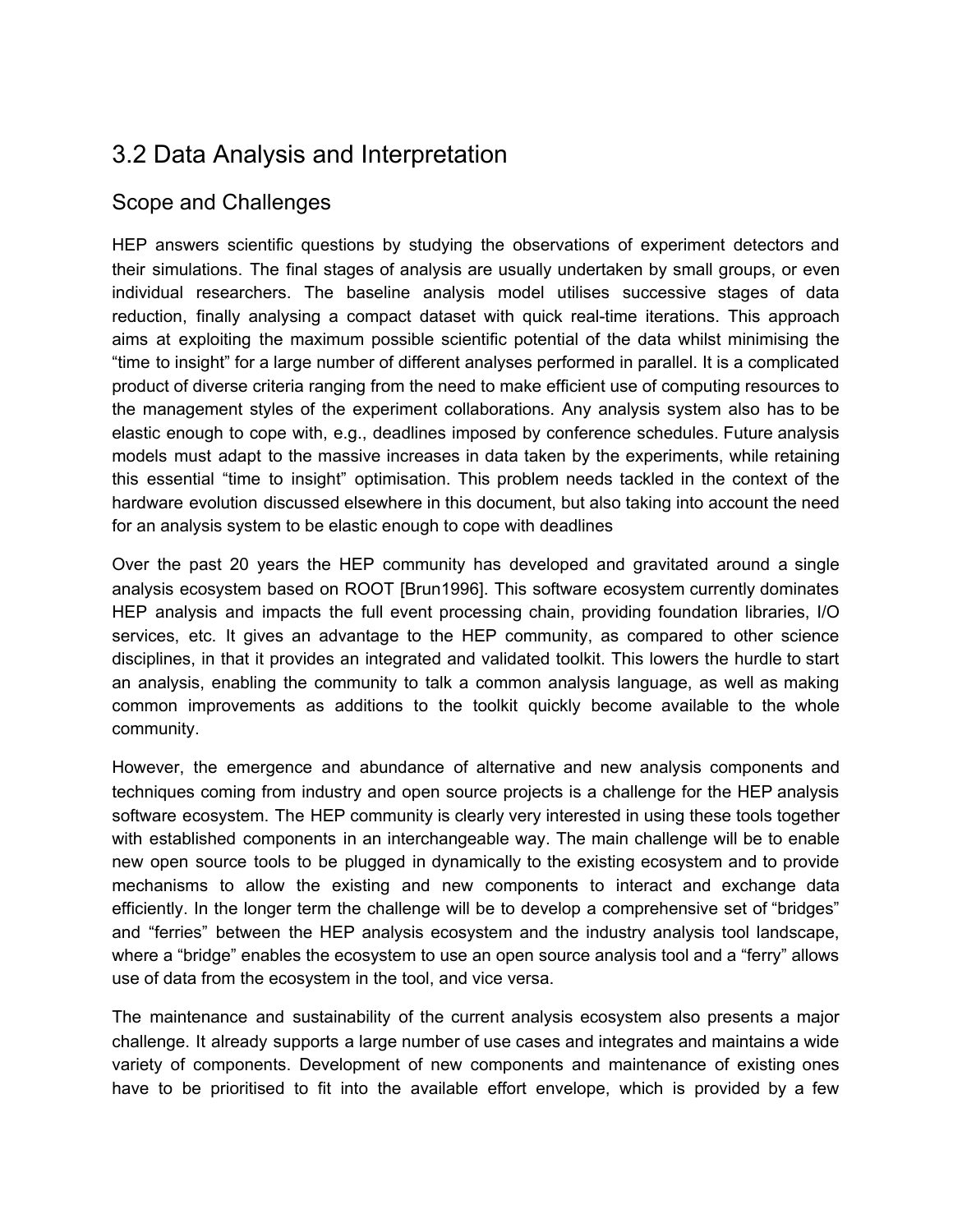institutions and is less distributed across the community. Legacy and less used parts of the ecosystem are hard to retire and their continued support strains the available effort. New policies are needed to minimise this effort by retiring little used components from integration and validation efforts, where individuals wishing to continue using retired components will have to take over their maintenance .

## Current Practices

Methods for analysing the data at the LHC experiments have been developed over the years and successfully applied to produce physics results during Run 1 and Run 2. Analysis at the LHC experiments typically starts with users running code over centrally-managed data that is of O(100kB/event) and contains all of the information required to perform a typical analysis leading to publication. The most common approach to analysing data is through a campaign of *data reduction* and *refinement*, ultimately producing flat ntuples and histograms used to make plots and tables from which physics inference can be made. The current centrally-managed data is typically too large (e.g., hundreds of TB for LHC Run 2 data) to be delivered locally to the user. An oft stated aim of the data reduction steps is to arrive at a dataset that "can fit on one's laptop", in order to facilitate low-latency, high-rate access to a manageable amount of data during the final stages of an analysis. Creating and retaining intermediate datasets produced by data reduction campaigns, bringing and keeping them "close" to the analysers, is designed to minimise latencies and risks related to resource contention.

There has been a huge investment in using C++ for performance-critical code, in particular in event reconstruction and simulation, and this will continue in the future. However, for analysis applications, Python has emerged as the language of choice in the data science community, and its use continues to grow within the HEP community. Python is highly appreciated for its ability to support fast development cycles and for its ease-of-use, and it offers an abundance of well-maintained and advanced software packages. Experience shows that the simpler interfaces and code constructs of Python could reduce the complexity of analysis code and therefore contribute to decreasing the "time to insight" for HEP analyses. The ROOT team have a highly novel way of binding ROOT, C++ and Python through PyROOT, however, this does not quite reach the ease of use of native Python modules. Increased HEP investment is needed to allow Python become a first class supported language.

Reproducibility is the cornerstone of scientific results and while HEP does not face a reproducibility crisis, it is currently difficult to repeat most HEP analyses after they have been completed. This difficulty mainly arises due to the number of scientists involved, the number of steps in a typical HEP analysis workflow, and the complex ecosystem of software that HEP analyses are based on. Analysis preservation and reproducibility strategies are described in the Data and Software Preservation section, and reproducibility needs to be considered in all new approaches under investigation to become a fundamental component of the system as a whole.

One weak area is infrastructure that can represent the many-to-many mapping between all the different aspects of an analysis. These can include publications, logical labels for the event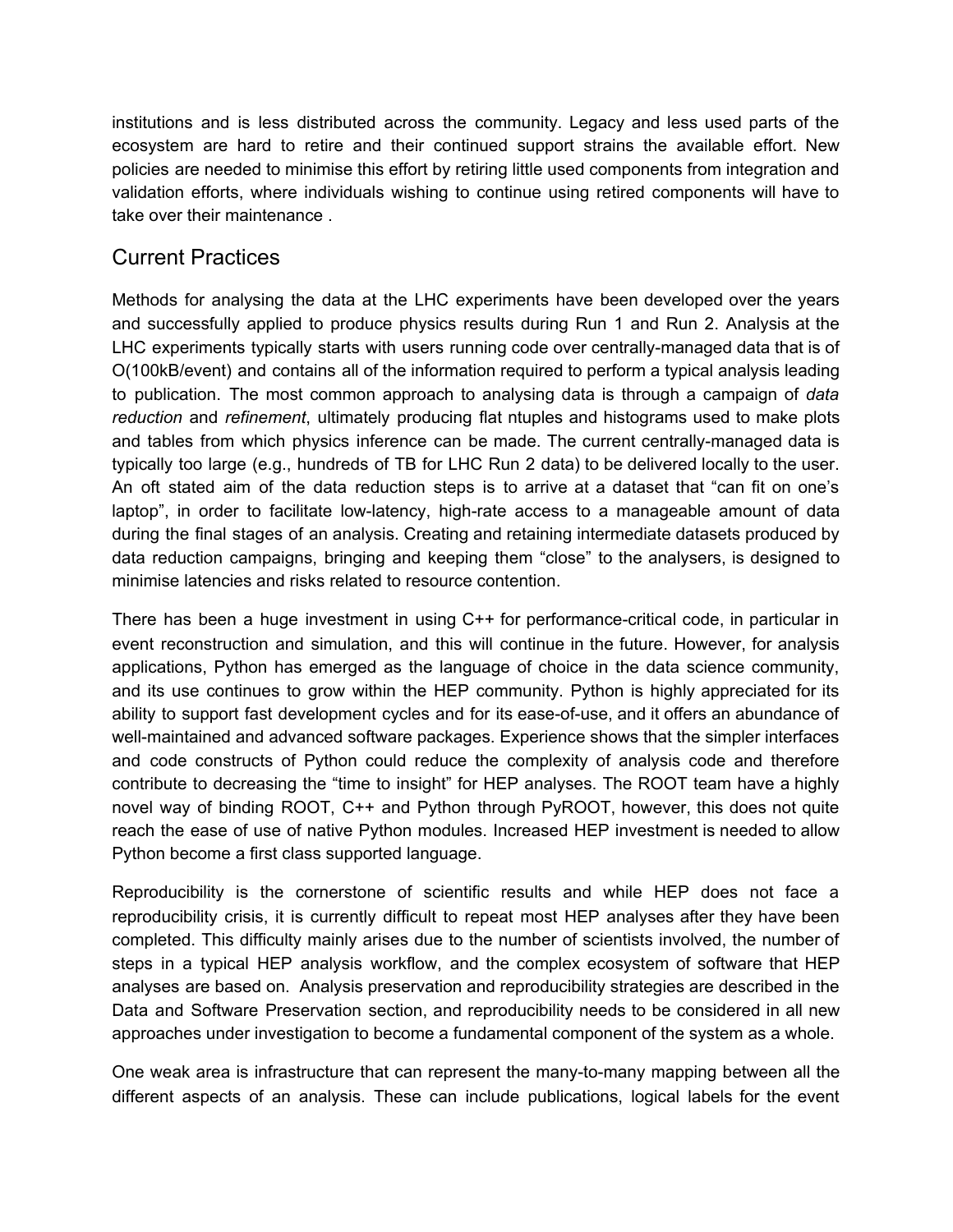selection defining signal and control regions, data products associated with the application of those event selections to specific datasets, the theoretical models associated to simulated datasets, the multiple implementations of those analyses from the experiments and theoretical community created for the purpose of analysis interpretation, and the results of those interpretations. Some experiment-specific services, like ATLAS AMI, address part of this problem. As the protocol for (re)interpretation can be clear and narrowly scoped, it is possible to offer it as a experiment-agnostic service. This type of activity lends itself to the Science Gateway [SciGateway] concept, which allow science and engineering communities to access shared data, software, computing services, instruments, educational materials, and other resources specific to their disciplines. Such reinterpretation services have been foreseen for several years, and now most of the necessary infrastructure is in place to create it [RECAST]. Such an interpretation service would greatly enhance the physics impact of the LHC and also enhance the legacy of the LHC well into the future.

### Research and Development Programme

In the following we describe initiatives that focus on studying new analysis models that build on the experience of the past. One new model of data analysis, developed outside of HEP, maintains the concept of sequential ntuple reduction but mixes interactivity with batch processing. Apache Spark itself is the leading contender for this type of analysis, as it has a well developed ecosystem with many third-party tools developed by industry, however, it is the *style* of analysis workflow that we are distinguishing here rather than the specific technology present today. Other emerging products are TensorFlow, Dask, Pachyderm, and Thrill. A Spark-like analysis facility would be a shared resource for exploratory data analysis and batch submission. The primary advantage that these software products introduce is in simplifying the user's access to data, lowering the cognitive overhead of setting up and running parallel jobs. Spark itself is hard to interface with C++, but this might be alleviated by projects such as ROOT's TDataFrame, which presents a Spark-like interface in ROOT, and may allow for more streamlined interoperability.

An alternative approach would be to perform *fast querying* of centrally-managed data and compute remotely on the queried data to produce the analysis products of interest. The analysis workflow would be accomplished without focus on persistence of data traditionally associated with data reduction, although transient data may be generated in order to efficiently accomplish this workflow and optionally could be retained to facilitate an analysis "checkpoint" for subsequent execution. In this approach, the focus is on obtaining the analysis end-products in a way that does not necessitate a data reduction campaign and associated provisioning of resources.

Further optimisation of analysis code could be gained by switching to a functional or declarative programming model. This would allow scientists to express the intended data transformation as a query on data. Instead of having to define and control the "how", the analyst would declare the "what" of their analysis, essentially removing the need to define the event loop in an analysis and leave it to underlying services and systems to optimally iterate over events. Analogously to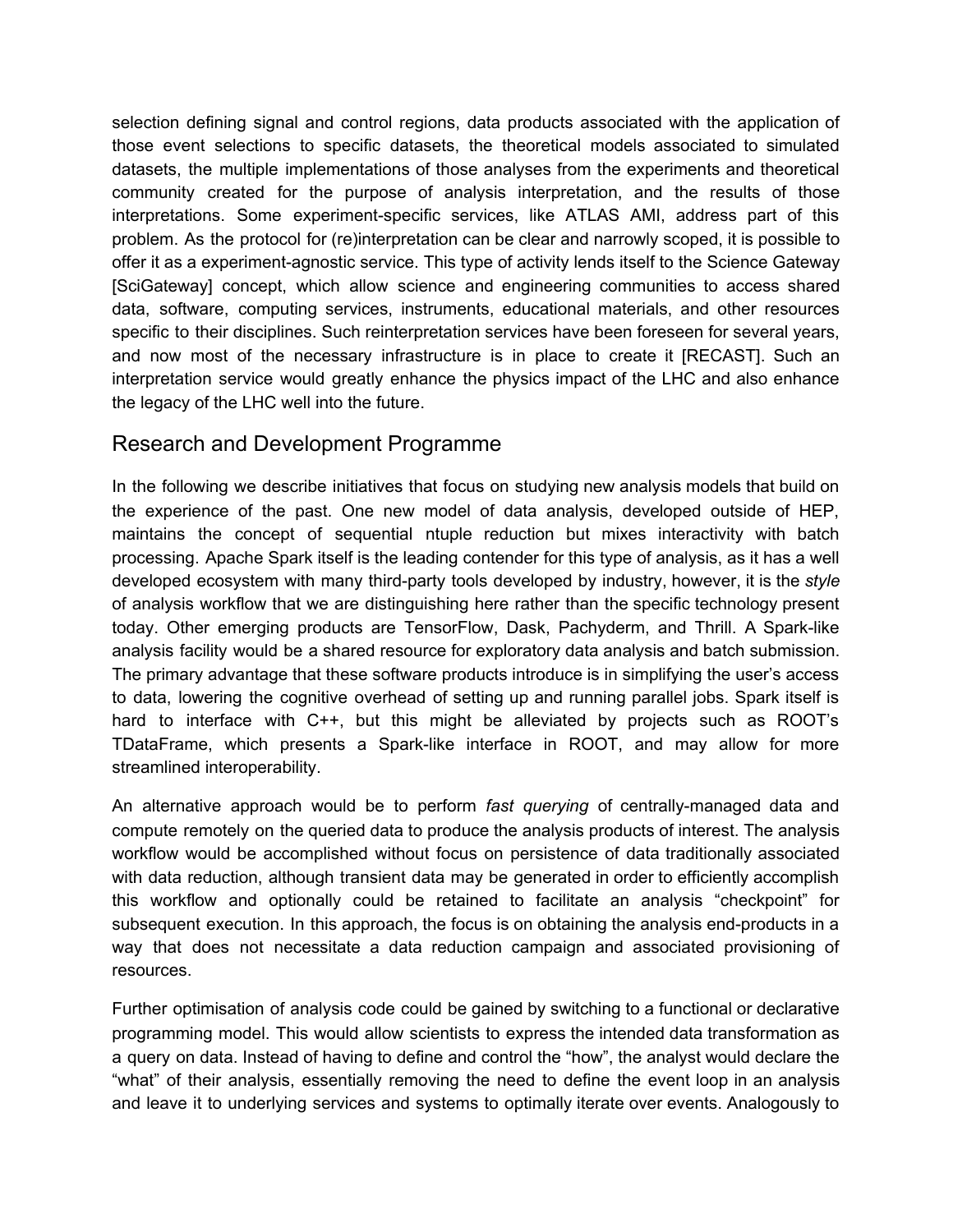how programming in C++ abstracts implementation features compared to programming in assembler, it appears that these high-level approaches will allow abstraction from the underlying implementations, allowing the computing systems more freedom in optimising the utilisation of diverse forms of computing resources. R&D is already under way (e.g. TDataFrame in ROOT) and this needs to be continued with the ultimate goal of establishing a prototype functional or declarative programming language model.

The I/O performance for iterating over events becomes one of the driving factors in minimising the "time to insight" during data analysis. In fact there are many file format standards used by a wealth of data analytics tools in other science fields and industry, but the HEP community feels that currently ROOT is best suited to fulfil the community's needs. Disk space requirements are usually a key feature of the experiment computing models, as disk is the most expensive hardware component. The community uses data compression techniques extensively to minimise these storage costs. This reduces the performance of purely iterating over events because of the necessary decompression. To improve our ability to analyse much larger datasets than today, R&D will be needed to investigate file formats, compression algorithms, and new ways of storing and accessing data for analysis.

Towards HL-LHC we envisage dedicated data analysis facilities for experimenters, offering an extendable environment that can provide fully functional analysis capabilities. A "primitive" version of such analysis facilities is currently provided at CERN, Fermilab and elsewhere. However, for HL-LHC, such dedicated Analysis Facilities would provide a complete system engineered for latency-optimisation and stability. Prototyping work is needed to investigate optimisation of the storage systems and to facilitate the utilisation of new additional storage layers, such as SSD storage and NVRAM-like storage. This should include a fresh look at the concept of "virtual data", optimising the choice between storing versus re-computing data products. Another area that needs attention is access to non-event data for analysis, including cross section values, scale factors, tagging efficiencies, etc.

The following R&D programme lists the tasks that need to be accomplished in order to realise the objectives described above.

By 2020:

- Enable new open source tools to be plugged in dynamically to the existing ecosystem and provide mechanisms to dynamically exchange parts of the ecosystem with new components.
- Prototype a low-latency response high-capacity analysis facility incorporating fast caching technologies to explore a query-based analysis approach.
- Finalize full support of Python in our ecosystem and evolve a policy for ensuring long term maintenance and sustainability.
- Establish a schema for the analysis database.
- Develop a functional prototype of an Interpretation Gateway, integrating the analysis facility, analysis preservation infrastructure, data repositories, and recasting tools.
- Prototype a comprehensive set of "bridges and ferries" (as defined above).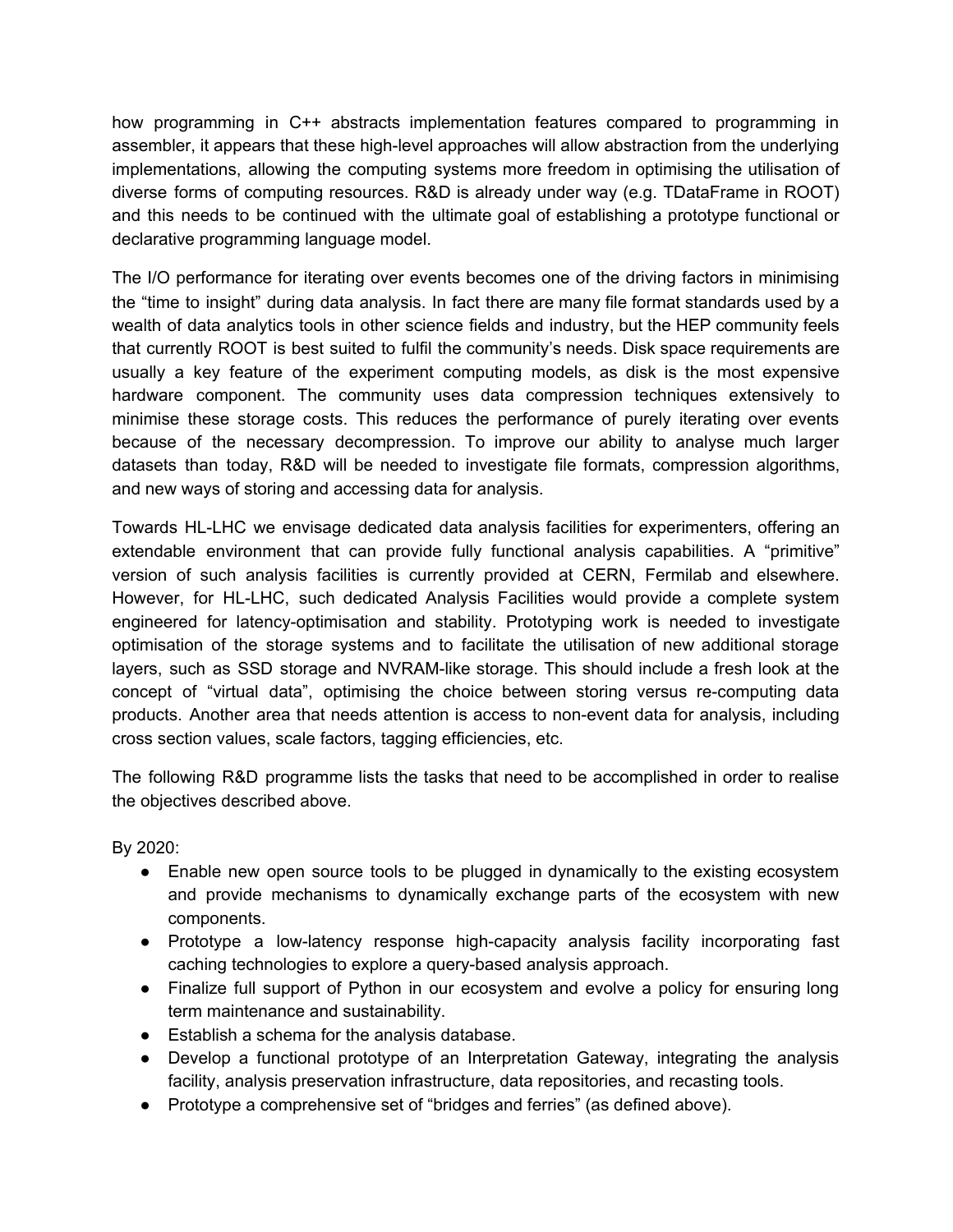● Develop a prototype functional or declarative programming language model.

By 2022:

- Analysis facility: evaluate chosen architectures and verify design or provide input for corrective actions (Run 3 data should be used); a blueprint for remaining developments and system design should become available, in time for deployment.
- <span id="page-17-0"></span>● Interpretation gateway: evaluate design or provide input for corrective actions to enable an LHC legacy (re)interpretation gateway.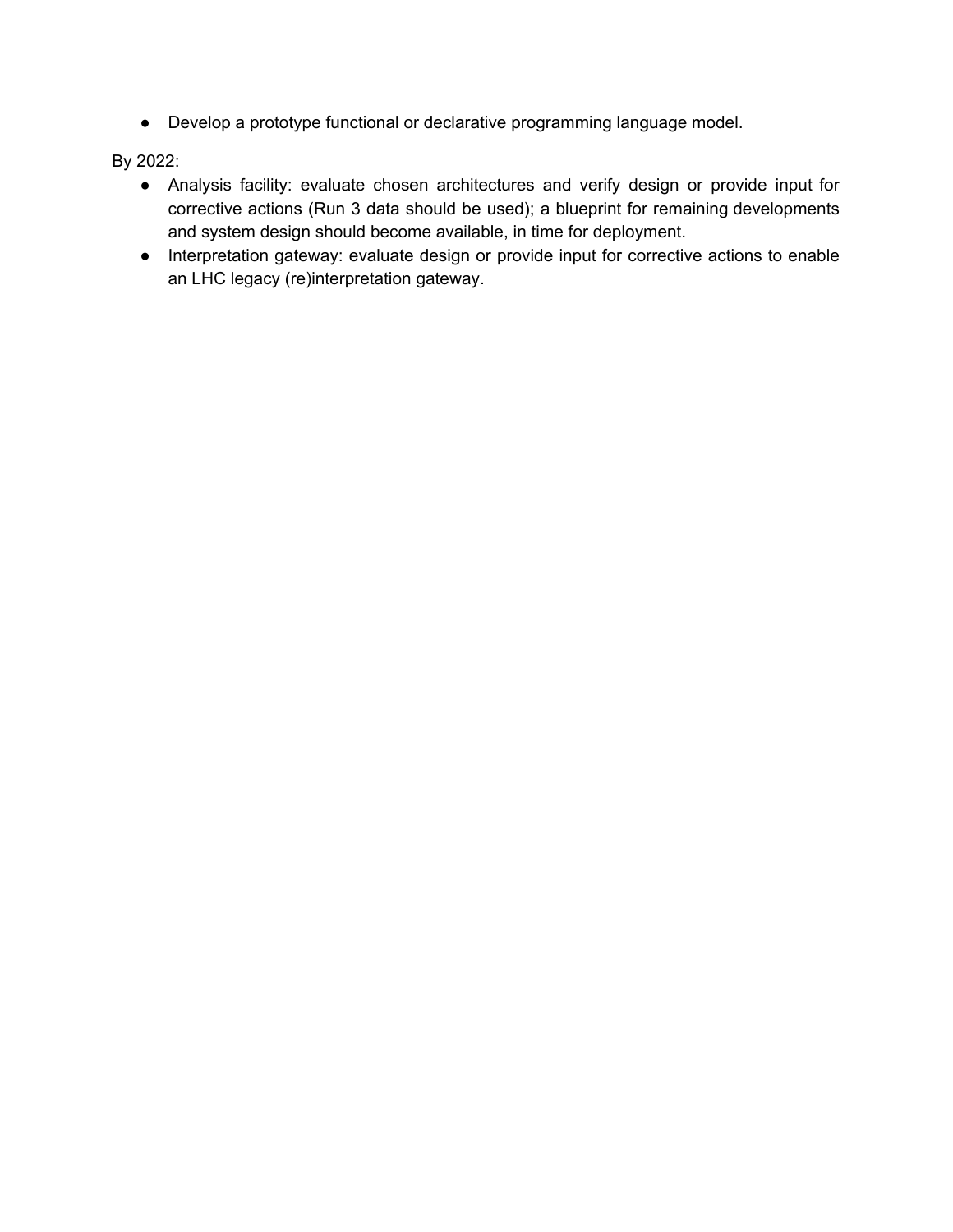# 3.3 Data and Software Preservation to Enable Reuse

## Scope and Challenges

Given the very large investment in particle physics experiments, it is incumbent upon physicists to preserve the data and the knowledge that leads to scientific results in a manner such that this investment is not lost to future generations of scientists. For preserving "data", at what ever stage of production, many of the aspects of the low level bit-wise preservation have been covered by the Data Preservation for HEP group [DPHEP]. The word "knowledge" encompasses the more challenging aspects of recording processing and analysis software, documentation, and other components necessary for reusing a given dataset. Preservation of this type can enable new analyses on older data, as well as a way to revisit the details of a result after publication. The latter can be especially important in resolving conflicts between published results, applying new theoretical assumptions, or evaluating different theoretical models.

Preservation enabling reuse can offer tangible benefits within a given experiment. The preservation of software and workflows such that they can be shared enhances collaborative work between analysts and analysis groups, provides a way of capturing the knowledge behind a given analysis during the review process, enables easy transfer of knowledge to new students or analysis teams, and could establish a manner by which results can be generated automatically for submission to central repositories, such as HEPData. Preservation within an experiment can provide ways of re-processing and re-analysing data that could have been collected more than a decade earlier. Providing such immediate benefits greatly incentivises the adoption of data preservation in experiment workflows, which makes it particularly desirable.

A final series of motivations comes from the potential re-use by others outside of the HEP experimental community. Significant outreach efforts bringing the excitement of analysis and discovery to younger students has been enabled by the preservation of experimental data and software in an accessible format. Many examples also exist of phenomenology papers reinterpreting the results of a particular analysis in a new context. This has been extended further with published results based on the re-analysis of processed data by scientists outside of the collaborations. Engagement of external communities, such as machine learning specialists, can be enhanced by providing the capability to process and understand low-level HEP data in portable and relatively platform-independent packages. This allows external users direct access to the same tools and data as the experimentalists working in the collaborations. Connections with industrial partners, such as those fostered by CERN OpenLab, can be facilitated in a similar manner.

Preserving the knowledge of analysis, given the extremely wide scope of how analysts do their work and experiments manage their workflows, is far from easy. The level of reuse that is applicable needs to be identified and so a variety of preservation systems will probably be appropriate given the different preservation needs between large central experiment workflows and the work of an individual analyst. The larger question is to what extent common low-level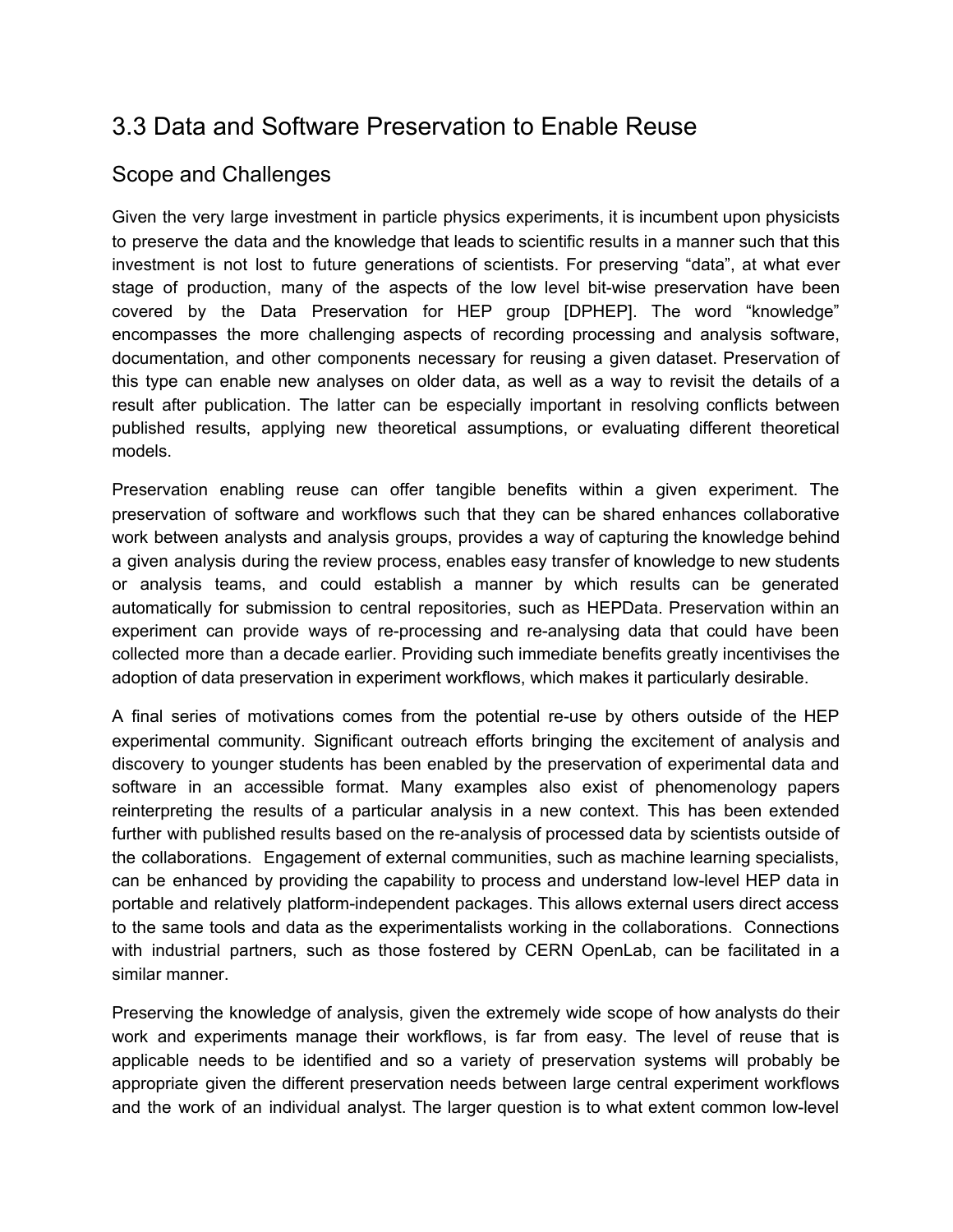tools can be provided that address similar needs across a wide scale of preservation problems. These would range from capture tools, that preserve the details of an analysis and its requirements, to ensuring that software and services needed for a workflow would continue to function as required.

### Current Practices

Each of the LHC experiments has adopted a data access and/or data preservation policy, all of which can be found on the CERN Open Data Portal [ODP]. All of the LHC experiments support public access to some subset of the data in a highly-reduced data format for the purposes of outreach and education. CMS has gone one step further, releasing substantial datasets in an AOD format that can be used for new analyses. The data release includes simulated data, virtual machines that can instantiate the added analysis examples, and extensive documentation [CMS-OpenData]. ALICE has promised to release 10% of their processed data after a five-year embargo and has released 2010 data at this time [ALICE-OpenData]. LHCb has promised to release 50% of the processed data and associated software after five years, contingent on having sufficient manpower to produce this. So far, that has not been the case. ATLAS has chosen a different direction for data release: data associated with journal publications is made available and ATLAS also strives to make additional material related to the paper available that allows a reinterpretation of the data in the context of new theoretical models [ATLAS2015a]. ATLAS is also exploring how to provide the capability for reinterpretation of searches in the future via a service such as RECAST, allowing theorists to evaluate the sensitivity of a published analysis to a new model they have developed.

None of the LHC experiments have made recent public statements addressing the new capabilities of the CERN Analysis Portal and whether or not some use of it will be required (or strongly encouraged). All of them support some mechanisms for internal preservation of the knowledge surrounding a physics publication [Shears2017].

#### Research and Development Programme

There is a significant programme of work already happening in the data preservation area. The goals presented here should be orchestrated in conjunction with projects conducted by the R&D programmes of other working groups, since the questions addressed are common. Goals to address to provide input for Computing TDRs are:

- Develop prototype analysis ecosystem(s), including embedded elements for the capture of preservation information and metadata and tools for the archiving of this information. This should include an early demonstration of an analysis preservation portal with a working UI.
- Demonstrate the capability to provision and execute production workflows for LHC experiments that are composed of multiple independent containers.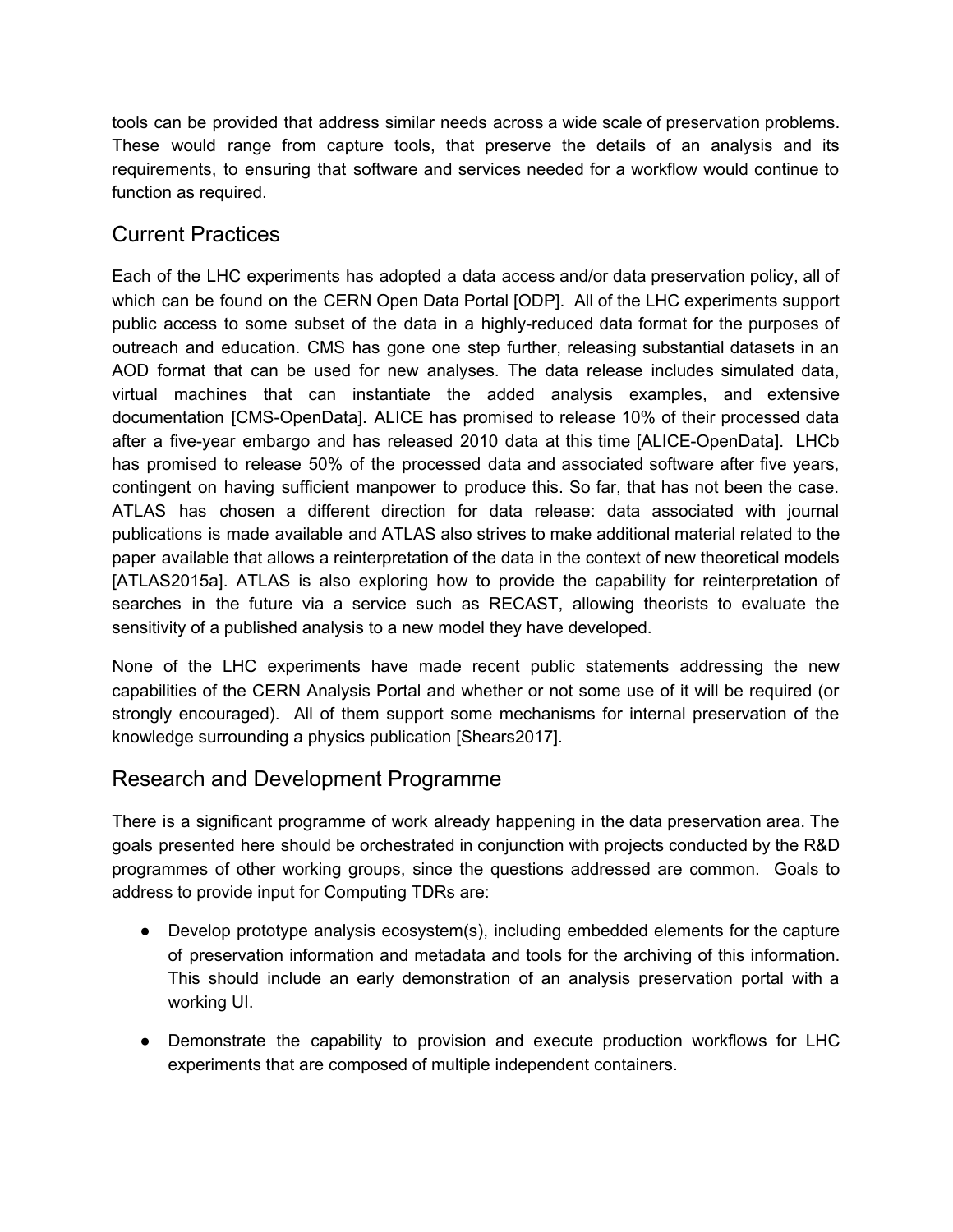- Collection of analysis use cases and elements that are necessary to preserve in order to enable re-use and to ensure these analyses can be captured in developing systems. This should track analysis evolution towards possible "big data" environments and determine any elements that are difficult to capture, spawning further R&D.
- Evaluate any limits of container technologies in the preservation arena.
- Develop prototypes for the preservation and validation of large-scale production executables and workflows.

<span id="page-20-0"></span>This would then lead naturally to deployed solutions that support data preservation at some point during LHC Run 3, in particular an analysis ecosystem that enables reuse for any analysis that can be conducted in the ecosystem and a system for the preservation and validation of large-scale production workflows.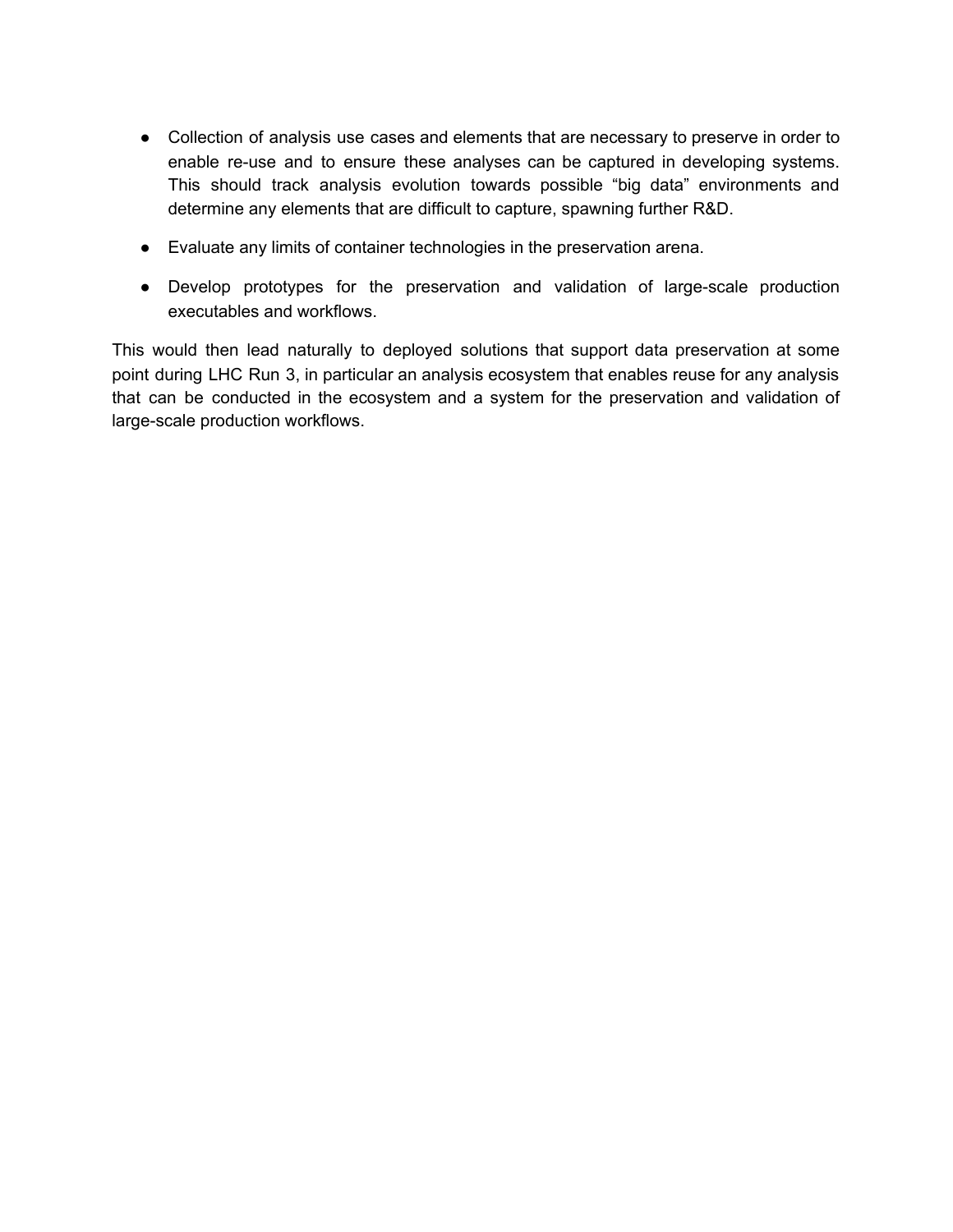# 3.4 Data Organisation, Management and Access

The reach of data-intensive experiments is limited by how fast data can be accessed and digested by computational resources and both technology and large increases in data volume require new computational models [Butler2013]. Extending current data handling methods and methodologies is expected to be intractable in the HL-LHC era. The development and adoption of new data analysis paradigms gives the field, as a whole, a window in which to adapt our data access and data management schemes to ones that are more suited and optimally matched to a wide range of advanced computing models and analysis applications. This type of shift has the potential for enabling new analysis methods and allowing for an increase in scientific output.

### Scope and Challenges

The LHC experiments currently provision and manage about an Exabyte of storage, approximately half of which is archival, and half is traditional disk storage. The storage requirements per year are expected to jump by a factor close to 10 for the HL-LHC. This growth rate is faster than projected Moore's Law gains and will present major challenges. Storage will remain one of the visible cost drivers for HEP computing and the projected increase in the cost of the computational resources will also be huge. The combination of storage and analysis computing costs may restrict scientific output and the potential physics reach of the experiments. Thus new techniques and algorithms are likely to be required.

In devising experimental computing models for this era, many factors have to be taken into account. In particular, the increasing availability of very high-speed networks, which may reduce the need for CPU and data co-location, need to be examined. Such networks may allow for more extensive use of data access over the wide-area network (WAN), which may provide failover capabilities, global and federated data namespaces, and will have an impact on data caching. Shifts in data presentation and analysis models, such as a potential move to event-based data streaming from the more traditional dataset-based or file-based data access, will be particularly important for optimising the utilisation of opportunistic computing cycles on HPC facilities, commercial cloud resources, and campus clusters, and can potentially resolve currently limiting factors such as job eviction.

The three main challenges for data in the HL-LHC era can be summarized as follows:

- The HL-LHC era will significantly increase both the date rate and the data volume. The computing systems will need to handle this without significant cost increases and within evolving storage technology limitations.
- The significantly increased computational requirements for the HL-LHC era will also place new requirements on data. Specifically, the use of new types of compute resources (cloud, HPC) with different dynamic availability and characteristics are used will require more dynamic data management and access systems.
- Applications employing new techniques, such as machine learning training or high rate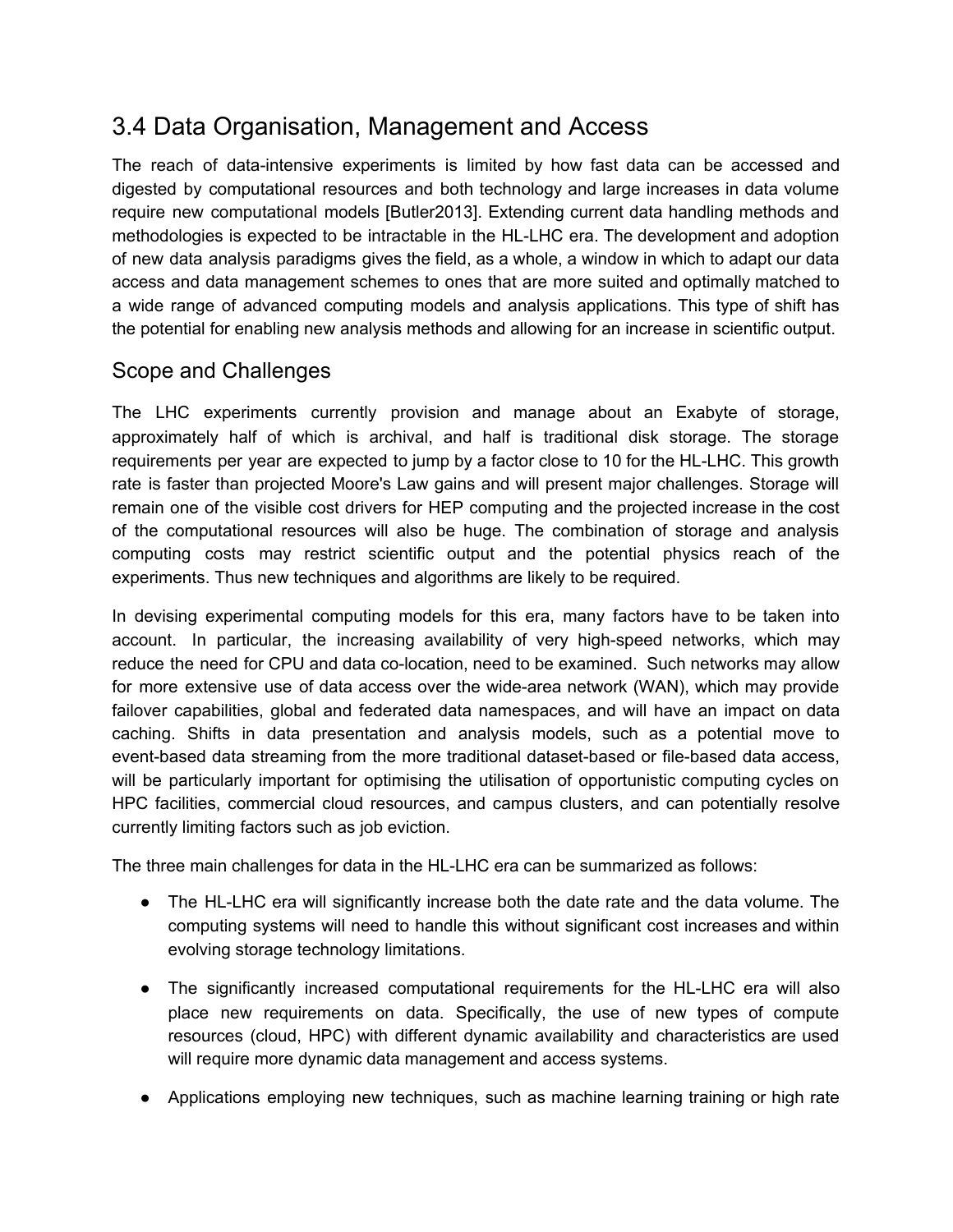data query systems, will likely be employed to meet the computational constraints and to extend the physics reach of the HL-LHC. These new applications will place new requirements on how and where data is accessed and produced. Specific applications, such as training for machine learning, may require use of specialized processor resources such as GPUs, placing further requirements on data.

The projected event complexity of data from future LHC runs with high pileup and from high resolution liquid argon detectors at DUNE will require advanced reconstruction algorithms and analysis tools to understand. The precursors of these tools, in the form of new machine learning paradigms and pattern recognition algorithms, already are proving to be drivers for the CPU needs of the HEP community. As these techniques continue to grow and blossom, they will place new requirements on the computational resources that need to be leveraged by all of HEP. The storage systems that are developed, and the data management techniques that are employed will need to directly support this wide range of computational facilities, and will need to be matched to the changes in the computational work, so as not to impede the improvements that they are bringing.

As with CPU, the landscape of storage protocols accessible to us is trending towards heterogeneity. The ability to leverage new storage technologies as they become available into existing data delivery models is a challenge that we must be prepared for. This also implies that HEP experiments should be prepared to leverage "tactical storage", i.e., storage that becomes most cost-effective as it becomes available (e.g., from a cloud provider) and have a data management and provisioning system that can exploit such resources at short notice. Volatile data sources would impact many aspects of the system: catalogs, job brokering, monitoring and alerting, accounting, the applications themselves.

On the hardware side, R&D is needed in alternative approaches to data archiving to determine the possible cost/performance tradeoffs. Currently, tape is extensively used to hold data that cannot be economically made available online. While the data is still accessible, it comes with a high latency penalty, limiting possible analysis. We suggest investigating either separate direct access-based archives (e.g. disk or optical) or new models that overlay online direct access volumes with archive space. This is especially relevant when access latency is proportional to storage density. Either approach would need to also evaluate reliability risks and the effort needed to provide data stability.

Cost reductions in the maintenance and operation of storage infrastructure can be realised through convergence of the major experiments and resource providers on shared solutions. This does not necessarily mean promoting a monoculture, as different solutions will be adapted to certain major classes of use-case, type of site or funding environment. Indeed, there will always be a judgement to make on the desirability of using a variety of specialised systems, or abstracting the commonalities through a more limited but common interface. Reduced costs and improved sustainability will be further promoted by extending these concepts of convergence beyond HEP and into the other large-scale scientific endeavours that will share the infrastructure in the coming decade. Efforts must be made as early as possible, during the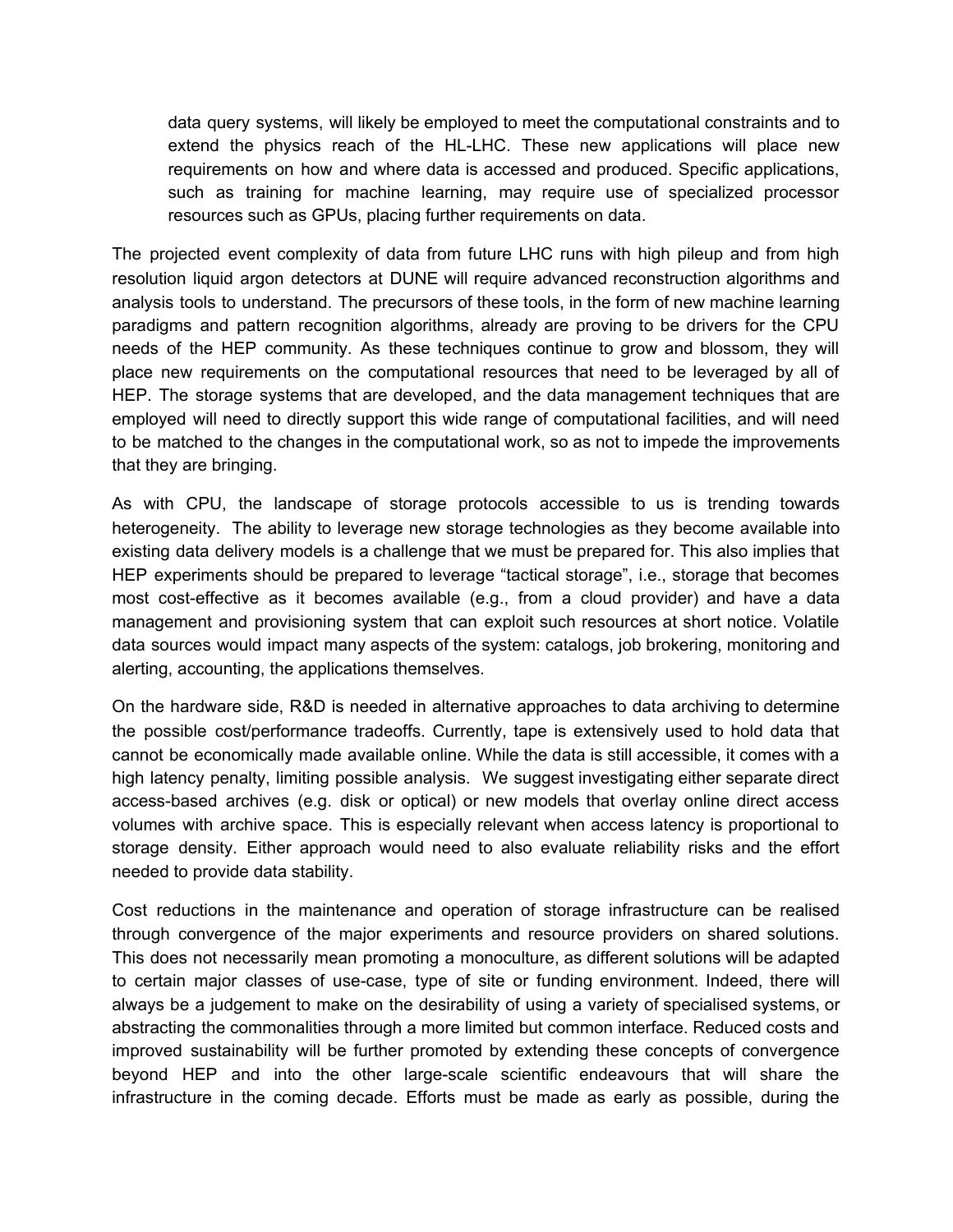formative design phases of such projects, to create the necessary links.

Finally, any and all changes undertaken must not make the ease of access to data any worse than it is under current computing models. We must also be prepared to accept the fact that the best possible solution may require significant changes in the way data is handled and analysed. What is clear is that what is being done today will not scale to the needs of HL-LHC.

#### Current Practices

The original LHC computing models were based on simpler models used before distributed computing was a central part of HEP computing. This allowed for a reasonably clean separation between three different aspects of interacting with data, namely data organisation, data management and data access.

- *Data organisation* is essentially how data is structured as it is written. Most data is written in flat files, in ROOT format, typically with a column-wise organisation of the data. The records corresponding to these columns are compressed. The internal details of this organisation are visible only to individual software applications.
- The key challenge for *data management* was the transition to the use of distributed computing in the form of the grid. The experiments developed dedicated data transfer and placement systems, along with catalogs, to move data between computing centers. To first order the computing models were rather static: data was placed at sites and the relevant compute jobs were sent to the right locations. Applications might interact with catalogs or, at times, the workflow management systems does this on behalf of the applications.
- Concerning *data access*, various protocols are used for direct reads (rfio, dcap, xrootd, etc.) with a given computer center and/or explicit local stage-in and caching for read by jobs. Application access may use different protocols than those used by data transfers between sites.

Before the LHC turn-on and in the first years of the LHC, these three areas were to first order optimised independently. Many of the challenges were in the area of "Data Management" (DM) as the Worldwide LHC Computing Grid was commissioned. As the LHC computing matured through Run 1 and Run 2, the interest has turned to optimisations spanning these three areas. For example, the recent use of "Data Federations" mixes up Data Management and Access. As we will see below, some of the foreseen opportunities towards HL-LHC may require global optimisations.

Thus in this document we take a broader view than traditional "DM", and consider the combination of "Data organisation, Management and Access" (DOMA) together. We believe that this full picture of data needs in HEP will provide important opportunities for efficiency and scalability as we enter the many-exabyte era.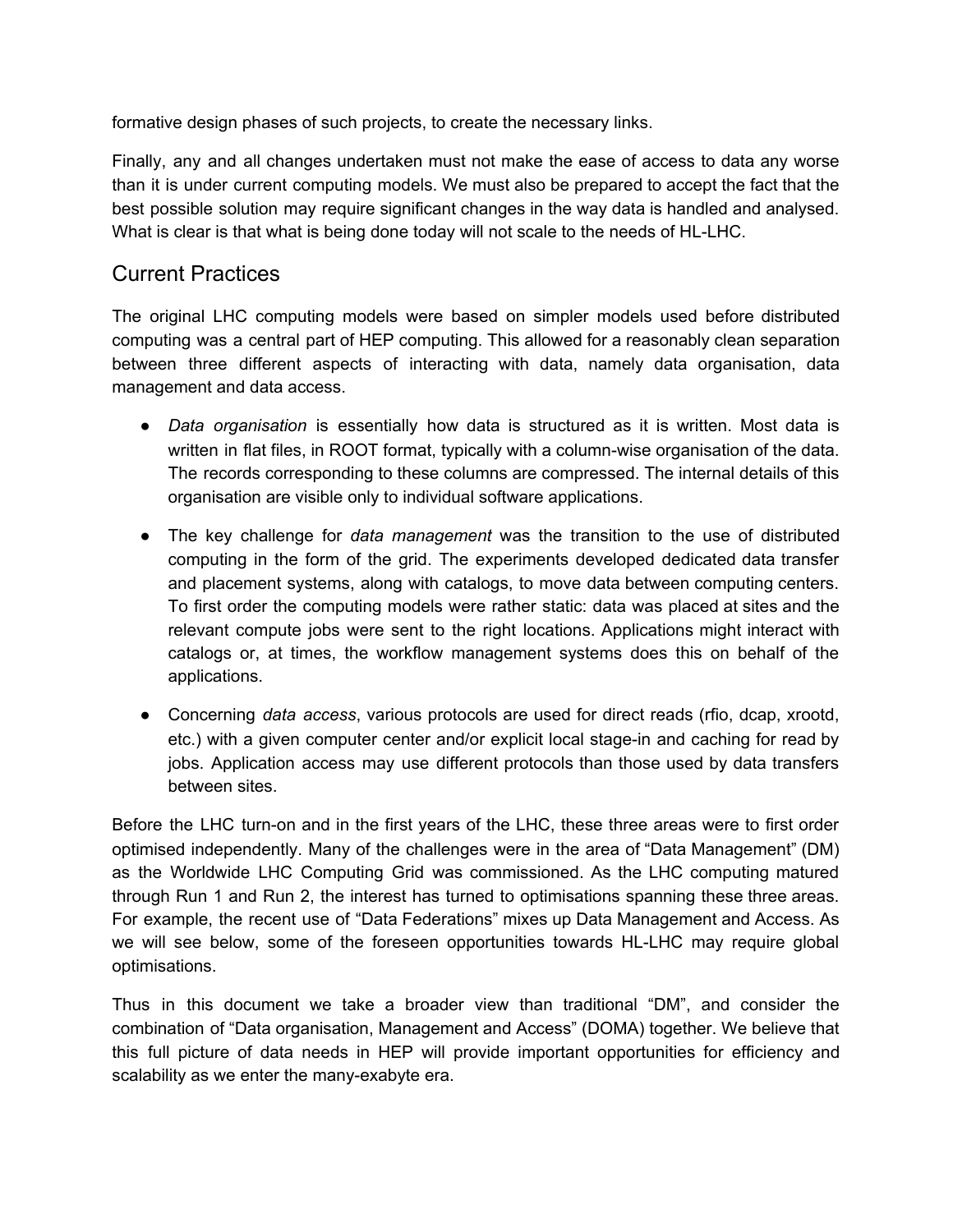## Research and Development Programme

In the following we describe tasks that will need to be carried out in order to demonstrate that the increased volume and complexity of data expected over the coming decade can be stored, accessed and analysed at an affordable cost.

- 1. Event-based granularity will be studied to see whether it can be implemented efficiently, scalably and in a cost-effective manner for all applications making use of event selection, to see whether it offers an advantage over current file-based granularity. The following tasks should be completed by 2020:
	- a. Quantify the impact on performances and resource utilisation (storage, network) for the main type of access patterns (simulation, reconstruction, analysis).
	- b. Assess impact on catalogs and data distribution.
	- c. Assess whether event-granularity makes sense in object stores that tend to require large chunks of data for efficiency.
	- d. Test for improvement in recoverability from preemption, in particular when using cloud spot resources and/or dynamic HPC resources.
- 2. We will seek to derive benefits from data organisation and analysis technologies adopted by the big-data world. A proof-of-concept that involves the following tasks needs to be established by 2020 to allow full implementations to be made in the years that follow.
	- a. Study the impact of column-wise vs. row-wise organisation of data on the performance of each kind of access.
	- b. See whether map-reduce, Spark-like analysis, and their functional or declarative interfaces, can be adapted to HEP analysis needs.
	- c. Evaluate just-in-time decompression schemes and mappings onto hardware architectures considering the flow of data, from spinning disk to memory and application
- 3. Discover the role data caching can play in order to use compute resources effectively and the technologies that can be used. The following tasks should be completed by 2020:
	- a. Quantify the benefit of caching for the main use cases i.e. reconstruction, analysis, and simulation.
	- b. Assess the benefit of caching for Machine Learning-based applications, in particular for the learning phase.

In the longer term it is aimed to also study the benefits that can be derived from using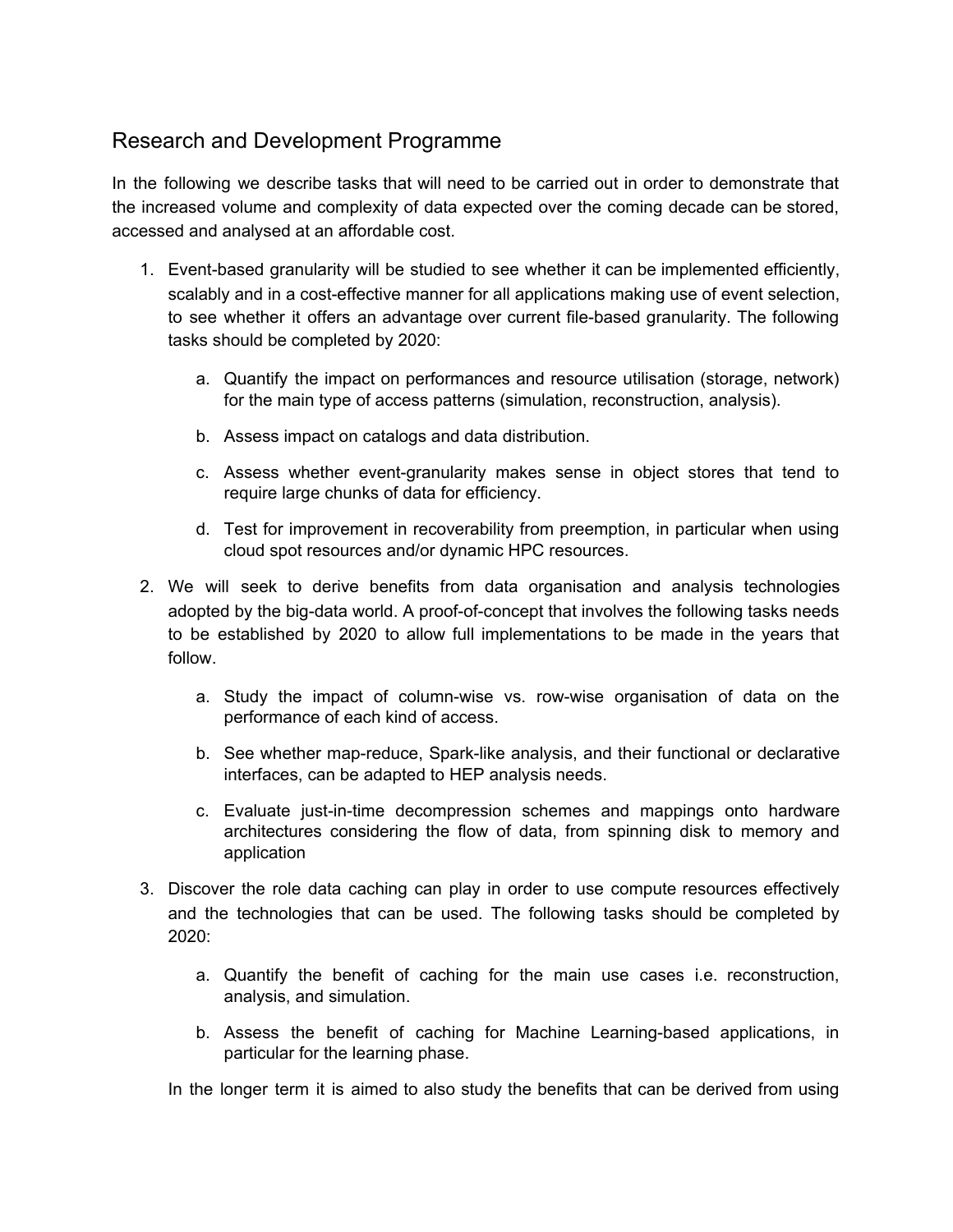different approaches to the way HEP is currently managing its data delivery systems. Two different content delivery methods will be studied, namely Named Data Networking (NDN) and Content Delivery Networks (CDN).

- 4. Study how to minimise HEP infrastructure costs by exploiting varied quality of service from different storage technologies. In particular, study the role that opportunistic/tactical storage can play as well as different archival storage solutions. A proof-of-concept should be made by 2020, with a full implementation to follow in the following years.
- <span id="page-25-0"></span>5. Establish how to globally optimise data access latency, with respect to efficiency of using CPU, at a sustainable cost. This involves studying the impact of concentrating data in fewer, larger locations ("data-lake" approach) and making increased use of opportunistic compute resources located further from the data. Again, a proof-of-concept should be made by 2020, with a full implementation in the following years if successful.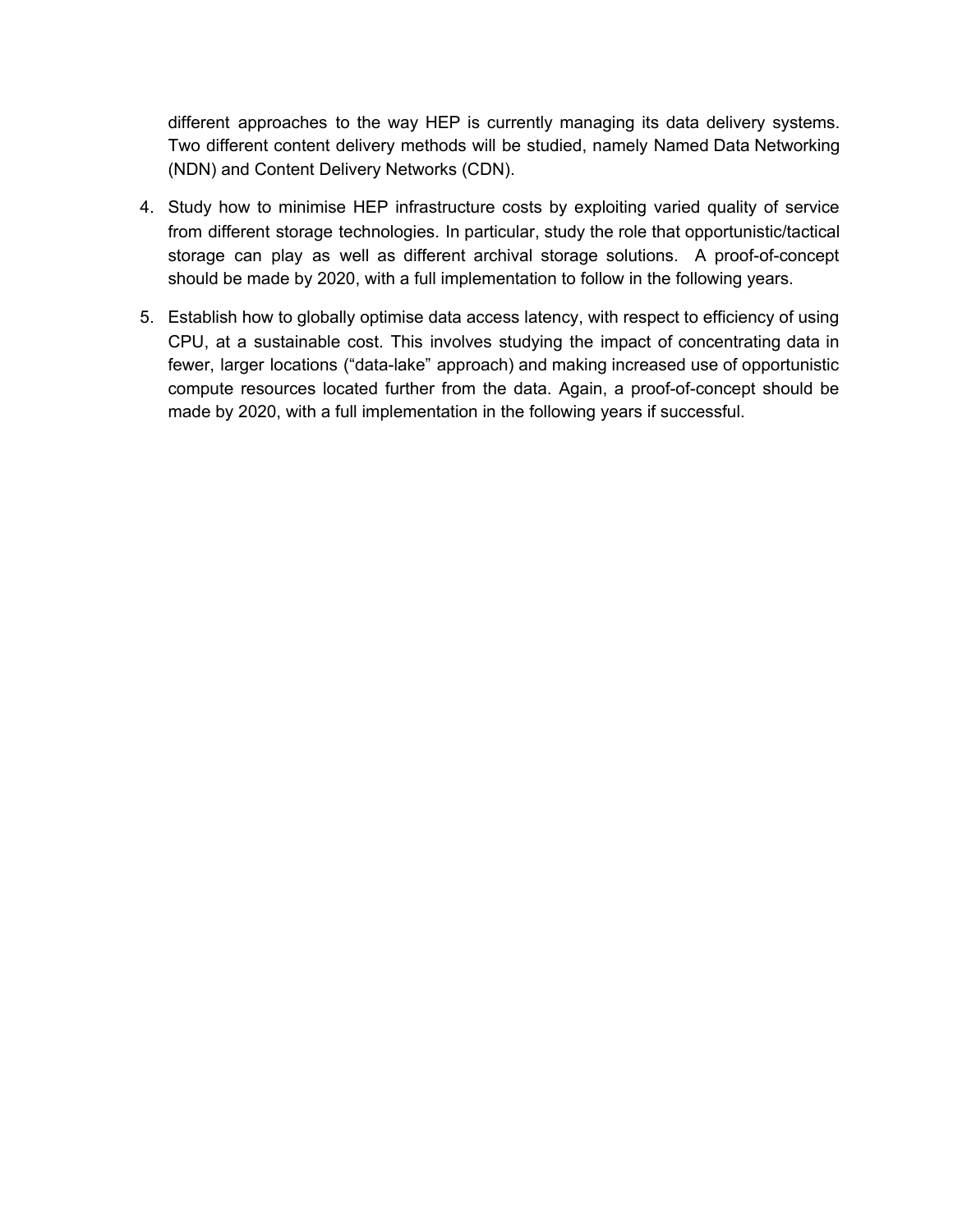# 3.5 Data-Flow Processing Framework

## Scope and Challenges

Frameworks in High Energy Physics are used for the collaboration-wide data processing tasks of reconstruction, simulation and triggering, as well as other tasks that subgroups of the collaboration are responsible for, such as detector alignments. Providing framework services and libraries that will satisfy the compute and data needs for HL-LHC experiments and the Intensity Frontier experiments, while maintaining our efficient exploitation of increasingly heterogeneous resources, is a huge challenge.

To fully exploit the potential of the modern processors, HEP data processing frameworks need to allow for the parallel execution of reconstruction or simulation algorithms on multiple events simultaneously. Frameworks face the challenge of handling the massive parallelism and heterogeneity that will be present in future compute facilities, including multi and many-core systems, GPGPUs, Tensor Processing Units (TPU), tiered memory systems, each integrated with storage and high-speed network interconnects. Efficient running on heterogeneous resources will require a tighter integration with the computing model's higher-level systems of workflow and data management. Common developments, which are in principle desirable, are hampered by many decades of legacy work and, to be successful, must include excellent integration with the wider ecosystem of development, deployment, and runtime components. Experiment frameworks must also successfully integrate and marshall other HEP software that may have its own parallelisation model, such as event generators and Geant simulation.

Developing and evolving our frameworks has to be done recognising the needs of the different stakeholders in the system. This includes physicists who are writing processing algorithms for triggering, reconstruction or analysis; production managers who need to define processing workflows over massive datasets; facility managers, who require their infrastructures to be used effectively; and funding agencies, who may mandate security requirements or common projects.

### Current Practices

Although most frameworks used in HEP share common concepts, there are a number of different implementations, some of which are shared between experiments. The Gaudi framework was originally developed by LHCb, but is also used by ATLAS. CMS use their own CMSSW framework, which was forked to provide the art framework for the Intensity Frontier experiments. BELLE II use basf2. The FAIR experiments use FairROOT, closely related with ALICE's AliROOT. The FAIR and ALICE teams are commonly developing a new framework, O2. Almost all of these frameworks have evolved, and continue to evolve, to incorporate concurrency.

Each framework has a processing model, which provides the means to execute and apportion work. Mechanisms for this are threads, tasks, processes and interprocess communication. The different strategies used reflect different tradeoffs between constraints in the programing model,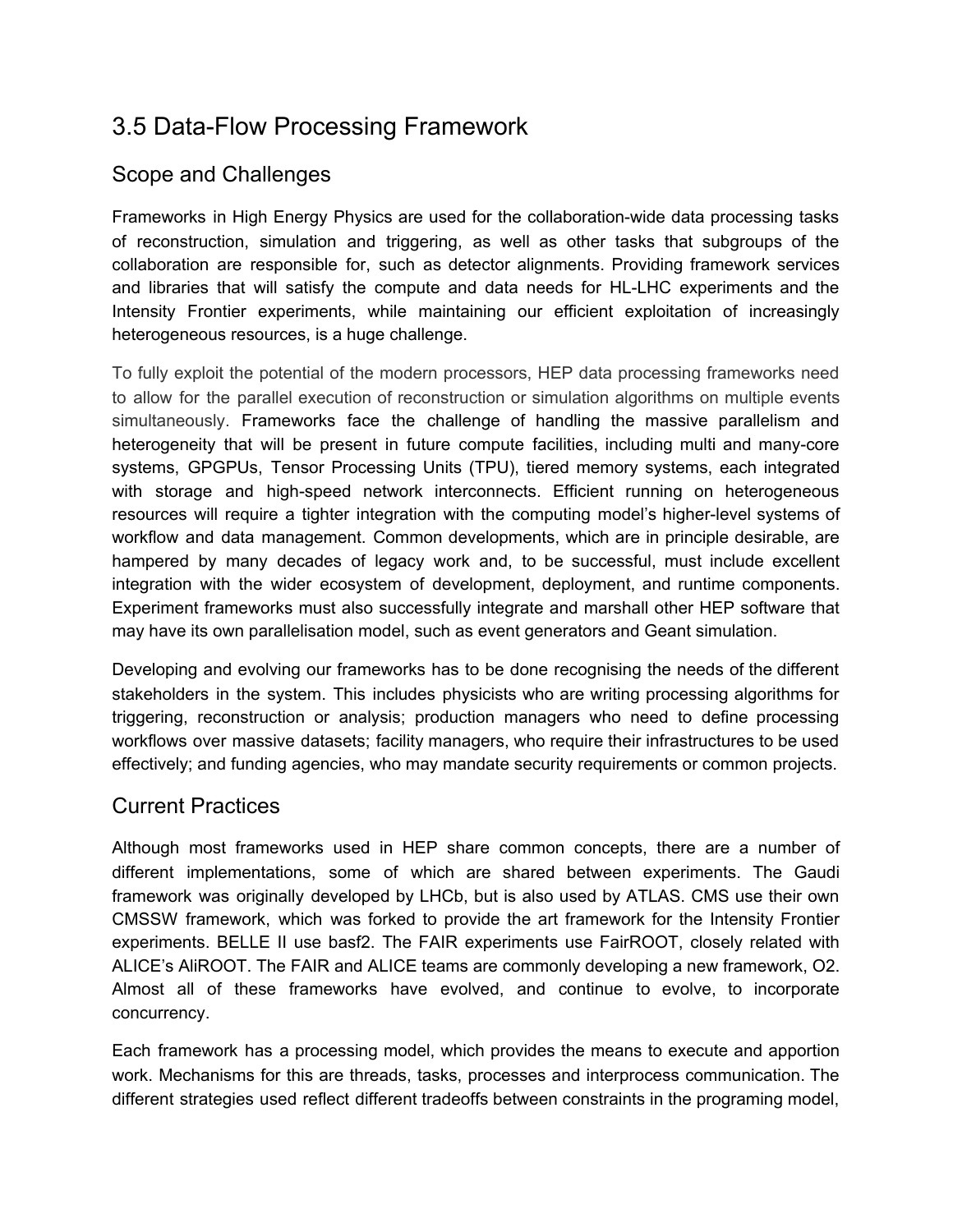efficiency of execution, and ease of adapting to inhomogeneous resources. These concerns also reflect two different behaviours: maximising throughput, where it is most important to maximise the number of events that are processed by a given resource; and minimising latency, where the primary constraint is on how long it takes to calculate an answer for a particular datum.

#### Research and Development programme

Initial R&D into frameworks should firstly properly review the existing technology that is used and establish a set of well defined architectural concepts that can be used as a basis for future design studies. Some study of libraries used for concurrency, and their likely evolution, will provide valuable input as well as improving understanding of how to integrate simulation and generator frameworks. Functional programming, as a key design idea, is worthy of particular investigation, along with the benefits offered by a domain specific language that could describe how physics data processing has to be undertaken. Community meetings and workshops, along the lines of the original Concurrency Forum, are envisaged to help foster collaboration in this work [ConcurrencyForum].

After these baselines are established, focus should turn to prototype and demonstrator projects. They will need to be completed by 2020 to be able to inform the HL-LHC Computing TDRs and should demonstrate advances over what is currently deployed. Some common work should be done on how frameworks ought to evolve to incorporate features of functional programming, scheduling across heterogeneous resources, and addressing both necessary data model changes and I/O handling. This must also include strategies for integration with workload management and incorporation of the evolution of processing, storage and networks at facilities. Understanding what, if any, framework consolidation between experiments can be achieved, at what cost and benefits, and how common components might look, is a major goal. A fairly continuous process of technology watch needs to happen to steer efforts towards adopting the most effective solutions. Sharing of ideas and developments through meetings and workshops remains a vital activity.

<span id="page-27-0"></span>By 2022, based on the common tools and components identified earlier in the process, work on production quality framework libraries for use by multiple experiments should be advanced. Good integration with the workload management systems and facilities should be achieved, including running in the cloud and at HPCs. There will be independent progress on parallelization strategies and implementations. On the time scale of 5 years we anticipate at least one major paradigm shift will take place, which can not be incorporated by continuous adjustment alone. A future planning workshop at this time should transform the results of the R&D activities into a full development and deployment project plan for HL-LHC running.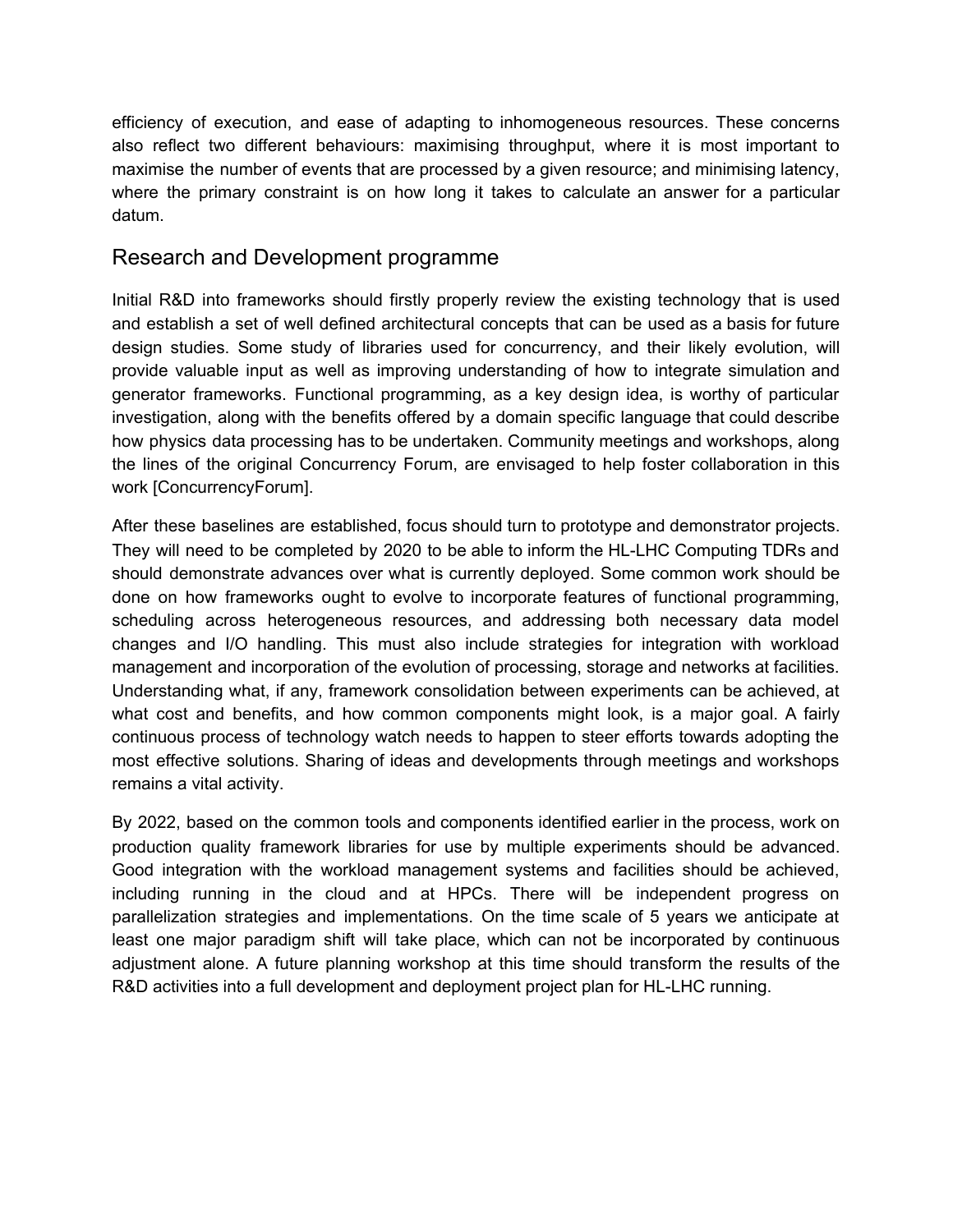# 3.6 Detector Simulation

# Scope and Challenges

The experimental programmes planned in the next decade are driving developments in the simulation domain; they include the High Luminosity LHC project (HL-LHC), neutrino and muon experiments, and studies towards future colliders such as the Future Circular Collider (FCC) and the Compact Linear Collider (CLIC). The requirement of improving precision in the simulation implies production of larger Monte Carlo samples, which scale with the number of real events recorded in future experiments, and this places an additional burden on the computing resources that will be needed to generate them. The diversification of the physics programmes also requires new and improved physics models.

To match these new requirements with foreseen available resources, the speed of simulation codes need to be improved by an order of magnitude. This is a huge challenge. The gains that can be made by speeding up critical elements of the common simulation toolkit (Geant4) can be leveraged for all applications that use it and therefore it is well worth the investment of effort needed to achieve it. The main R&D challenges to be addressed if the required physics and software performance goals are to be achieved are:

- reviewing the physics models' assumptions, approximations and limitations in order to achieve higher precision, and to extend the validity of models up to FCC energies on the order of 100 TeV;
- redesigning, developing, commissioning detector simulation toolkits to be more efficient when executed on emerging computing architectures like Intel Xeon Phi, and GPGPUs where use of SIMD (vectorisation) is vital; this includes porting and optimising the experiments' simulation applications to allow exploitation of large HPC facilities;
- exploring different fast simulation options, including common frameworks for fast tuning and validation;
- developing, improving and optimising geometry tools that can be shared among experiments to make the modeling of complex detectors computationally more efficient, modular, and transparent;
- developing techniques for background modeling, including contributions of multiple hard interactions overlapping the event of interest in collider experiments (pile-up);
- revisiting digitization algorithms to improve performance and exploring opportunities for code sharing among experiments;
- recruiting, training, retaining human resources in all areas of expertise pertaining to the simulation domain, including software and physics.

### Current Practices

The Geant4 detector simulation toolkit is at the core of simulation in almost every HEP experiment. Its continuous development, maintenance, and support to the experiments is of vital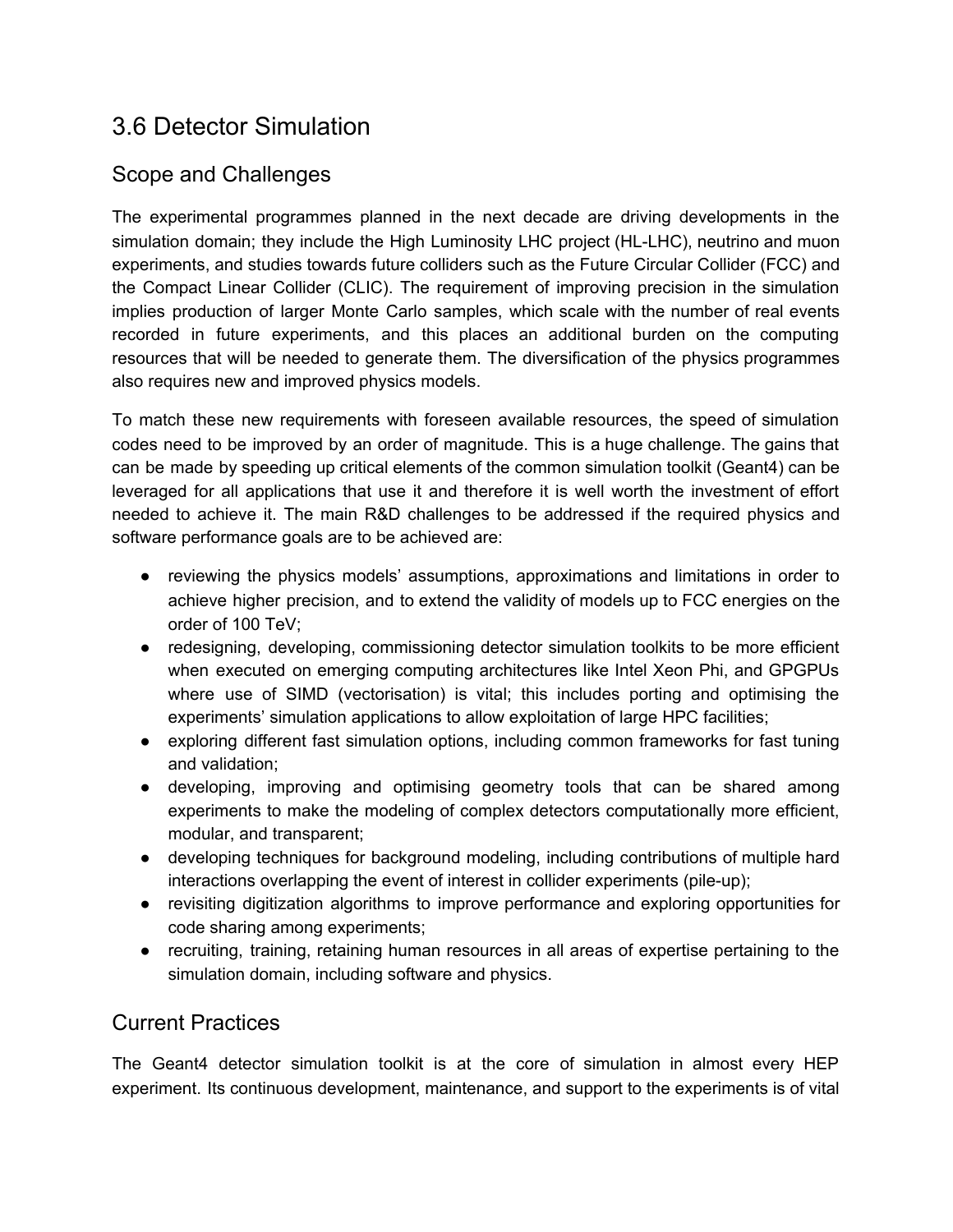importance and needs to be strengthened. New or refined functionality continues to be delivered in the on-going development programme both in physics coverage and accuracy, whilst introducing software performance improvements whenever possible. In addition the Geant4 collaboration is working closely with user communities to enrich the physics models' validation system with data acquired during physics runs and test beam campaigns. The Geant4 simulation toolkit will continue to evolve over the next decade. This evolution may include contributions from various R&D projects as described in the following section.

Physics models are another critical part of the detector simulation and are continuously being reviewed, and in some cases reimplemented, in order to improve accuracy and software performance. Discrepancies between measurements and simulation have been observed in detector response linearity and energy resolution for some particles, as well as in electromagnetic and hadronic shower shapes. Investigations need to be made, in collaboration with experiments, to understand whether their cause can be attributed to a problem in the underlying physics model or to some other cause, such as an issue with the modelling of detector materials.

It is obviously of critical importance that the whole community of scientists working in the simulation domain continue to work together in as efficient a way possible in order to deliver the required improvements. Very specific expertise is required across all simulation domains, such as physics modeling, tracking through complex geometries and magnetic fields, and building realistic applications that accurately simulate highly complex detectors. Continuous support is needed to recruit, train, and retain people with the unique set of skills needed to guarantee the development, maintenance, and support of simulation codes over the long timeframes foreseen in the HEP experimental programme.

#### Research and Development programme

To meet the challenge of improving the performance by an order of magnitude, an ambitious R&D programme is underway to investigate ways of improving the performance of all components of the simulation software for the longer term. One of the most ambitious elements of this programme is a new approach to managing particle transport, which has been introduced by the GeantV project. The aim is to deliver a multi-threaded vectorised transport engine that has the potential to deliver large performance benefits. Its main feature is track-level parallelisation, bundling particles with similar properties from different events to process them in a single thread. This approach, combined with SIMD vectorisation coding techniques and use of data locality, is expected to yield significant speed-ups, which are being measured in a realistic prototype currently under development. The GeantV *alpha* release, planned end of 2017, will serve as a preview of the new particle transport engine and demonstrate many of its features.

At the same time as this new transport engine is being developed, work is also on-going to exploit parallelisation techniques to improve the performance of the accompanying modules, including geometry, navigation, and the physics models. They are developed as independent modules in such a way that they can also be used together with the current Geant4 transport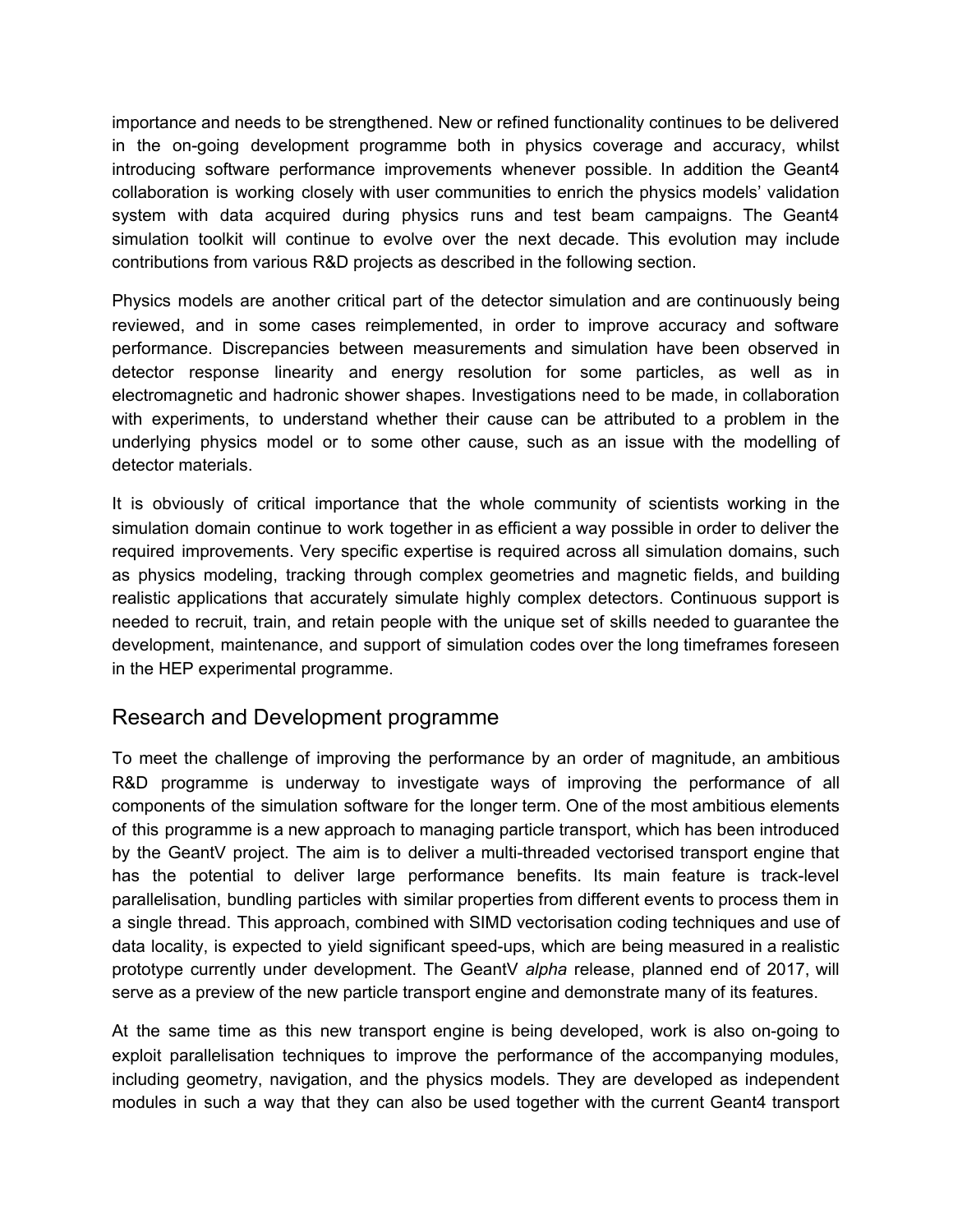engine. Of course, when used with Geant4 they will not expose their full performance potential, since transport in Geant4 is sequential, but this allows their full validation and comparison with the existing implementations. The benefit of this approach is that new developments can be delivered as soon as they are available. The new vectorised geometry package (VecGeom), developed as part of GeantV R&D and successfully integrated into Geant4, is an example that demonstrated the benefit of this approach.

The R&D programme summarized here is organized by topics. More details about each activity can be found in the full CWP document.

#### Simulation Frameworks

● 2019: GeantV *beta* release availability; it is expected to contain enough functionality to build the first real applications. This will allow performance to be measured and give sufficient time to prepare for HL-LHC running. It should include the use of vectorisation in the various components, complete physics modelling for electrons, gammas and positrons, high performance hadronic interactions, still maintaining simulation reproducibility and demonstrating efficient concurrent I/O and multi-event user data management.

#### Physics Models

- 2020: new implementation of one full set of hadronic physics models for the full LHC energy range and improved physics for liquid Argon detectors. To address the needs of cosmic frontier experiments optical photon transport must be improved and made faster.
- 2022: improved implementation of hadronic cascade and string models with a modular design.

#### Experiment Applications

- 2020: LHC, Neutrino and Muon experiments to demonstrate an ability to run their detector simulation in multi-threaded mode, using the improved navigation and electromagnetic physics packages. This should bring experiments more accurate physics and an improved performance.
- 2020: early integration of GeantV beta release in the experiments' simulation to measure the benefits. It may include a vectorised version of readout and digitization. CPU intensive applications may be run on HPC systems, benefitting from an increased event throughput.
- 2022: the availability of a production version of the new track-level parallelisation and fully vectorised geometry, navigation, and physics libraries will offer the experiments the option to finalise integration into their frameworks; intensive work will be needed on physics validation and computing performance tests. If successful, the new engine could be in production on the timescale of the start of the HL-LHC run.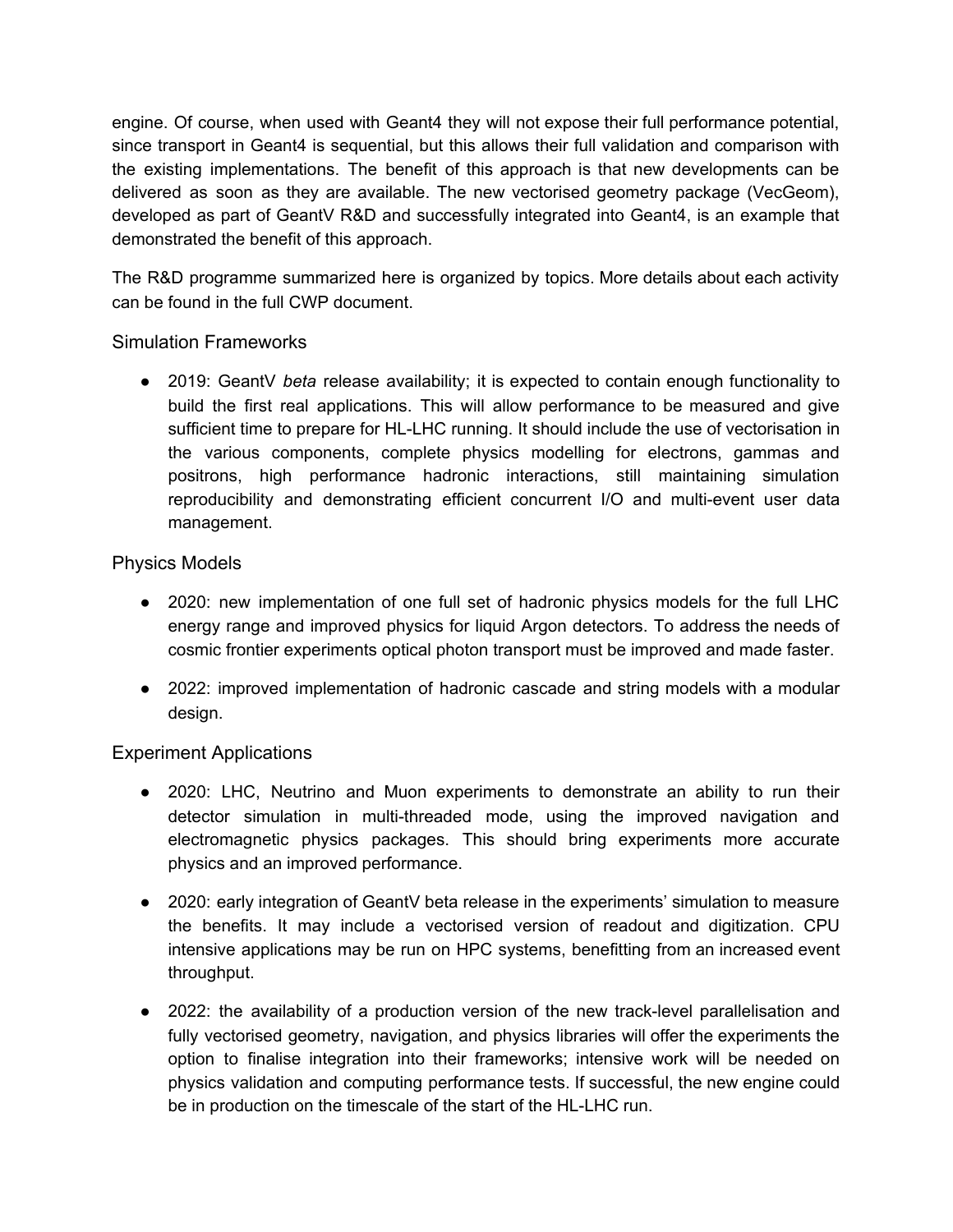#### Pileup

Backgrounds to hard-scatter events have many components including in-time pileup, out-of-time-pileup, cavern background and beam-gas collisions. All of these components can be simulated, but they present storage and I/O challenges related to the handling of the large simulated min-bias samples used to model the extra interactions. An R&D programme is needed to study different approaches to managing these backgrounds within the next 3 years:

- Real zero-bias events can be collected, bypassing any zero suppression, and overlaid on the fully simulated hard scatters. This approach faces challenges related to the collection of non-zero-suppressed samples or the use of suppressed events, non-linear effects when adding electronic signals from different samples, and sub-detector misalignment consistency between the simulation and the real experiment.
- Another option is to "pre-mix" together the minimum bias collisions into individual events that have the full background expected for a single collision of interest. Experiments will invest effort on improving their pre-mixing techniques, which allow the mixing to be performed at the digitisation level reducing the disk and network usage for a single event. They are also expected to invest in the development of the zero-bias overlay approach by 2020.

#### Fast Simulation

The work on Fast Simulation is also accelerating with the objective of producing a flexible framework that permits Full and Fast simulation to be combined for different particles in the same event. Various approaches to Fast Simulation are being tried all with the same goal of saving computing time, under the assumption that it is possible to improve time performance without an unacceptable loss of physics accuracy. Machine Learning is one of the techniques being explored in this context.

- 2018: assessment of the benefit of machine learning approach for Fast Simulation.
- 2019: ML-based Fast Simulation for some physics observables.
- 2022: clarify the possible extent of a common Fast Simulation infrastructure applicable to the variety of detector configurations.

#### **Digitization**

- 2020: deliver advanced high-performance, SIMD-friendly generic digitization examples that experiments can use as a basis to develop their own code.
- 2022: fully tested and validated optimised digitization code that can be used by the HL-LHC and DUNE experiments.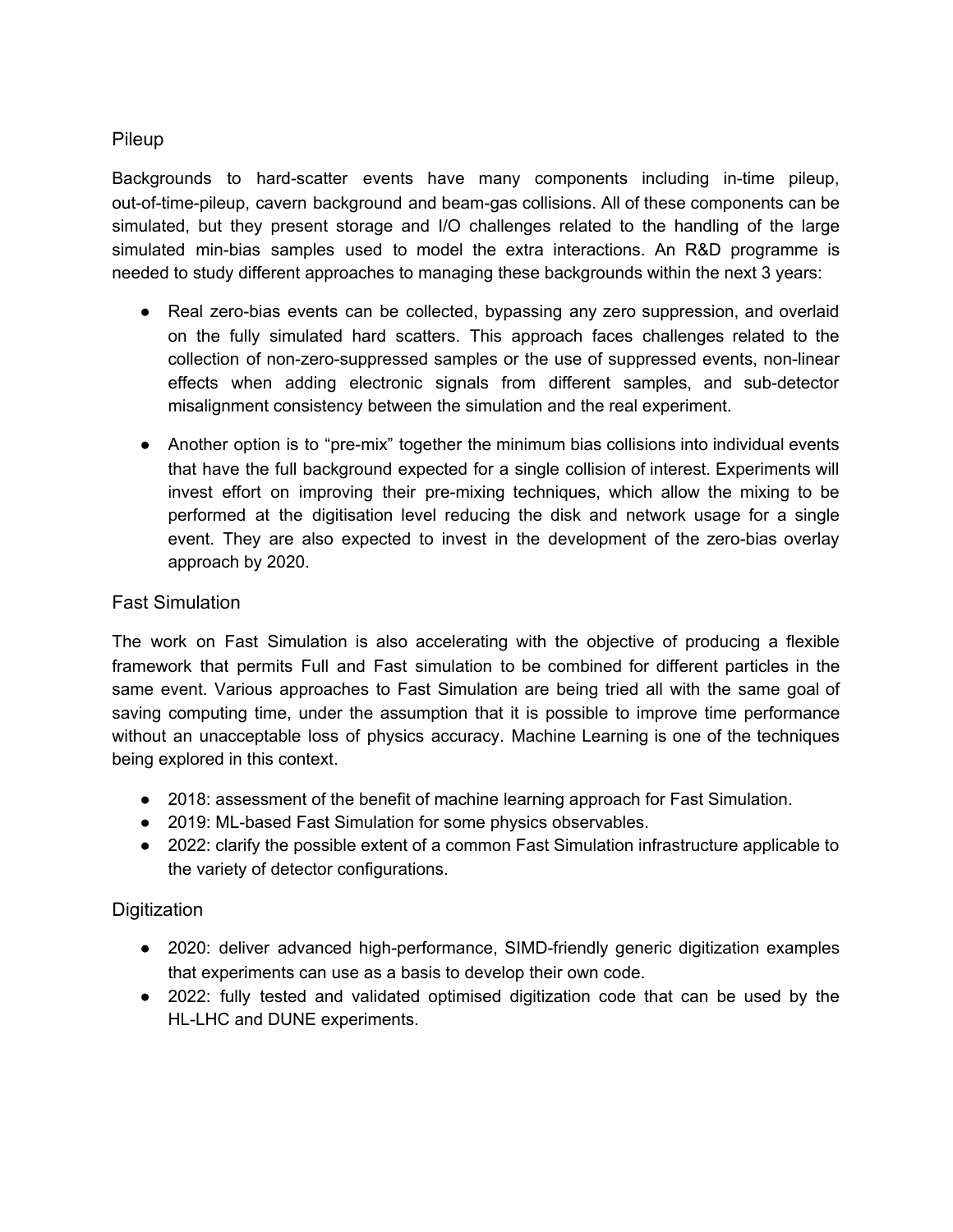#### Pseudorandom Number Generation

The selection of pseudorandom number generators (PRNGs) presents challenges when running on infrastructures with a large degree of parallelism, as reproducibility is a key requirement. HEP will collaborate with researchers in the development of PRNGs, seeking to obtain generators that address better our challenging requirements. Specific milestones are:

- 2020: develop a single library containing sequential and vectorised implementations of the set of state-of-the-art PRNGs, to replace the existing Root and CLHEP implementations.
- 2022: promote a transition to the use of this library to replace existing implementations in ROOT, Geant4 and GeantV.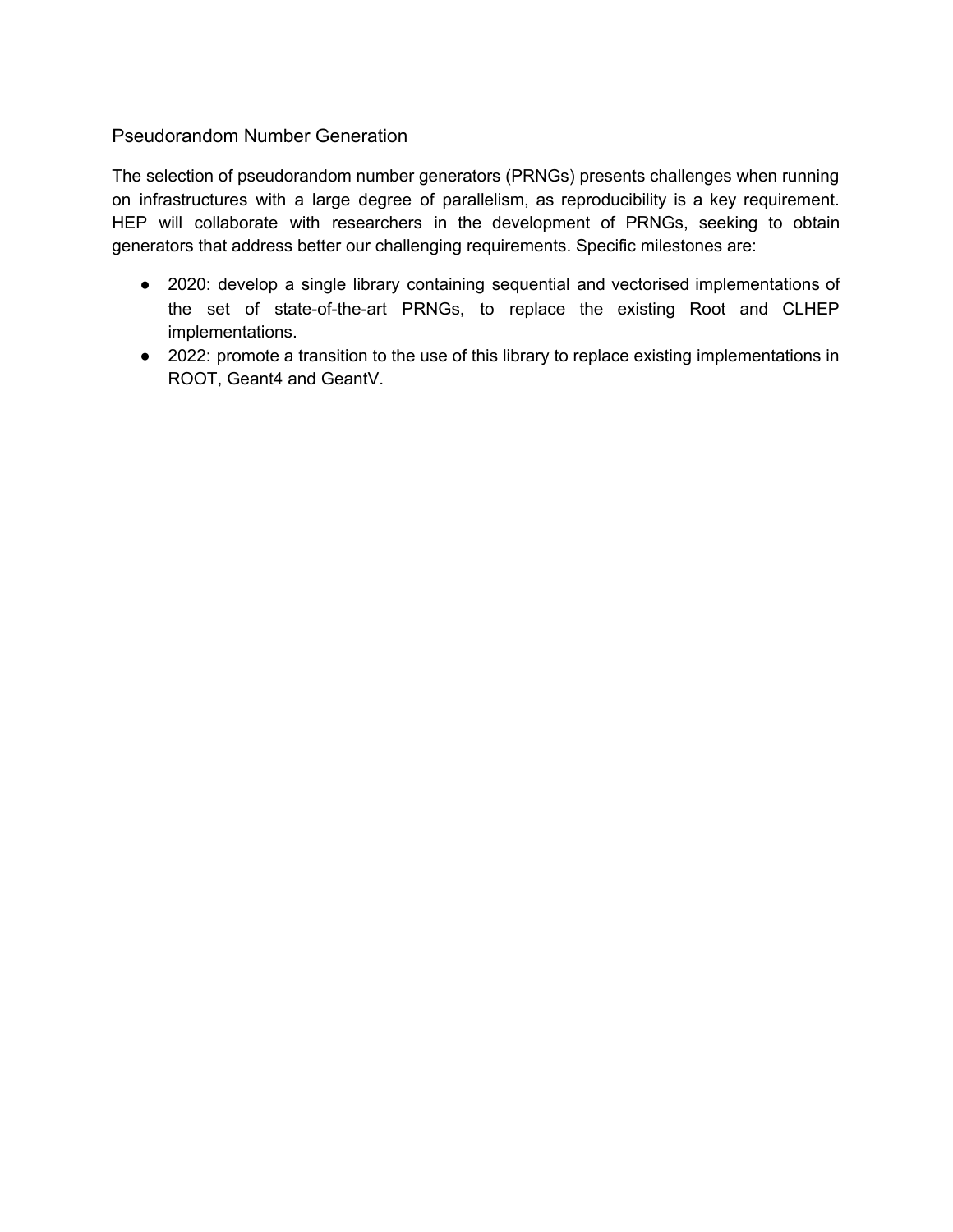# <span id="page-33-0"></span>3.7 Facilities and Distributed Computing

#### Scope and Challenges

As was outlined in the section on Computing Challenges, huge resource requirements are anticipated for HL-LHC running. These need to be deployed and managed across the Worldwide LHC Computing Grid (WLCG) infrastructure, which has evolved from the original ideas on deployment before LHC data-taking started [MONARC], to be a mature and effective infrastructure that is now exploited by LHC experiments. Currently hardware costs are dominated by disk storage, closely followed by CPU, followed by tape and networking. Naive estimates of scaling to meet HL-LHC needs would indicate that the current system would need almost an order of magnitude more resources than will be available from technology evolution. Even anticipating substantial software improvements, the major challenge in this area is to find the best configuration for facilities and computing sites that makes HL-LHC computing feasible. This challenge is complicated by substantial regional differences in funding models, meaning that any solutions must be sensitive to these local considerations to be effective.

There are a number of changes that can be anticipated in the timescale of the next decade that must be taken into account. There is the increasing need to use highly heterogenous resources. These include the use of high performance computing infrastructures (HPC), which can often have very particular setups and policies that make their exploitation challenging; volunteer computing, which is restricted in scope and unreliable, but can be a significant resource; and cloud computing, both commercial and research, which offer different resource provisioning interfaces and can be significantly more dynamic than directly funded HEP computing sites. In addition, diversity of computing architectures is expected to become the norm, with different CPU architectures as well as more specialized GPUs and FPGAs.

This increasingly dynamic environment for resources, particularly CPU, must be coupled to a highly reliable system for data storage and a suitable network infrastructure for delivering this data to where it will be processed.

In the network domain there are new technology developments, like Software Defined Networks (SDN), that enable user-defined high capacity network paths to be controlled via experiment software and which could help manage these data flows. These new technologies require considerable R&D to prove their utility and practicality. In addition, the networks used by HEP are likely to see large increases in traffic from other science domains that may reduce our ability to dominate the deployed networks to move data in the way that is done today.

Underlying storage system technology will continue to evolve, for example towards object stores, and R&D is also necessary to understand their usability and their role in the HEP infrastructures. There is also the continual problem of assembling inhomogeneous systems and sites into an effective widely distributed worldwide data management infrastructure that is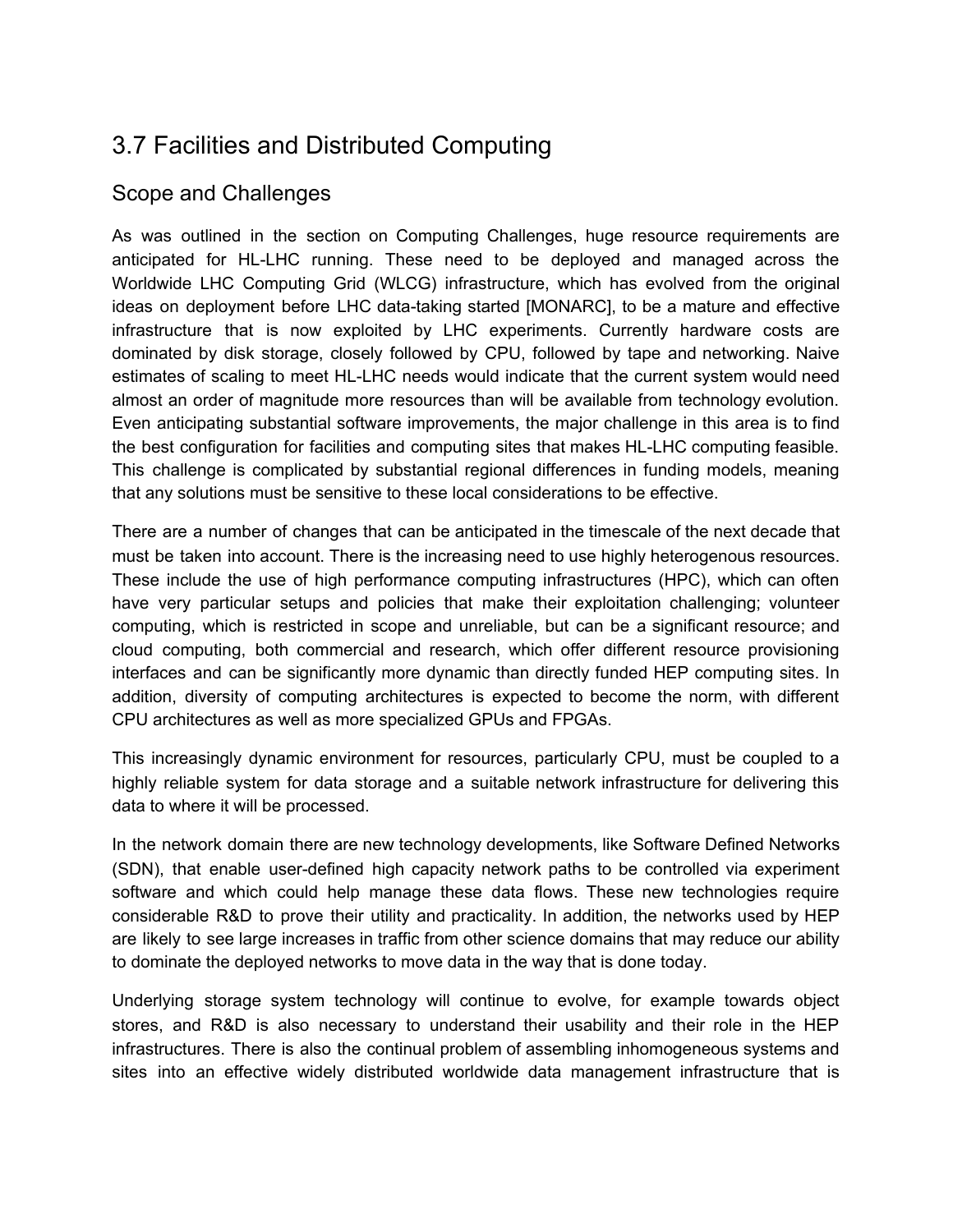usable by experiments. This is particularly compounded by the scale increases for HL-LHC where multiple replicas of data (for redundancy and availability) become extremely expensive.

Evolutionary change towards HL-LHC is required, as the experiments will continually use the current system. Mapping out a path for migration then requires a fuller understanding of the costs and benefits of proposed changes. A model is needed in which the benefits of such changes can be evaluated, taking into account hardware and human costs, as well as the impact on software and workload performance that in turn leads to physics impact.

### Current Practices

While there are many particular exceptions, most resources incorporated into the current WLCG are done so in independently managed sites, usually with some regional organisation structure and mostly offering both CPU and storage. The sites are usually funded directly to provide computing to WLCG, and are in some sense then "owned" by HEP, albeit often shared with others. Frequently substantial cost contributions are made indirectly, for example through funding of energy costs or additional staff effort, particularly at smaller centers. Tape is found only at CERN and the Tier-1s.

Interfaces to these computing resources are defined by technical operations in WLCG. Frequently there are choices that sites can make amongst some limited set of approved options of interfaces. These can overlap in functionality. Some are very HEP specific and recognised as over-complex: work is in progress to get rid of them. The acceptable architectures and operating systems are also defined at the WLCG level (currently x86 64, running Scientific Linux 6 and compatible) and sites can deploy these either directly onto "bare metal" or use an abstraction layer, such as virtual machines or containers.

There are different logical networks being used to connect sites: LHCOPN connects CERN with the Tier-1 centers and a mixture of LHCONE and generic academic networks connect other sites.

Almost every experiment layers its own customised workload and data management system on top of the base WLCG provision, with a few higher level components in common. The pilot job model for workloads is ubiquitous, where a real workload is dispatched only once a job slot is secured. Data management layers aggregate files in the storage systems into datasets and manage experiment-specific metadata. In contrast to the Monarc model, sites are generally used more flexibly and homogeneously by experiments, both in workloads and in data stored. Considerable network resources are consumed in pre-placing data at sites.

In total, WLCG currently provides the experiments with resources distributed at about 170 sites, in 42 countries, which pledge every year the amount of CPU and disk resources they are committed to delivering. The pledge process is overseen by the Resource Scrutiny Group (C-RSG), mandated by the funding agencies to validate the experiment requests and to identify mismatches with site pledges. These sites are connected by 10-100Gb links and deliver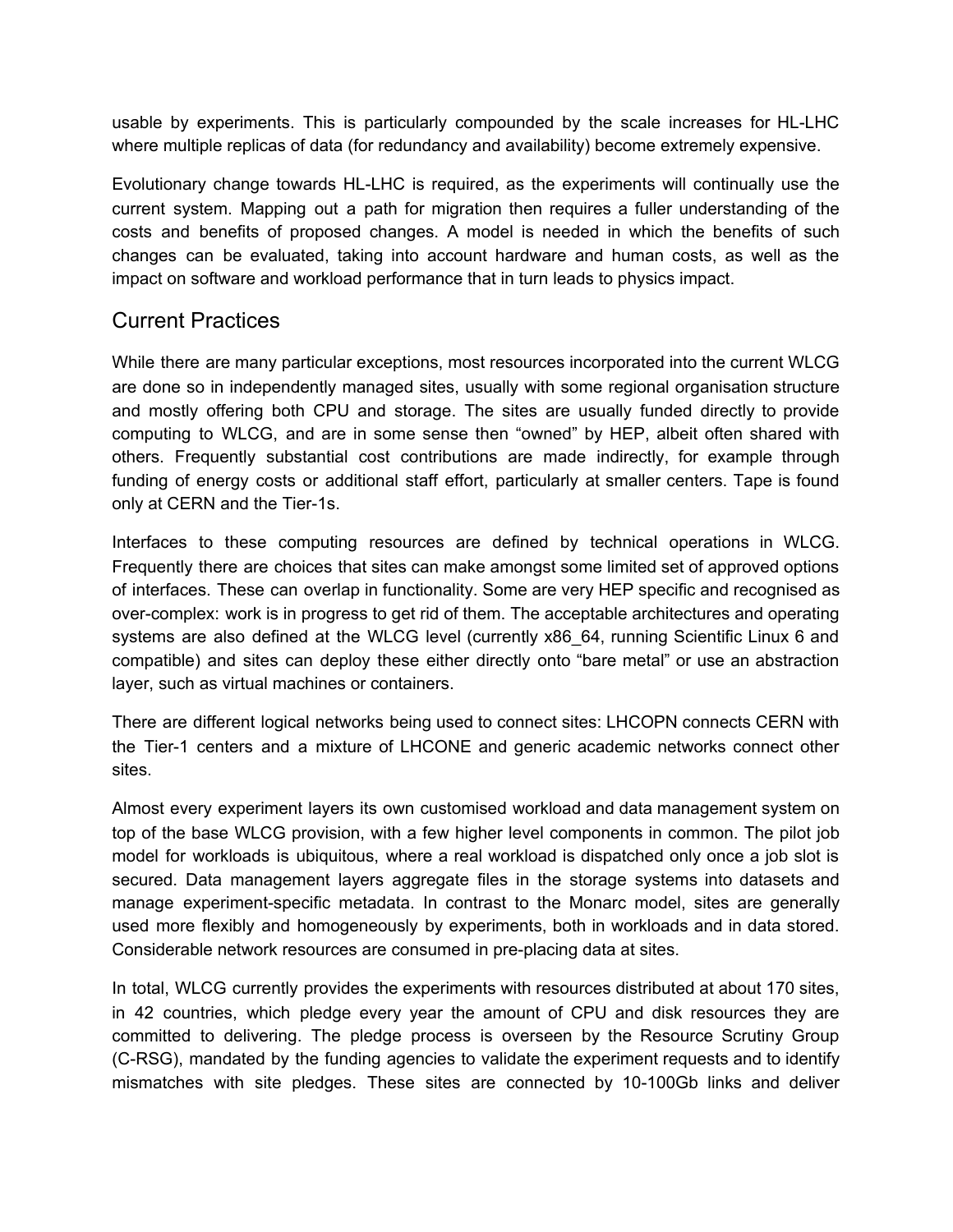approximately 750k CPU cores and 1EB of storage, of which 300PB is disk. More than 200M jobs are executed each day. [Bird2017].

## Research and Development programme

The following areas for study are ongoing and will involve technology evaluations, prototyping and scale tests. They will need to be structured to meet the common milestones of informing the HL-LHC Computing TDRs and deploying advanced prototypes during LHC Run 3.

- Understand better the relationship between the performance and costs of the WLCG system and how it delivers the necessary functionality to support LHC physics. This will be an ongoing process, started by the Performance and Costs Working Group, and aims to provide a quantitative assessment for any proposed changes.
- Define the functionalities needed to implement a federated data center concept ("data lake") that aims to reduce the operational cost of storage for HL-LHC and better manage network capacity. This would include necessary qualities of service and options for regionally distributed implementations, including the ability to flexibly respond to model changes in the balance between disk and tape. This work should be done in conjunction with the Data Organisation, Management and Access WG to evaluate the impact for the different access patterns and data organisations envisaged.
- Establish an agreement on the common data management functionality that is required by experiments, targeting a consolidation and a lower maintenance burden. The intimate relationship between the management of elements in storage systems and metadata must be recognised. This needs to address at least the following use cases:
	- processing sites that may have some small disk cache, but do not manage primary data;
	- fine grained processing strategies that may enable processing of small chunks of data, with appropriate bookkeeping support;
	- o integration of heterogeneous processing resources, such as HPCs and clouds.
- Investigate more scalable and uniform means of workload scheduling, which incorporate dynamic heterogenous resources and the capabilities of finer grained processing that increases overall efficiency. The optimal scheduling of specialist workloads that require particular resources is clearly required.
- Contribute to the prototyping and evaluation of a quasi-interactive analysis facility that would offer a different model for physics analysis, but would also need to be integrated into the data and workload management of the experiments. This is work to be done in collaboration with the Data Analysis and Interpretation WG.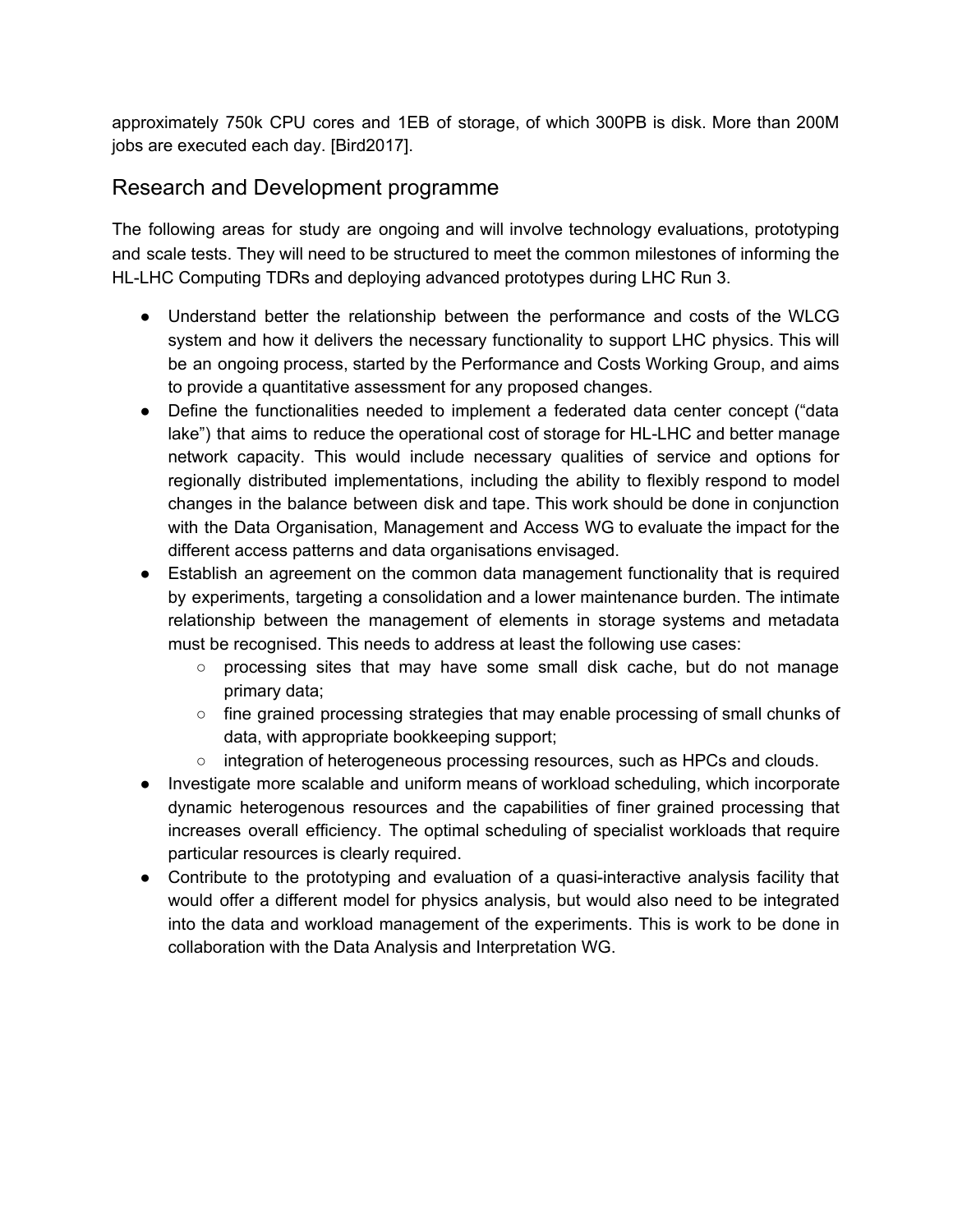# <span id="page-36-0"></span>3.8 Machine Learning

Machine Learning (ML) is a rapidly evolving approach to characterising and describing data with the potential to radically change how data is reduced and analysed. Some applications will qualitatively improve the physics reach of data sets. Others will allow much more efficient use of processing and storage resources, effectively extending the physics reach of the HL-LHC experiments. Many of the activities in this focus area will explicitly overlap with those in the other focus areas, whereas others will be more generic. As a first approximation, the HEP community will build domain-specific applications on top of existing toolkits and ML algorithms developed by computer scientists, data scientists, and scientific software developers from outside the HEP world. Work will also be done to understand where problems do not map onto existing paradigms well and how these problems can be recast into abstract formulations of more general interest.

### Scope and Challenges

The world of data science has developed a variety of very powerful ML approaches for classification (using pre-defined categories), clustering (where categories are discovered), regression (to produce continuous outputs), density estimation, dimensionality reduction, etc. Some have been used productively in HEP for more than 20 years, others have been introduced relatively recently. More are on their way and Deep Learning (DL) techniques look very promising for our field. A key feature of these algorithms is that most have open source software implementations that are reasonably well documented. ML has already become ubiquitous in some types of HEP applications: for example, particle identification algorithms that require combining information from multiple detectors to provide a single figure of merit use a variety of Boosted Decision Trees (BDTs) and neural networks.

The abundance of ML algorithms and implementations presents both opportunities and challenges for HEP. Which are most appropriate for our use? What are the trade-offs of one compared to another? What are the tradeoffs of using ML algorithms compared to using more traditional software? These issues are not necessarily factorisable, and a key goal of a study will be to make sure that the lessons learned by one research team are usefully disseminated to the wider community. In general, each team will serve as a repository of expertise. Beyond the R&D projects it sponsors directly, the team will help others develop and deploy experiment-specific ML-based algorithms in their software stacks. It will provide training to those developing new ML-based algorithms as well as those planning to use established ML tools.

With the advent of more powerful hardware and more performant ML algorithms, these tools will be used to develop application software that will:

- replace the most computationally expensive parts of pattern recognition algorithms and algorithms that extract parameters characterising reconstructed objects;
- compress data significantly with negligible loss of fidelity in terms of physics utility;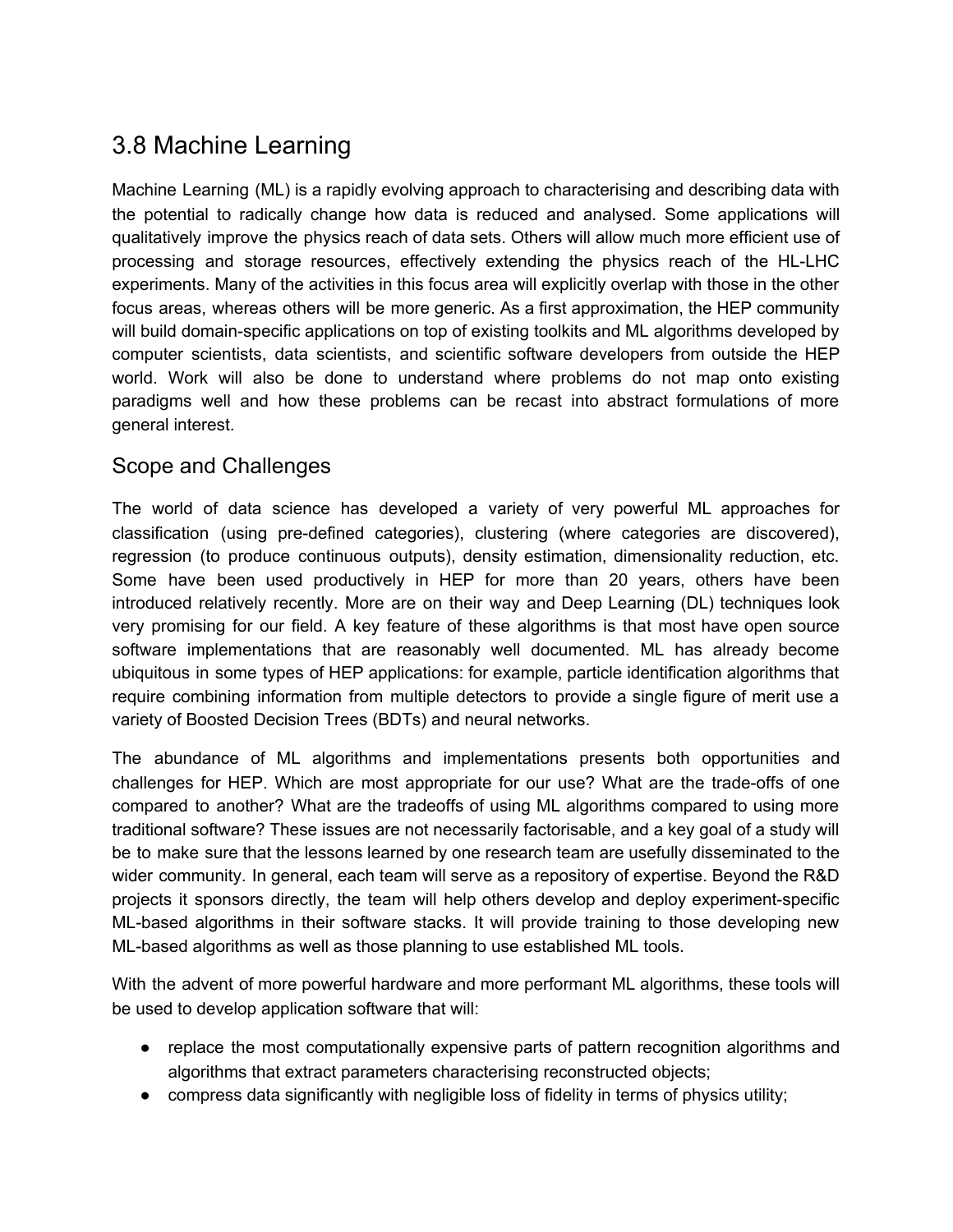● extend the physics reach of experiments by qualitatively changing the types of analyses that can be done.

For example, charged track and vertex reconstruction is one of the most CPU intensive elements of the software stack. The algorithms are typically iterative, alternating between selecting hits associated with tracks and characterising the trajectory of a track (a collection of hits). Similarly, vertices are built from collections of tracks, and then characterised quantitatively. ML algorithms have been used extensively outside HEP to recognize, classify, and quantitatively describe objects. We wish to investigate how to replace the most compute expensive parts of the pattern recognition algorithms and the fitting algorithms that extract parameters characterising the reconstructed objects. As existing algorithms already produce high quality physics, the primary goal of this activity will be developing replacement algorithms that execute much more quickly while maintaining sufficient fidelity.

All HEP detectors produce much more data than can be moved to permanent storage. The process of reducing the size of the data sets is managed by the trigger. Electronics sparsify the data stream using zero suppression and they do some basic data compression. While this reduces the data rate by a factor of 100 or more, to about 1 terabyte per second, another factor of order 1500 is required before the data can be written to tape. ML algorithms have already been used very successfully to rapidly characterise which events should be selected for additional consideration and eventually persisted to long-term storage. The challenge will increase both quantitatively and qualitatively as the number of proton-proton collisions per bunch crossing increases.

#### Current Practices

The use of ML in HEP analyses has become commonplace over the past two decades. Many analyses use the HEP-specific software package TMVA included in ROOT. Recently, many HEP analysts have begun migrating to non-HEP ML packages like SciKit-Learn and Keras. Data scientists at Yandex created a Python package that provides a consistent API to most ML packages used in HEP, and another that provides some HEP-specific ML algorithms. Packages like Spearmint perform Bayesian optimisation and can improve HEP Monte Carlo work. The keys to successfully using ML for any problem are:

- creating/identifying the optimal training, validation, and testing data samples;
- designing and selecting feature sets;
- defining appropriate problem-specific loss functions.

While each experiment is likely to have different specific use cases, we expect that many of these will be sufficiently similar to each other that research and development can be done commonly. Even when this is not possible, experience with one type of problem will provide insights into how to approach other types of problem. This is why the Inter-experiment Machine Learning forum (IML) has been created in 2016 and already demonstrated the benefits of the collaboration between experiments around Machine Learning.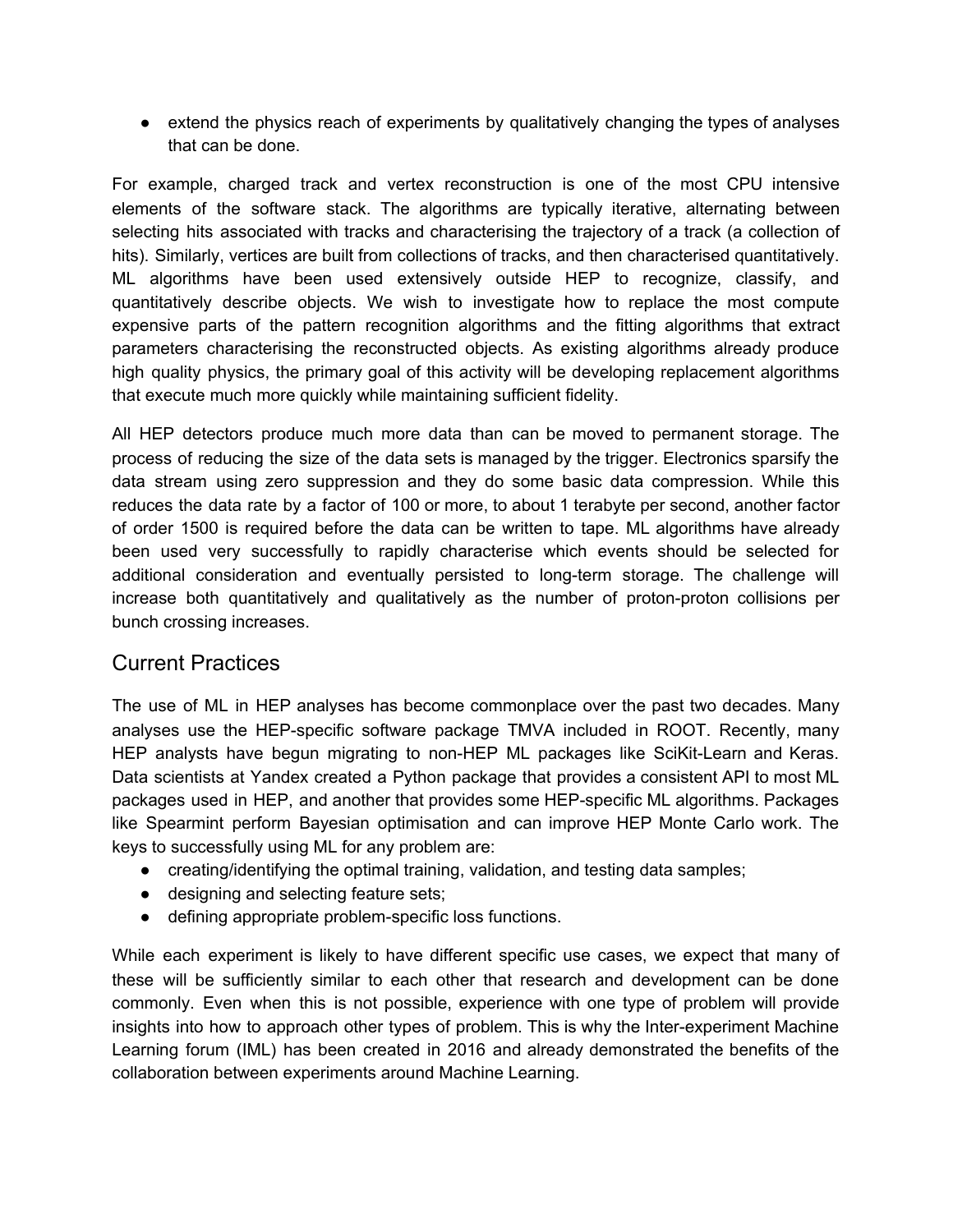ML algorithms can often discover patterns and correlations more powerfully than human analysts. This allows qualitatively better analysis of recorded data sets. For example, ML/DL algorithms can be used to characterise the substructure of "jets" observed in terms of underlying physics processes. ATLAS, CMS, and LHCb already use ML algorithms to separate jets into those associated with b-quark, c-quarks, or lighter quarks. ATLAS and CMS have begun to investigate whether sub-jets can be reliably associated with quarks or gluons using ML. If this can be done with both good efficiency and accurate understanding of efficiency, the physics reach of the experiments will be radically extended.

The ATLAS, CMS, and LHCb detectors all produce much more data than can be moved to permanent storage. The process of reducing the size of the data sets is referred to as the trigger. Electronics sparsify the data stream using zero suppression and they do some basic data compression. While this reduces the data rate by a factor of 100 (or more, depending on the experiment) to about 1 terabyte per second, another factor of order 1500 is required before the data can be written to tape (or other long-term storage). ML algorithms have already been used very successfully to rapidly characterise which events should be selected for additional consideration and eventually persisted to long-term storage. The challenge will increase both quantitatively and qualitatively as the number of proton-proton collisions per bunch crossing increases.

#### Research and Development Roadmap and Goals

The R&D roadmap presented here are based on the preliminary work done in the past years, coordinated by the HSF IMF which will remain the main place to coordinate actions about ML in HEP and ensure the proper links with the data science communities.

#### By 2020:

- Particle identification and particle properties: in calorimeters or time projection chambers (TPCs), where the data can be represented as a 2D or 3D image, the problems can be cast as a computer vision tasks. DL, in which neural networks are used to reconstruct images from pixel intensities, is a good candidate to identify particles and extract many parameters. Promising DL architectures for these tasks include convolutional, recurrent and adversarial neural networks. A particularly important application is to Liquid Argon TPCs (LArTPCs), which is the chosen detection technology for the flagship neutrino programme.
- Computing resource optimisations: data volume in data transfers is one of the challenges facing the current computing systems. Resource utilisation optimisation based on the enormous amount of data collected can improve overall operations. Networks in particular are going to play a crucial role in data exchange in HL-LHC era. A network-aware application layer may significantly improve experiment's operations. ML is a promising technology to identify anomalies in network traffic, to predict and prevent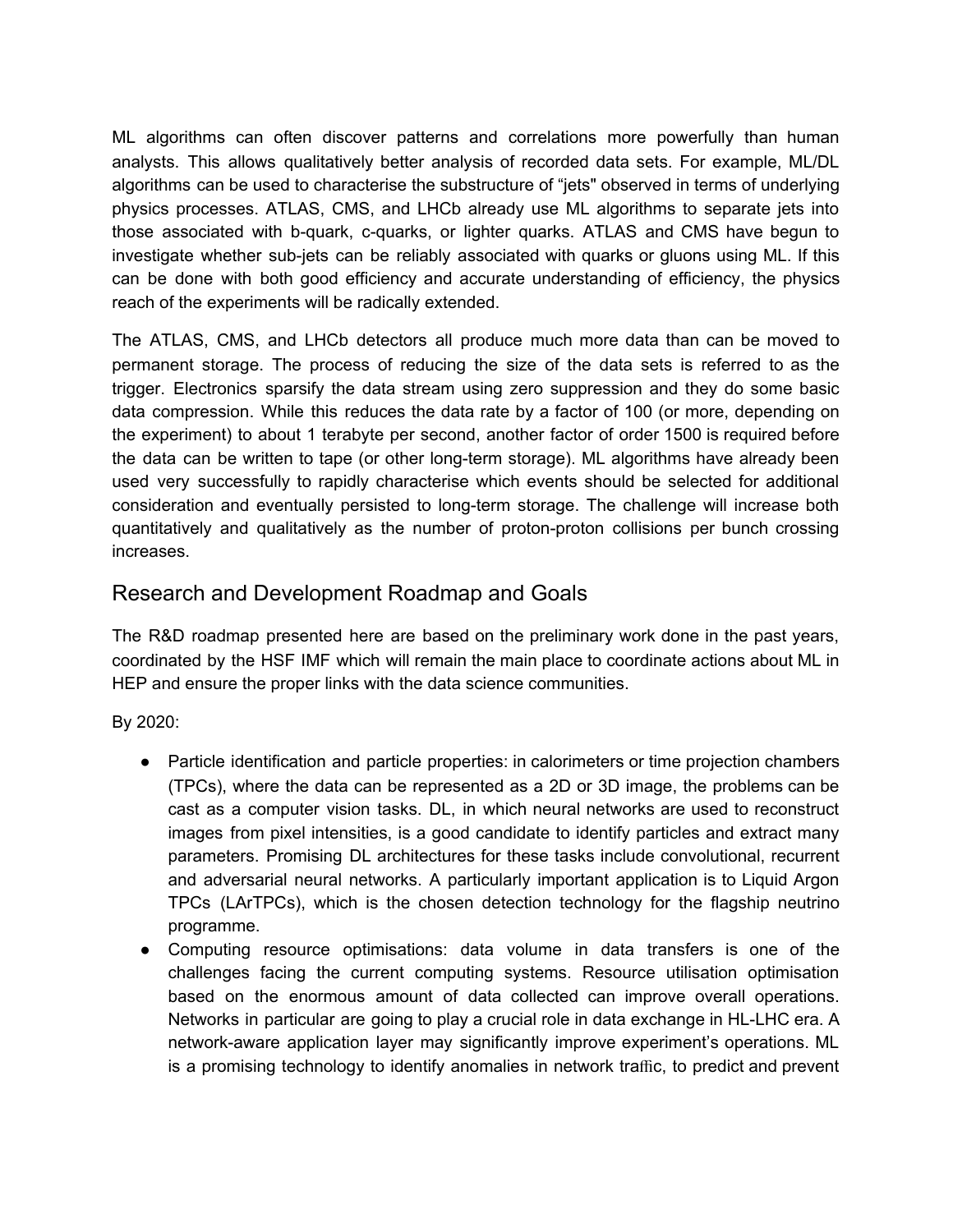network congestion, to detect bugs via analysis of self-learning networks, and for WAN path optimisation based on user access patterns.

- ML middleware and data formats: HEP is currently mainly relying on ROOT format for its data when the ML community has developed several more specialized formats, often associated with some ML tools. A desirable data format for ML applications should have the following attributes: high read-write speed for efficient training, sparse readability without loading entire dataset into RAM, compression and common use by the ML community. A thorough evaluation of the different data formats and their impact on ML performances in the HEP context is needed and it is necessary to define a strategy for bridging or migrating HEP formats to the chosen ML format(s).
- ML as a Service (MLaS): current cloud providers rely on MLaS model allowing for efficient use of common resources and use interactive machine learning tools. MLaS is not yet widely used in HEP, despite a few successful publications which used it. HEP services for interactive analysis, such as CERN's Service for Web-based Analysis (SWAN), may play an important role in adoption of machine learning tools in HEP workflows. In order to use these tools more efficiently, sufficient and appropriately tailored hardware and instances other than CERN SWAN are needed.

#### By 2022:

- Detector anomaly detection: data-taking of current complex HEP detectors is continuously monitored by physicists taking shifts to monitor the quality of the incoming data, using reference histograms produced by experts. This makes difficult to anticipate new problems. A whole class of ML algorithms called anomaly detection can be useful for such problems. They are able to learn from data and produce an alert when deviation is seen. By monitoring many variables at the same time such algorithms are sensitive to subtle signs forewarning of imminent failure, so that preemptive maintenance can be scheduled. Such techniques are already used in the industry.
- Simulation: recent progress in high fidelity fast generative models, such as Generative Adversarial Networks (GANs) and Variational Autoencoders (VAEs), which are able to sample high dimensional feature distributions by learning from existing data samples, offer a promising alternative for simulation. A simplified first attempt at using such techniques saw orders of magnitude increase in simulation over existing fast simulation techniques, but has not yet reached the required accuracy.
- Triggering and real-time analysis: one of the challenges is the trade-off in algorithm complexity and performance under strict inference time constraints. It is necessary to extend currently existing prototype to use DL fast inference in online systems and in particular how to do efficiently the training phase, for example on a large resource platforms. To deal with the increasing event complexity at HL-LHC, we will also explore the use of sophisticated ML algorithms at all trigger levels
- Sustainable Matrix Element Methods (MEM): The MEM is a powerful technique which can be utilised for measurements of physical model parameters and direct searches for new phenomena but it is very computationally intensive and it has limited its applicability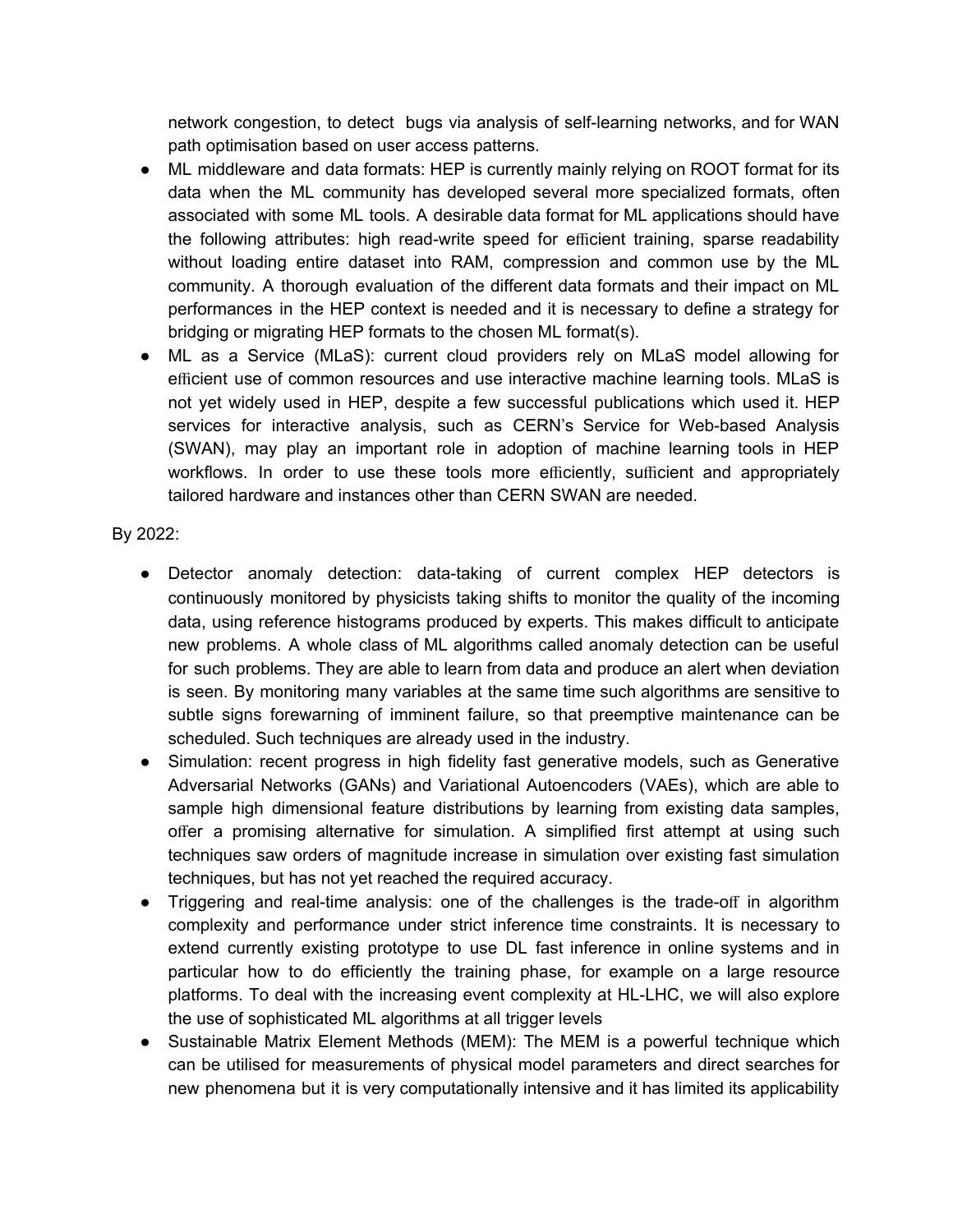in HEP so far. Using neural networks for numerical integrations is not new. The technical challenge is to design a network which is sufficiently rich to encode the complexity the complexity of the ME calculation for a given process over the phase space relevant to the signal process. Deep Neural Networks (DNNs) are strong candidates.

● Tracking: pattern recognition is the most computationally challenging step. It becomes a computationally huge problem for the HL-LHC. The hope is that machine learning will provide a solution that scales linearly with LHC intensity. A current effort called HEP.TrkX has started to investigate deep learning algorithms such as long-term short-term (LSTM) networks for track pattern recognition on many-core processors.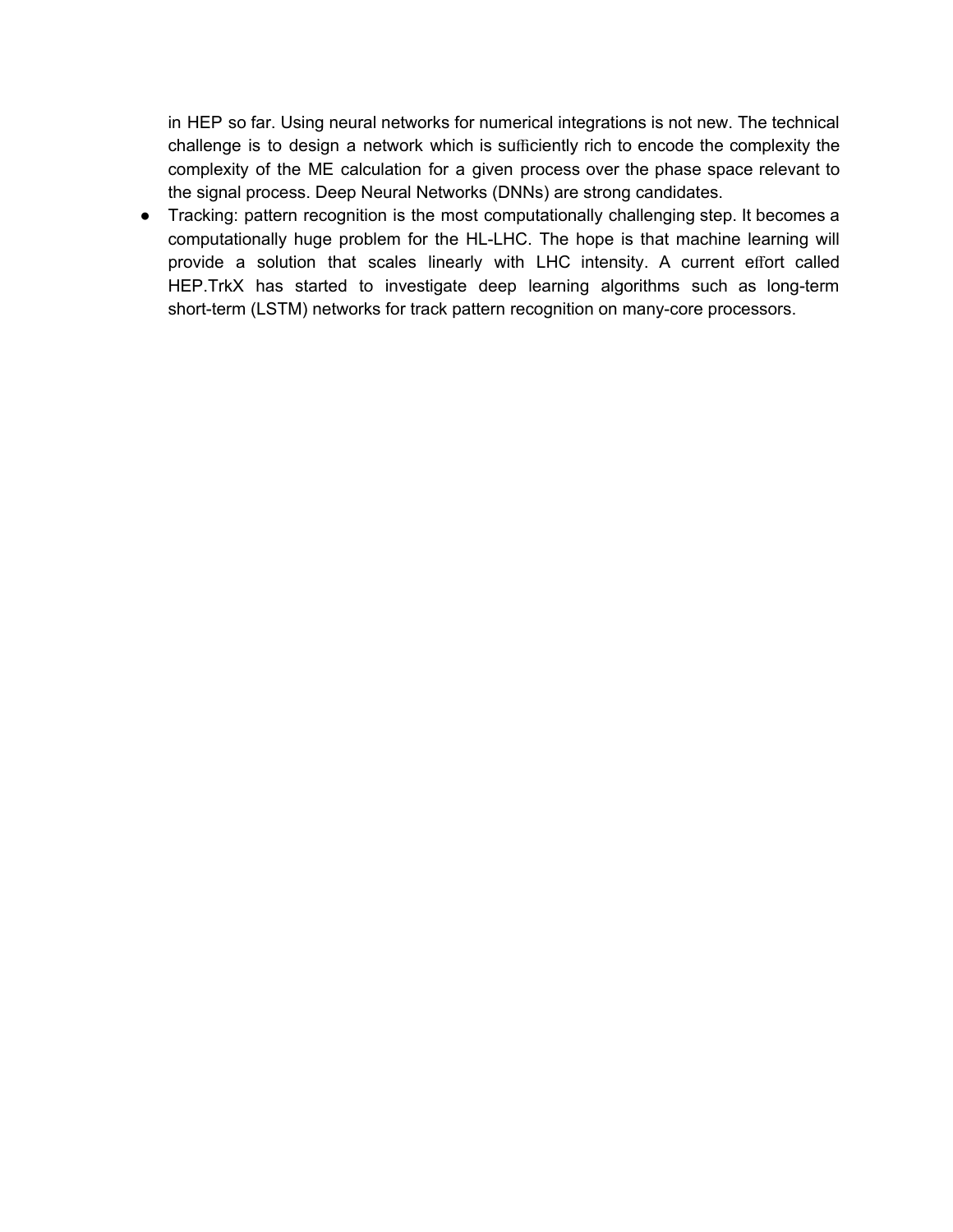# <span id="page-41-0"></span>3.9 Physics Generators

This section is omitted from the current document as the generator community have asked for more time to reach consensus.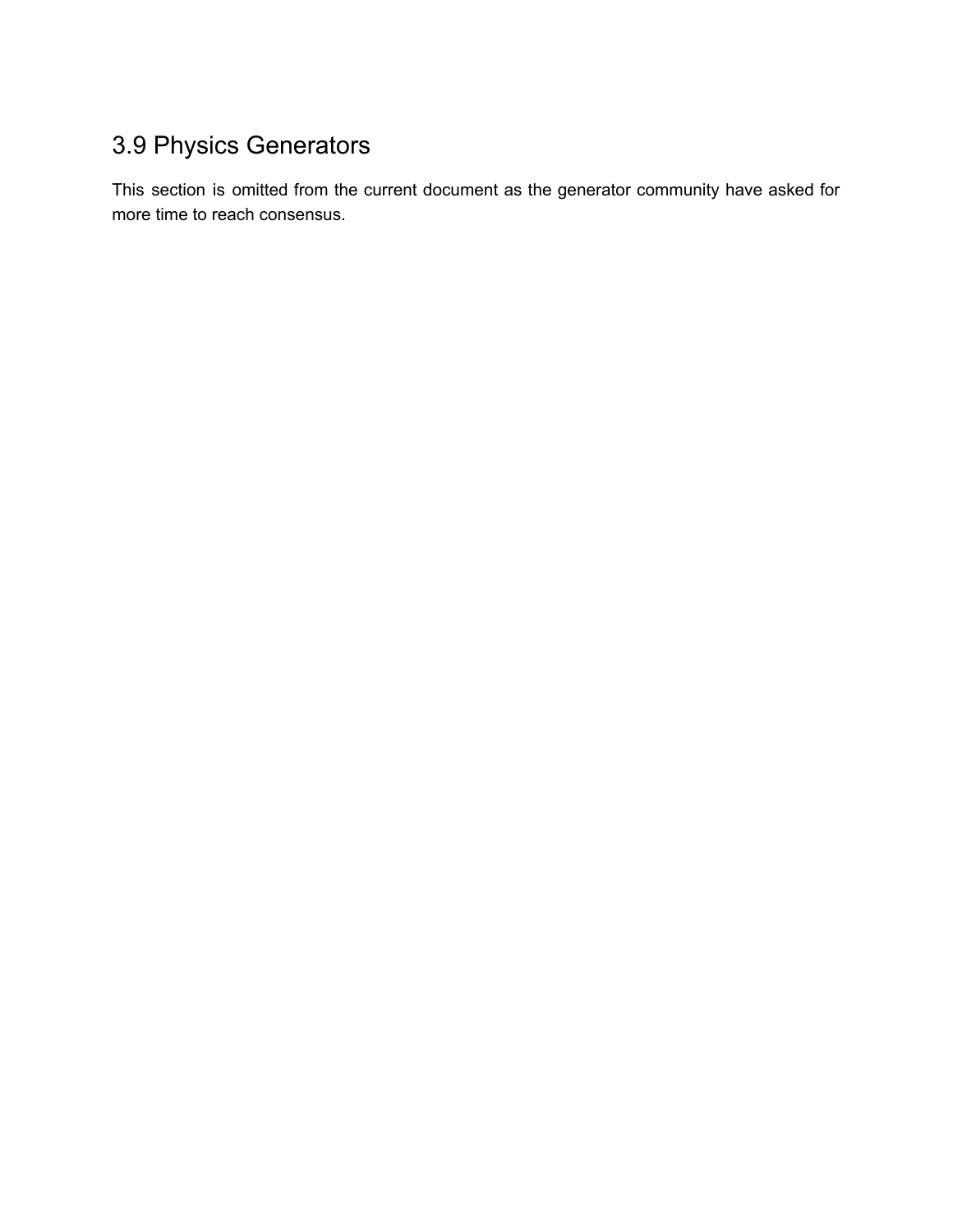# <span id="page-42-0"></span>3.10 Software Development, Deployment, Validation and **Verification**

#### Scope and Challenges

Modern High Energy Physics experiments are large distributed collaborations comprising up to a few hundred people actively writing software. It is therefore vital that the processes and tools used for development are streamlined to ease the process of contributing code and to facilitate collaboration between geographically separated peers. At the same time we must properly manage the whole project, ensuring code quality, reproducibility and maintainability with the least effort possible. Making sure this happens is largely a continuous process, and shares a lot with non-HEP specific software industries.

Work is ongoing to track and promote solutions in the following areas:

- Distributed development of software components, including the tools and processes required to do so (code organisation, documentation, issue tracking, artifact building) and the best practices in terms of code and people management.
- Software quality, including aspects such as modularity and reusability of the developed components, sustainability of the development effort, architectural and performance best practices.
- Deployment of software and interaction with operations teams.
- Validation of the software both at small scales (e.g. best practices on how to write a unit test) and larger ones (large scale validation of data produced by an experiment).
- Software licensing and distribution, including their impact on software interoperability.
- Recognition of the significant contribution that software makes to High Energy Physics as a field.

HEP-specific challenges derive from the fact that HEP is a large, inhomogeneous community with multiple sources of funding, mostly formed of people belonging to small university groups and some larger laboratories. Software development effort within an experiment usually encompasses a huge range of experience and skills, from a few more or less full time experts to many physicist programmers with little formal software training. In addition, the community is split between different experiments that often diverge in timescales, size and resources. Experiment software is usually divided in two separate use cases, production (being it data acquisition, data reconstruction or simulation) and user analysis, whose requirements and life-cycles are completely different. The former is very carefully managed in a centralised and slow moving manner, following the schedule of the experiment itself. The latter is much more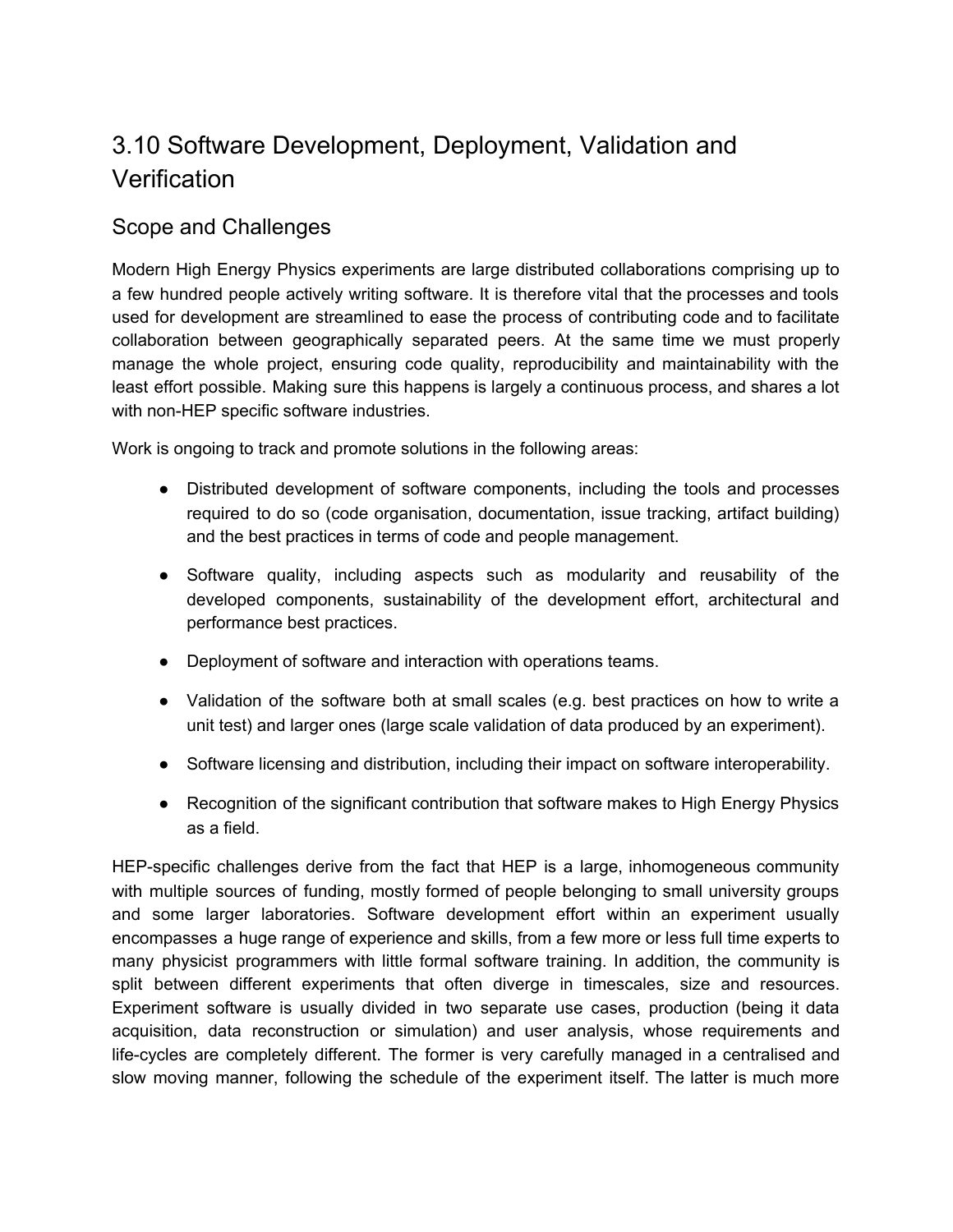dynamic and strongly coupled with conferences or article publication timelines. Finding solutions which adapt well to both cases is not always obvious or even possible.

## Current Best Practices

Due to significant variations between experiments at various stages of their lifecycles, there is a huge variation in practice across the community. Thus here we describe *best practice*, with the understanding that this ideal may be far from the reality for some developers.

It is important that developers can focus on the design and implementation of the code and do not have to spend a lot of time on technical issues. Clear procedures and policies must exist to perform administrative tasks in an easy and quick way. This starts with the setup of the development environment. Supporting different platforms not only allows the developers to use their machines directly for the development, it also provides a check of code portability.

To maximise productivity, it is very beneficial to use development tools that are not HEP-specific. There are many open source projects and tools that are of similar scale to large experiment software stacks and standard tools are usually well documented. For source control HEP community has generally chosen to move to *git*, which is very welcome, as it also brings an alignment with many open source projects and commercial organisations. Likewise, CMake is widely used for the builds of software packages, both within HEP and outside. Packaging many build products together into a software stack is an area that still requires close attention with respect to active developments (the HSF has an active working group here).

Proper testing of changes to code should always be done in advance of a change request being accepted. Continuous integration, where merge or pull requests are built and tested in advance is now standard practice in the open source community and in industry. Continuous integration can run unit and integration tests and it can also incorporate code quality checks and policy checks that will help improve the consistency and quality of code at low human cost.

Training and documentation is key to efficient use of developer effort (see also the later chapter on Training). For documentation that has to be specific, favoured solutions would have a low barrier of entry for contributors but also allow and encourage review of material. Consequently it is very useful to host documentation sources in a repository with a similar workflow to code and to use an engine that translates the sources into modern web pages.

Recognition of software work as a key part of science has resulted in number of journals where developers can publish their work. Journals also disseminate information to the wider community in a permanent way and is the most established mechanism for academic recognition. Publication in such journals provides proper peer review, beyond that provided in conference papers, so is valuable for recognition as well as dissemination.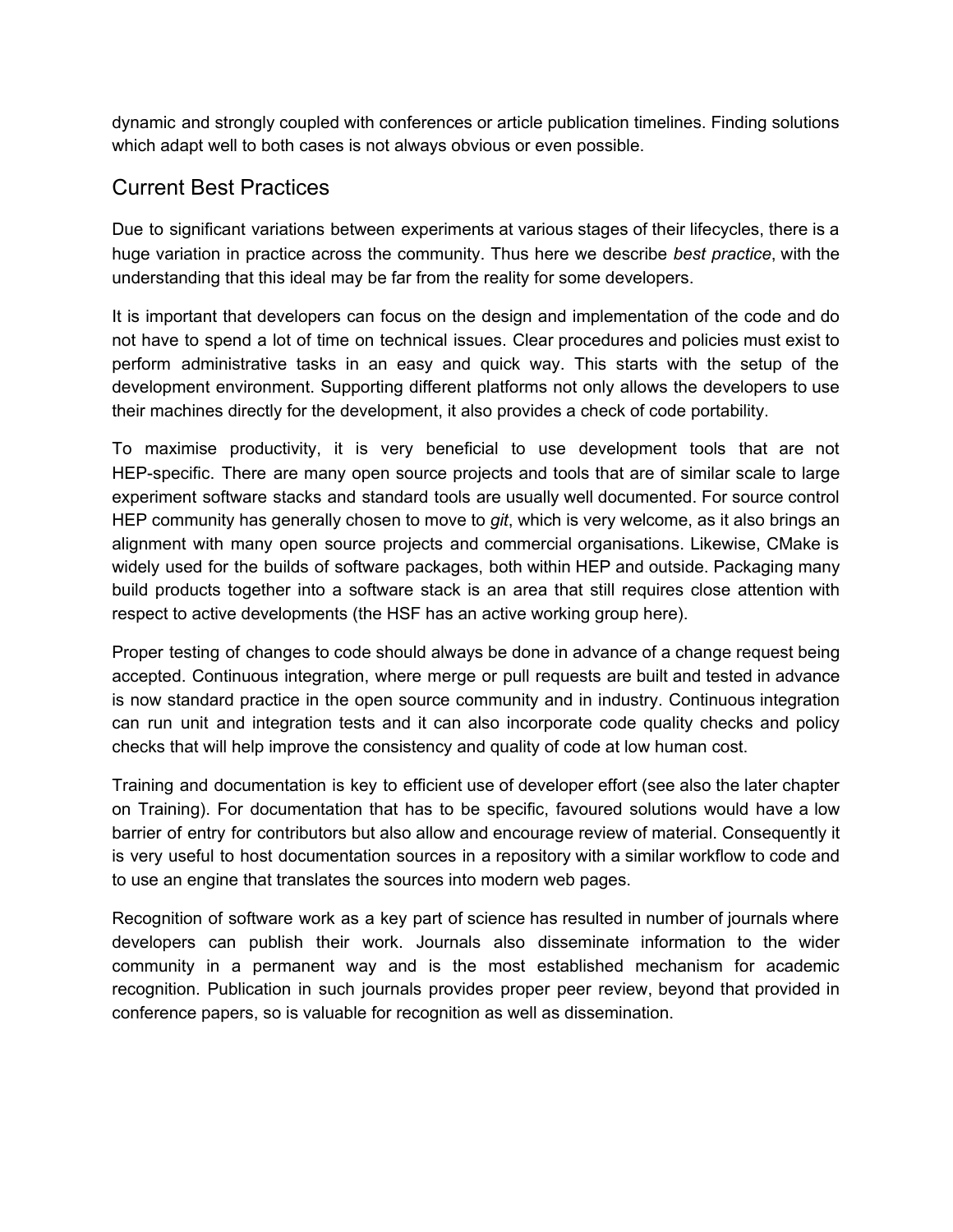## Research and Development Programme

HEP must endeavor to be as responsive as possible to developments outside of our field. In terms of hardware and software tools there remains great uncertainty as to what the platforms offering the best value for money will be on the timescales of a decade. It therefore behooves us to be as generic as possible in our technology choices, retaining the necessary agility to adapt to this uncertain future.

Our vision is characterised by HEP being current with technologies and paradigms that are dominant in the wider software development community, especially for open source software, which we believe to be the right model for our community. In order to achieve that aim we propose that the community establishes a development forum that allows for technology tracking and discussion of new opportunities. The HSF can play a key role in marshalling this group and in ensuring its findings are widely disseminated. In addition, having wider and more accessible training for developers in the field, that will teach the core skills needed for effective software development, would be of great benefit.

Given our agile focus, it is better to propose here projects and objectives to be investigated in the short to medium term, alongside establishing the means to continually review and refocus the community on the most promising areas. The main idea is to investigate new tools as demonstrator projects where clear metrics for success in reasonable time should be established to avoid wasting community effort on initially promising products that fail to live up to expectations.

Ongoing activities, and short-term projects to be completed by 2020, include the following:

- Establish a common forum for the discussion of HEP software problems. This should be modeled along the lines of the Concurrency Forum [ConcurrencyForum], which was very successful in establishing demonstrators and prototypes that were used as experiments started to develop multi-threading frameworks.
- Continue the HSF working group on *Packaging*, with more prototype implementations based on the stronger candidates identified so far.
- Provide practical advice on how to best set up new software packages, developing on the current project template work and working to advertise this within the community.
- Work with HEP experiments and other training projects to provide accessible core skills training to the community. This training should be experiment neutral, but could be usefully combined with the current experiment specific training. Specifically, this work can build on, and collaborate with, recent highly successful initiatives such as the LHCb *StarterKit* and ALICE *Juniors*, and with established generic training initiatives such as *Software Carpentry*.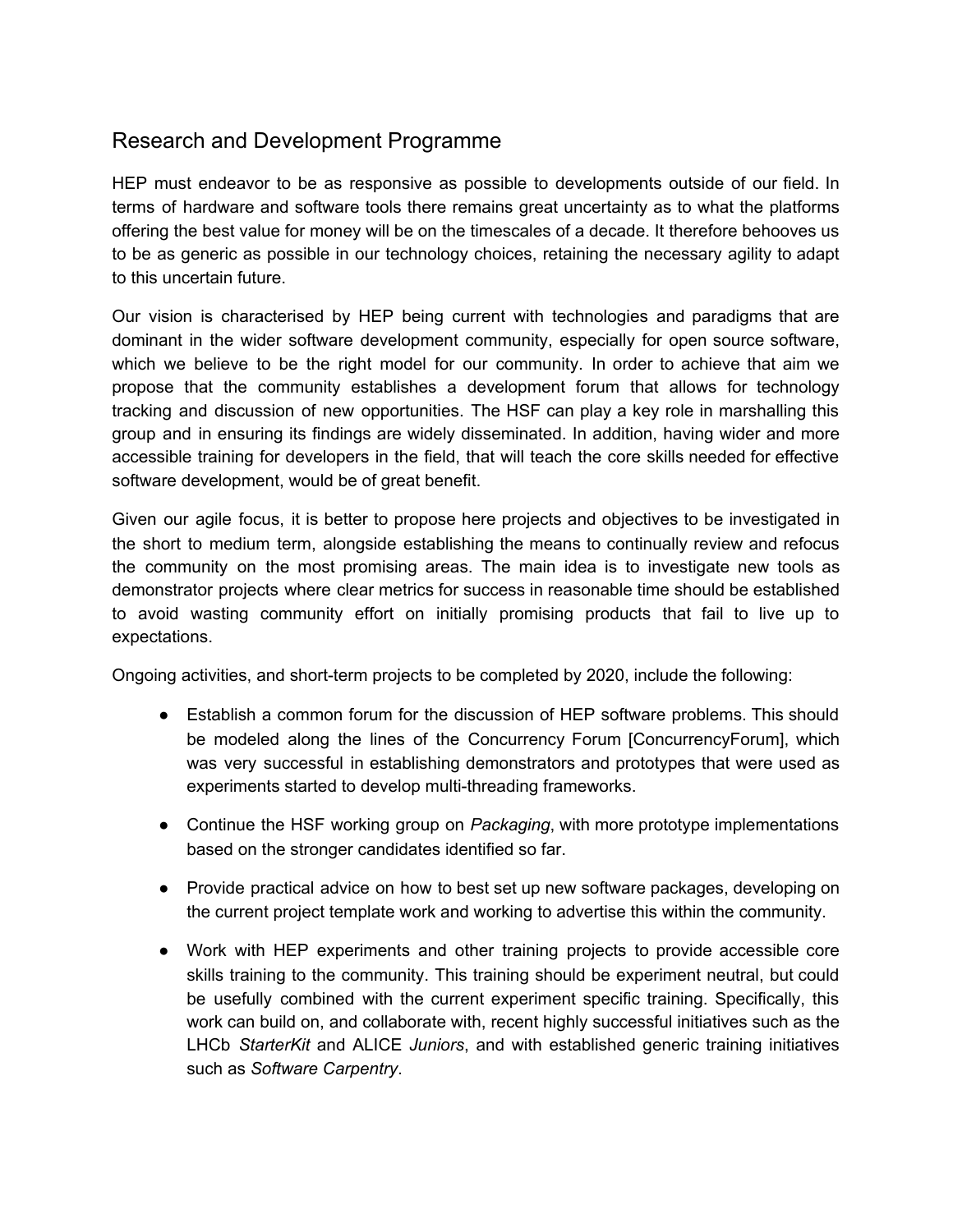- Strengthen links with software communities and conferences outside of the HEP domain, presenting papers on the HEP experience and problem domain. SciPy, Supercomputing, RSE Conference and Workshop on Sustainable Software for Science would all be useful conferences to consider.
- Write a paper that looks at case studies of successful and unsuccessful HEP software developments and draws specific conclusions and advice for future projects.

Projects required by 2022 include the following:

- Prototype C++ refactoring tools, with specific use cases in migrating HEP code.
- Prototyping of portable solutions for exploiting modern vector hardware on heterogenous platforms.
- Develop tooling and instrumentation to measure software performance, especially in the domain of concurrency. This should primarily aim to further the developments of existing tools, such as *igprof*, rather than to develop a new one.
- Develop a common infrastructure to gather and analyse data about experiments' software, including profiling information and code metrics, and to ease sharing across different user communities.
- Undertake a feasibility study of a common toolkit for statistical analysis that would be of use in regression testing for experiment's simulation and reconstruction software.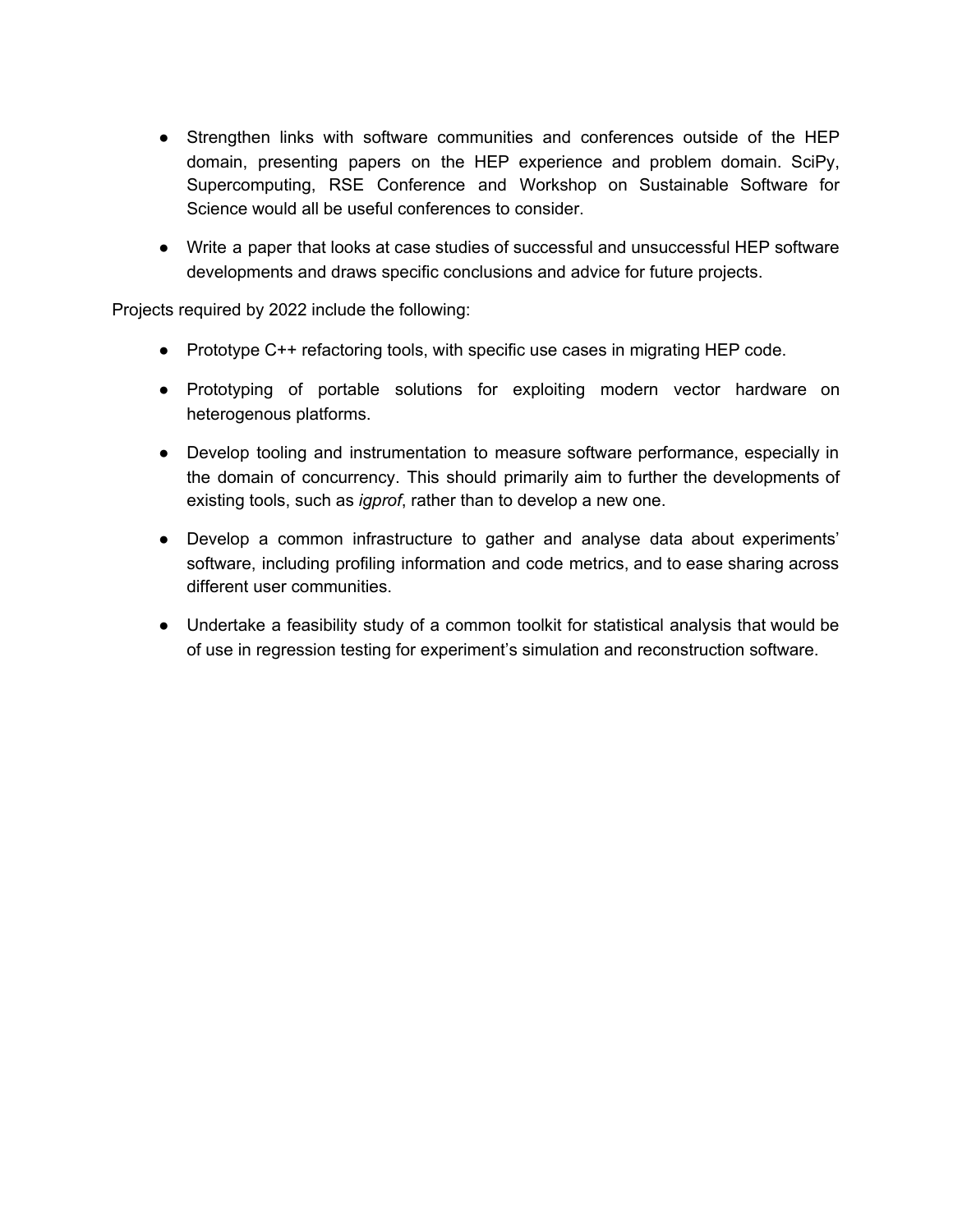# <span id="page-46-0"></span>3.11 Software Trigger and Event Reconstruction

#### Scope and Challenges

The reconstruction of raw detector data and simulated data and its processing in real time represent a major component of today's computing requirements in HEP. Recent work has involved evaluation of the most important components of next generation algorithms, data structures, and code development and management paradigms needed to cope with highly complex environments expected in HEP detector operations in the next decade. New approaches to data processing were also considered, including the use of novel, or at least, novel to HEP, algorithms, and the movement of data analysis into real-time environments.

Software trigger and event reconstruction techniques in HEP face a number of new challenges in the next decade. Advances in facilities and future experiments bring a dramatic increase in physics reach, as well as increased event complexity and rates. At the HL-LHC, the central challenge for object reconstruction is to maintain excellent efficiency and resolution in the face of high pileup values, especially at low object  $p_T$ . Detector upgrades such as increases in channel density, high precision timing and improved detector geometric layouts are essential to overcome these problems. In many cases these new technologies bring novel requirements to software trigger and event reconstruction algorithms or require new algorithms to be developed. Ones of particular importance at the HL-LHC include high-granularity calorimetry, precision timing detectors, and hardware triggers based on tracking information which may seed later software trigger and reconstruction algorithms.

Trigger systems for next-generation experiments are evolving to be more capable, both in their ability to select a wider range of events of interest for the physics programme, and their ability to stream a larger rate of events for further processing. ATLAS and CMS both target systems where the output of the hardware trigger system is increased by 10x over the current capability, up to 1 MHz [ATLAS2015, CMS2015]. In LHCb [LHCb2014] and ALICE [ALICE2015], the full collision rate (between 30 to 40 MHz for typical LHC pp operations) will be streamed to real-time or quasi-realtime software trigger systems. The increase in event complexity also brings a "problem" of overabundance of signal to the experiments, and specifically the software trigger algorithms. The evolution towards a genuine real-time analysis of data has been driven by the need to analyse more signal than can be written out for traditional processing, and technological developments which make it possible to do this without reducing the analysis sensitivity or introducing biases.

Evolutions in computing technologies are both opportunities to move beyond commodity x86 technologies, which HEP has used very effectively over the past 20 years, and significant challenges to derive sufficient event processing throughput per cost to reasonably enable our physics programmes [Bird2014]. Specific items identified include the increase of SIMD capabilities (processors capable of running a single instruction set simultaneously over multiple data), the evolution towards multi- or many-core architectures, the slow increase in memory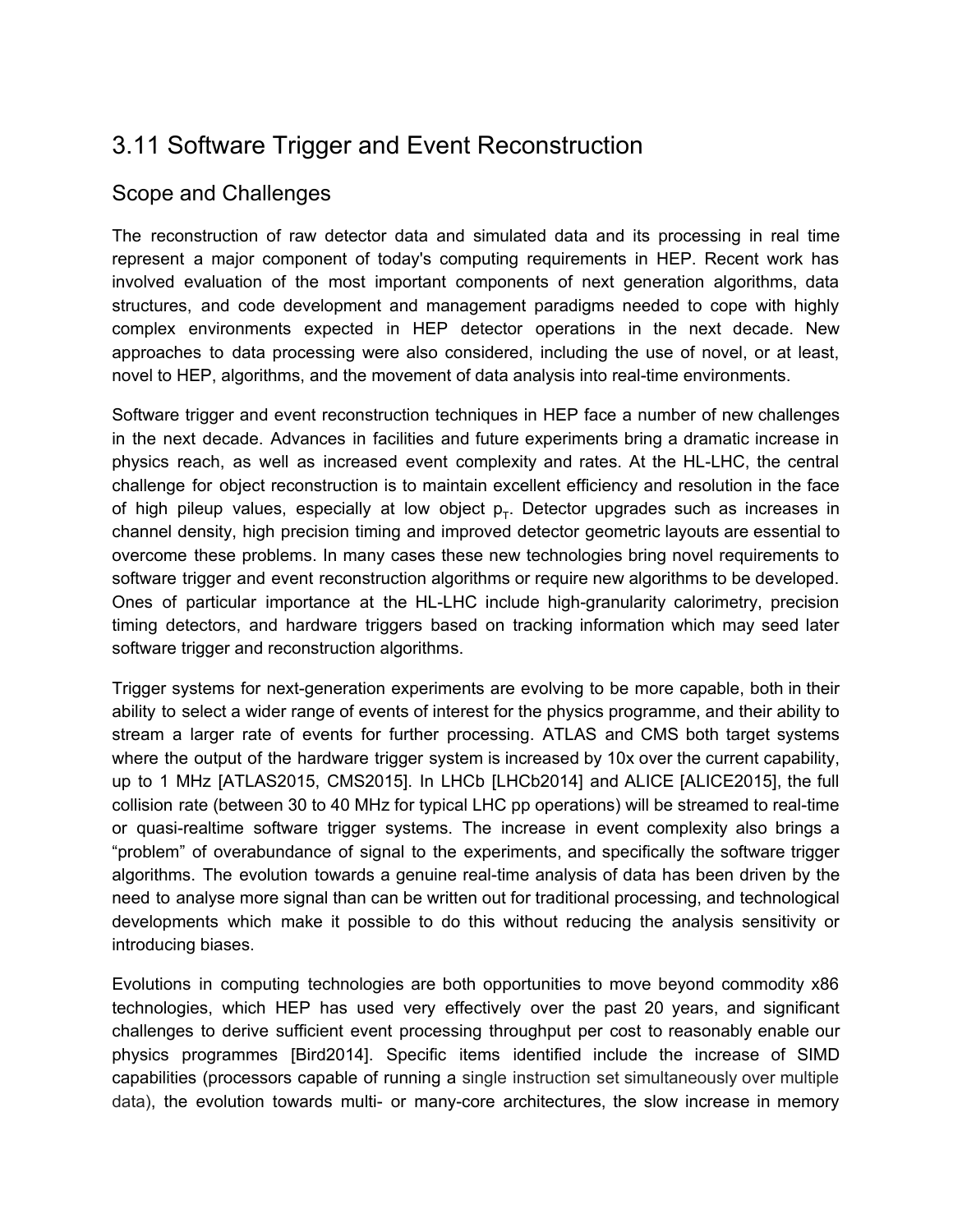bandwidth relative to CPU capabilities, the rise of heterogeneous hardware, and the possible evolution in facilities available to HEP production systems.

The move towards open source software development and continuous integration systems brings opportunities to assist developers of software trigger and event reconstruction algorithms. Continuous integration systems have already allowed automated code quality and performance checks, both for algorithm developers and code integration teams. Scaling these up to allow for sufficiently high statistics checks is among the still outstanding challenges. As the timescale for experimental data taking and analysis increases, the issues of legacy code support increase. Code quality demands increase as traditional offline analysis components migrate into trigger systems, or more generically into algorithms that can only be run once.

Substantial computing facilities are in use for both online and offline event processing across all experiments surveyed. Online facilities are dedicated to the operation of the software trigger, while offline facilities are shared for operational needs including event reconstruction, simulation (often the dominant component) and analysis. CPU in use by experiments is typically at the scale of tens or hundreds of thousands of x86 processing cores. Projections to future needs, such as for the HL-LHC, show the need for a substantial increase in scale of facilities without significant changes in approach or algorithms.

## Current Practices

Currently, the CPU needed for event reconstruction tends to be dominated by charged particle reconstruction (tracking), especially as the need for efficiently reconstructing low  $p<sub>r</sub>$  particles is considered. Calorimetric reconstruction, particle flow reconstruction, particle identification algorithms also make up significant parts of the CPU budget in some experiments. Disk storage is typically 10s to 100s of PB per experiment. It is dominantly used to make the output of the event reconstruction, both for real data and simulation, available for analysis. Current generation experiments have moved towards smaller, but still flexible, data tiers for analysis. These tiers are typically based on the ROOT [Brun1996] file format and constructed to facilitate both skimming of interesting events and the selection of interesting pieces of events by individual analysis groups or through centralized analysis processing systems. Initial implementations of real-time analysis systems are in use within several experiments. These approaches remove the detector data that typically makes up the raw data tier kept for offline reconstruction, and keep only final analysis objects [Aaij2016, Abreu2014, CMS2016]. In the case of detector calibration and alignment systems, generally a high level of automation is in place across experiments, both for very frequently updated measurements and more rarely updated measurements. Often automated procedures are integrated as part of the data taking and data reconstruction processing chain. Some longer term measurements, requiring significant data samples to be analysed together remain as critical pieces of calibration and alignment work. These techniques are often most critical for a subset of precision measurements rather than for the entire physics programme of an experiment.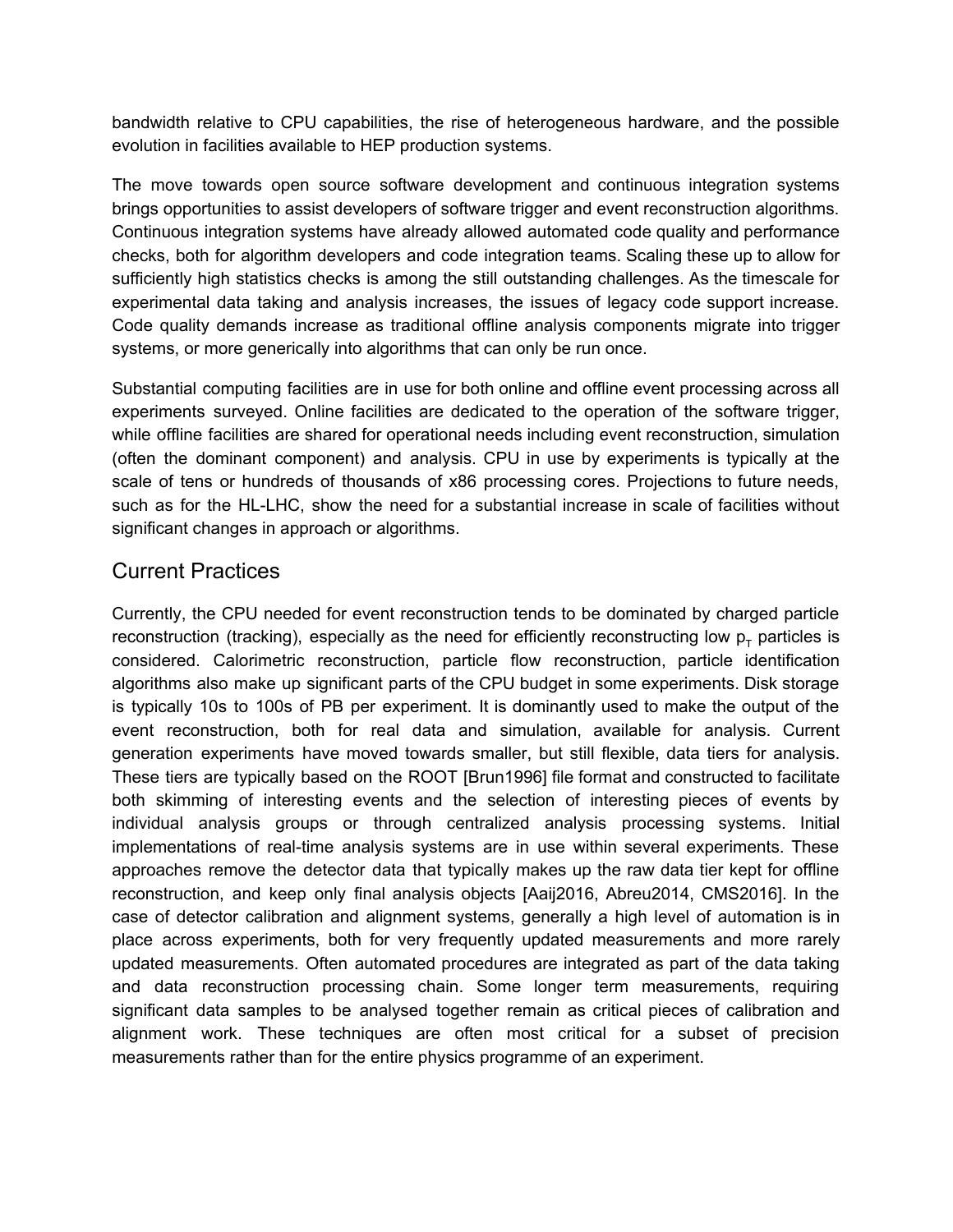The next decade will see the volume and complexity of data being processed by HEP experiments increase by at least one order of magnitude. While much of this increase is driven by the planned upgrades to the four major LHC detectors, new experiments such as DUNE will also make significant demands on the HEP data processing infrastructure. It is therefore essential that event reconstruction algorithms and software triggers continue to evolve so that they are able to efficiently exploit future computing architectures and deal with this increase in data rates without loss of physics capability.

#### Research and Development Programme

Seven key areas, which are itemised below, have been identified where research and development is necessary to enable the community to exploit the full power of the enormous datasets that we will be collecting. Three of these areas concern the increasingly parallel and heterogeneous computing architectures which we will have to write our code for. In addition to a general effort to vectorise our codebases, we must understand what kinds of algorithms are best suited to what kinds of hardware architectures, develop benchmarks that allow us to compare the physics-per-dollar-per-watt performance of different algorithms across a range of potential architectures, and find ways to optimally utilise heterogeneous processing centres. The consequent increase in the complexity and diversity of our codebase will necessitate both a determined push to educate tomorrow's physicists in modern coding practices, and a development of more sophisticated and automated quality assurance and control for our codebases. The increasing granularity of our detectors, and the addition of timing information which seems mandatory to cope with the extreme pileup conditions at the HL-LHC, will require us to both develop new kinds of reconstruction algorithms and to make them fast enough for use in real-time. Finally, the increased signal rates will mandate a push towards real-time analysis in many areas of HEP, in particular those with low- $p<sub>r</sub>$  signatures.

The proposed R&D programme focuses on the following:

- HEP developed toolkits and algorithms typically make poor use of vector units on commodity computing systems. Improving this will bring speedups to applications running on both current computing systems and most future architectures. The goal for work in this area is to evolve current toolkit and algorithm implementations, and best programming techniques, to better use SIMD capabilities of current and future computing architectures.
- Computing platforms are generally evolving towards having more cores in order to increase processing capability. This evolution has resulted in multi-threaded frameworks in use, or in development, across HEP. Algorithm developers can improve throughput by being thread-safe and enabling the use of fine-grained parallelism. The goal is to evolve current event models, toolkits and algorithm implementations, and best programming techniques to improve the throughput of multithreaded software trigger and event reconstruction applications.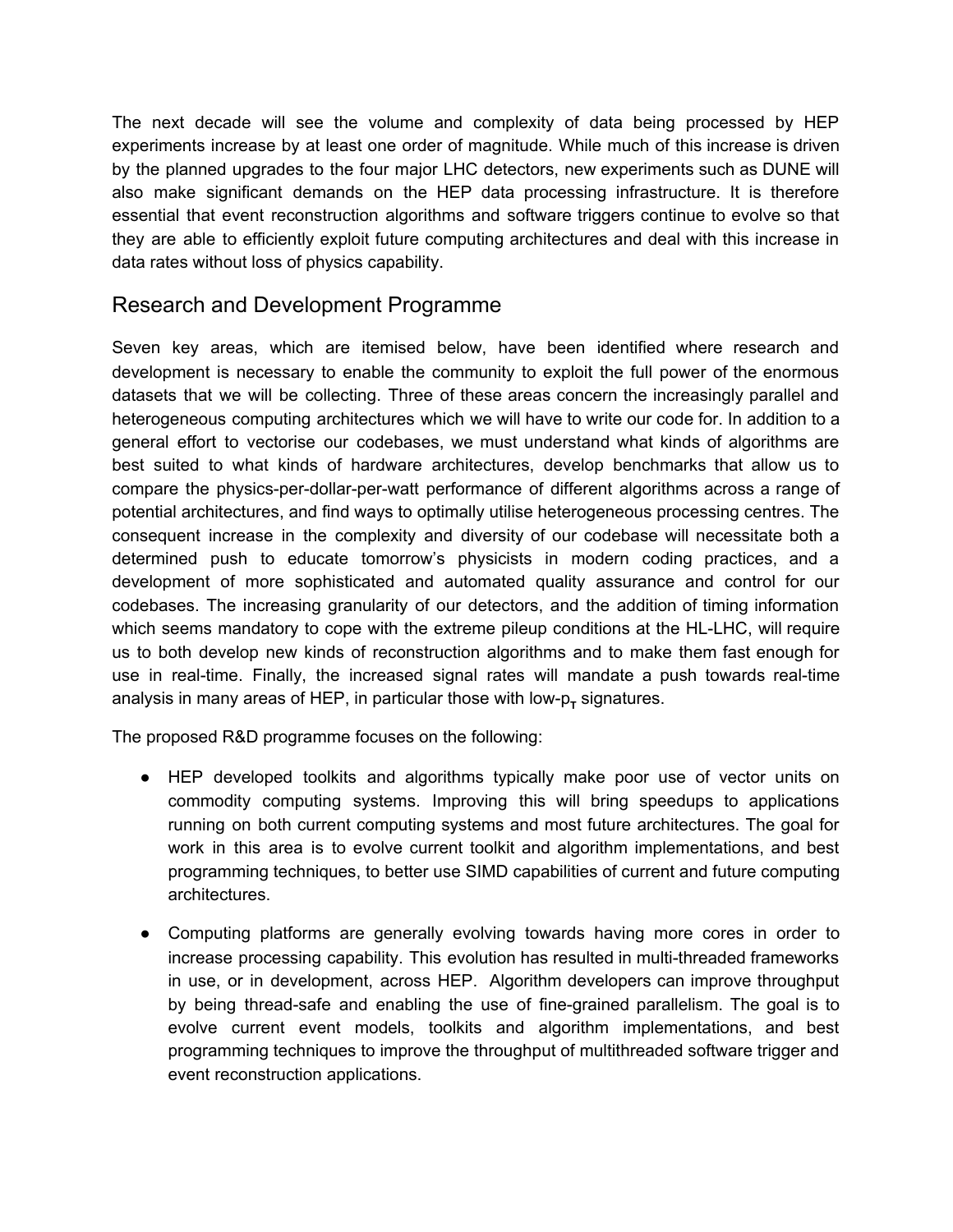- Computing architectures using technologies beyond CPUs offer an interesting alternative for increasing throughput of the most time consuming trigger or reconstruction algorithms. Such architectures (e.g., GPUs, FPGAs) could be easily integrated into dedicated trigger or specialized reconstruction processing facilities (e.g., online computing farms). The goal is to demonstrate how the throughput of toolkits or algorithms can be improved through the use of new computing architectures in a production environment.
- HEP experiments have extensive continuous integration systems, including varying code regression checks that have enhanced the quality assurance (QA) and quality control (QC) procedures for software development in recent years. These are typically maintained by individual experiments and have not yet reached the scale where statistical regression, technical, and physics performance checks can be performed for each proposed software change. The goal is to enable the development, automation, and deployment of extended QA and QC tools and facilities for software trigger and event reconstruction algorithms.
- Real-time analysis techniques are being adopted to enable a wider range of physics signals to be saved by the trigger for final analysis. As rates increase, these techniques can become more important and widespread by enabling only the parts of an event associated with the signal candidates to be saved, reducing the required disk space. The goal is to evaluate and demonstrate the tools needed to facilitate real-time analysis techniques. Research topics include compression and custom data formats; toolkits for real-time detector calibration and validation which will enable full offline analysis chains to be ported into real-time; and frameworks which will enable non-expert offline analysts to design and deploy real-time analyses without compromising data taking quality.
- The central challenge for object reconstruction at HL-LHC is to maintain excellent efficiency and resolution in the face of high pileup values, especially at low object  $p_{T}$ . Both trigger and reconstruction approaches need to exploit new techniques and higher granularity detectors to maintain or even improve physics measurements in the future. It is also becoming increasingly clear that reconstruction in very high pileup environments, such as the HL-LHC or FCC-hh, will not be possible without adding some timing information to our detectors, in order to exploit the finite time during which the beams cross and the interactions are produced. The goal is to develop and demonstrate efficient techniques for physics object reconstruction and identification in complex environments.
- Future experimental facilities will bring a large increase in event complexity. The scaling of current-generation algorithms with this complexity must be improved to avoid a large increase in resource needs. In addition, it may be desirable or indeed necessary to deploy new algorithms, including advanced machine learning techniques developed in other fields, in order to solve these problems. The goal is to evolve or rewrite existing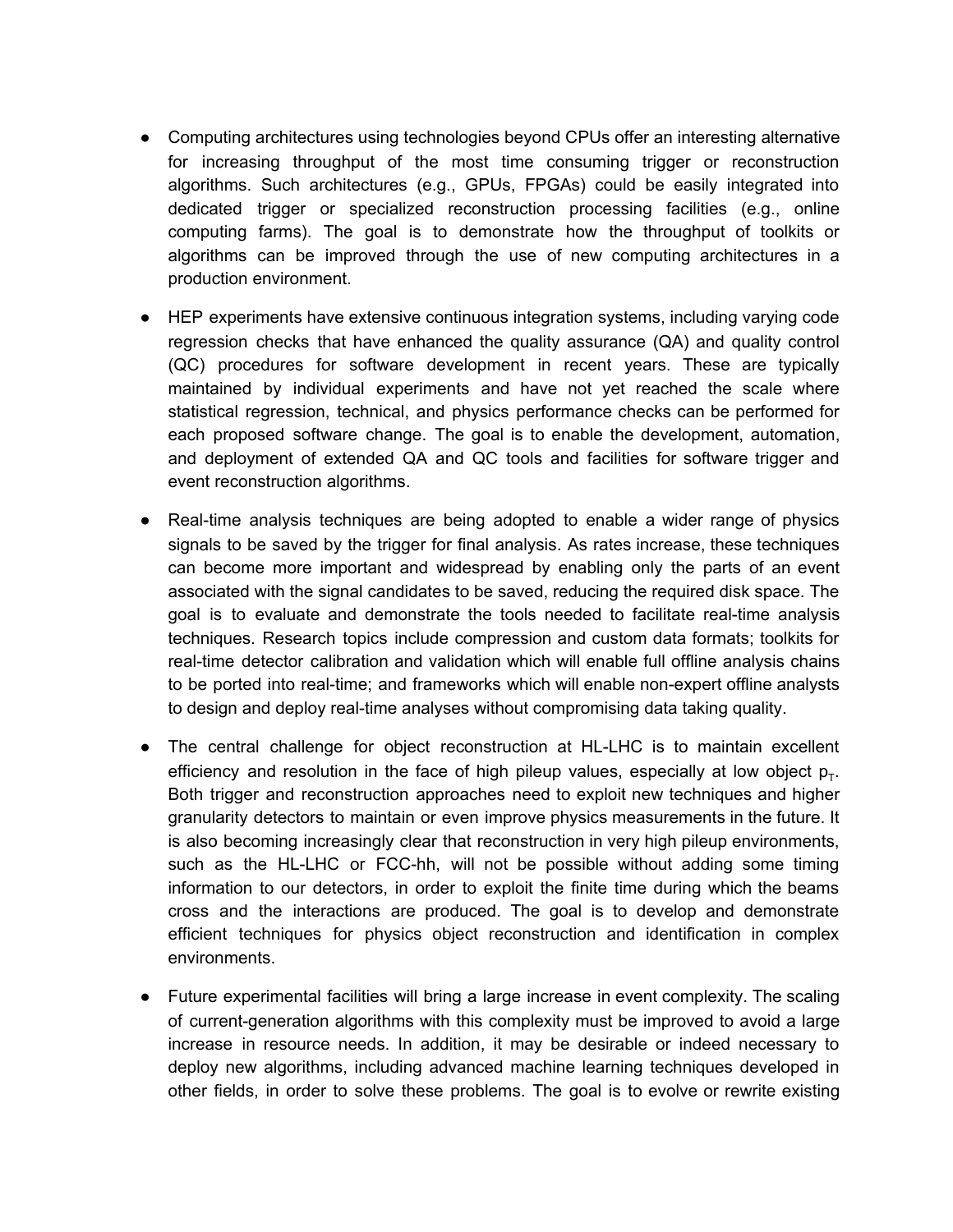toolkits and algorithms focused on their physics and technical performance at high event complexity (e.g. high pileup at HL-LHC). Most important targets are those which limit expected throughput performance at future facilities (e.g., charged-particle tracking). A number of such efforts are already in progress across the community.

The success of this research and development programme will be intimately linked to challenges confronted in other areas of HEP computing, most notably the development of software frameworks that are able to support heterogeneous parallel architectures, including the associated data structures and I/O, the development of lightweight detector models that maintain physics precision with minimal timing and memory consequences for the reconstruction, enabling the use of offline analysis toolkits and methods within real-time analysis, and an awareness of advances in machine learning reconstruction algorithms being developed outside HEP and the ability to apply them to our problems. For this reason perhaps the most important task ahead of us is to maintain the community, which has coalesced together in this CWP process, so that the work done in these sometimes disparate areas of HEP fuses coherently together into a solution to the problems facing us over the next decade.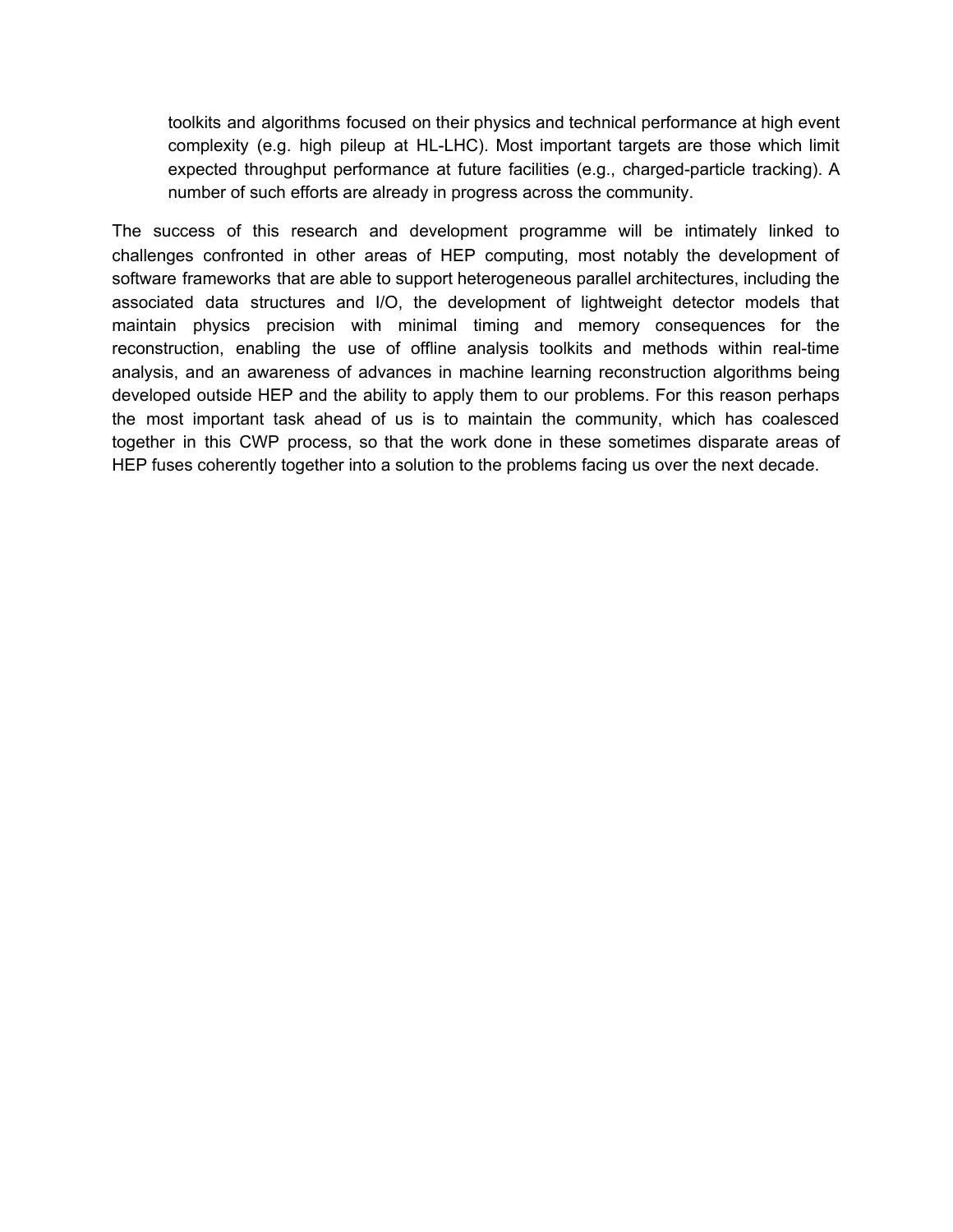# <span id="page-51-0"></span>3.12 Visualisation

## Scope and Challenges

In modern High Energy Physics (HEP) experiments, visualisation of data has a key role in many activities and tasks across the whole data chain: detector development, monitoring, event generation, reconstruction, detector simulation, data analysis, and outreach and education.

Applications which let the user explore event-based data are usually called *event displays*. They are the main tool to explore experimental data at the event level and to visualise the detector itself. There are two main types of event displays: those integrated in the experiments' frameworks, which are able to access and visualise all an experiment's data, but at the cost in complexity and portability; and those designed as cross-platform applications, lightweight and fast, delivering only a simplified version or a subset of the event data. In the first case, access to data is tied intimately to an experiment's data model (for both event and geometry data) and this inhibits portability; in the second, processing the experiment data into a generic format usually loses some details and is an extra processing step. There are then various graphical backends that can be used to visualise the final product, either standalone or within a browser, and these can have a substantial impact on the types of devices supported.

Beyond event displays, HEP also has statistical visualisations, such as histograms, which close the loop between data analyst and data, allowing the analyst to quickly, and with minimal effort, characterise the data (a so called exploratory data analysis). Unlike event displays, these visualisations are not strongly visually linked to the detector geometry, and often aggregate data from multiple events.

Other types of visualisations are used in HEP to display non-spatial data, like the graphs used to visually describe the structure of the detector description or the dependency graph between the data products of different algorithms during reconstruction.

The main challenges in this area are in the sustainability of the many experiment-specific visualisation tools, when common projects could reduce duplication and increase quality and long term viability. The ingestion of event and other data could be eased by common formats, which would need to be defined and satisfy all users. Changes to support a client-server architecture would help broaden the ability to support new devices, like mobile phones. Making a good choice for the libraries used to rendering 3D shapes is also key, impacting on the range of output devices that can be supported and the level of interaction with the user that is offered. Reacting to a fast changing technology landscape is very important - HEP's effort is limited and generic solutions can often be used with modest effort. This applies strongly to the non-event visualisation area, where many open source and industry standard tools exist.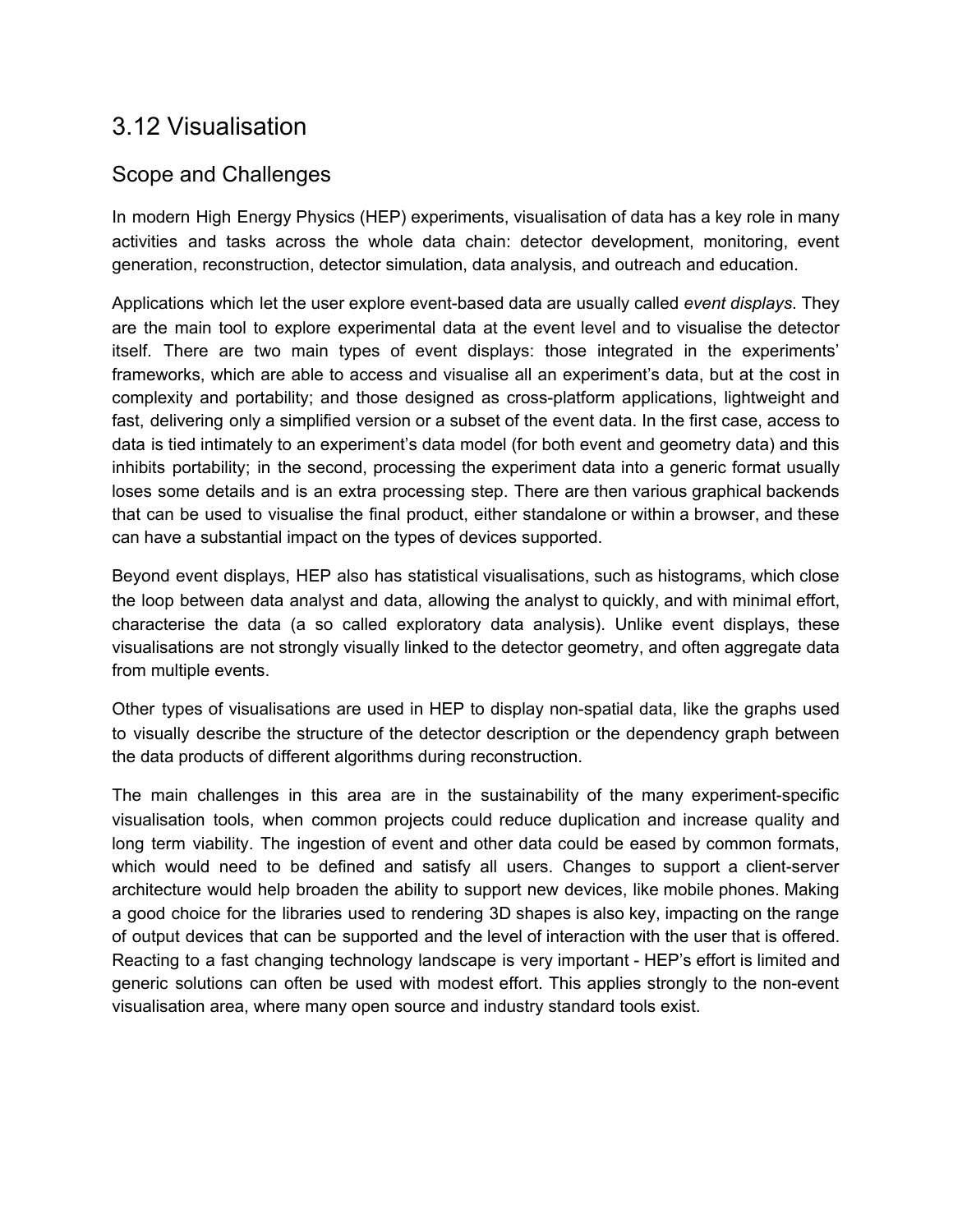## Current Practices

Three key features characterise almost all HEP event displays:

- Event-based workflow: applications access experimental data on an event-by-event basis, visualising the data collections belonging to a particular event. Data can be related to the actual physics events (e.g. physics objects, like jets, tracks) or to the experimental conditions (e.g. detector description versions, calibrations).
- Geometry visualisation: applications provide a representation of the detector's geometry. The application can display the real geometry of the detector, as retrieved from the experiments' software frameworks, or a simplified description, usually for the sake of speed, computing efficiency or portability.
- Interactivity: applications offer different interfaces and tools to users, in order to interact with the visualisation itself, select event data and set cuts on objects' properties.

Experiments have often developed multiple event displays that either take the full integration approach explained above or are standalone and rely on extracted and simplified data.

For the actual visualisation of data, this can be achieved in standalone applications through the low level OpenGL API or within a web browser, using WebGL. Using OpenGL directly is robust and avoids other dependencies, but implies a significant effort. Instead of using the API directly, a library layer on top of OpenGL (e.g., Coin3D) can more closely match the underlying data, like geometry, and offer a higher level API, which simplifies development. This carries risk, however, that if the library itself becomes deprecated, as has happened with Coin3D, the experiment needs to migrate to a different solution or to take on the maintenance burden itself. The alternative, embedding the display in a browser, offers many portability advantages (e.g., easier support for mobile or virtual reality devices), but at some cost of not supporting the most complex visualisations or all useful interactivity.

For statistical data, ROOT [Brun1996] has been the tool of choice in HEP for many years and satisfies most use cases the community have. However, increasing use of generic tools and data formats mean Matplotlib (Python) or JavaScript based solutions (used for example in Juypiter notebooks) have made the landscape more diverse. For visualising trees or graphs, there are many generic offerings.

#### Research and Development Roadmap

The workshop that was held as part of the CWP process was felt to be extremely useful for exchanging knowledge between developers in different experiments and in bringing in ideas from outside the community. These will now be held as annual events and will facilitate work on the common R&D plan.

The main goal of R&D projects in this area will be to develop techniques and tools which let visualisation applications and event displays be less dependent on specific experiments'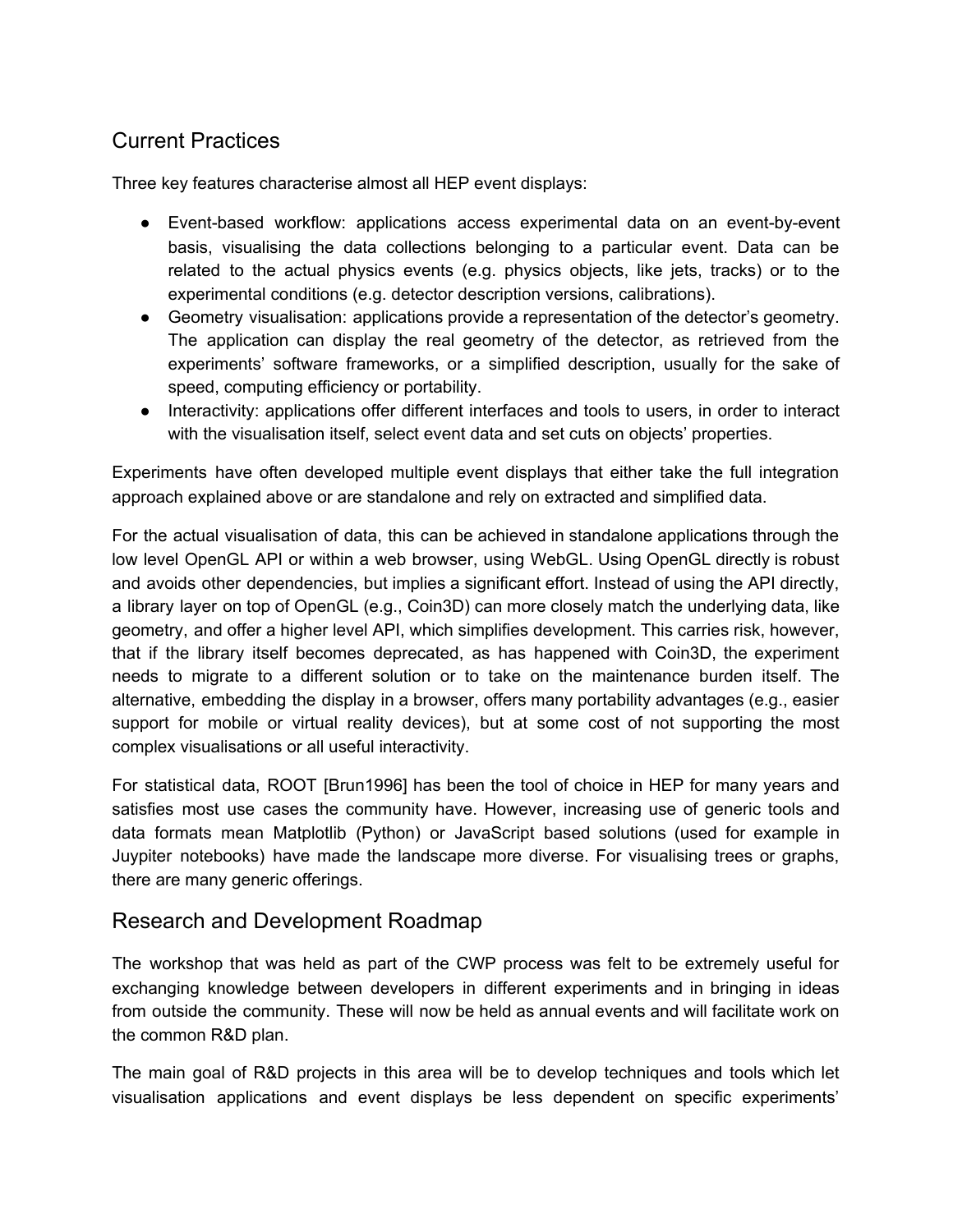software frameworks, leveraging common packages and common data formats. Exporters and interface packages will be designed as bridges between the experiments' frameworks, needed to access data at a high level of detail, and the common packages based on the community standards that this group will develop.

As part of this development work, demonstrators will be designed to show the usability of our community solutions and tools. The goal will be to get a final design of those tools so that the experiments can depend on them in their future developments.

The WG will also work towards a more convenient access to geometry and event data, through a client-server interface. In collaboration with the Data Access and Management WGs, an API or a service to deliver streamed event data would be designed.

The work above should be completed by 2020.

Beyond that point, the focus will be on developing the actual community-driven tools, to be used by the experiments for their visualisation needs in production, potentially taking advantage of new data access services.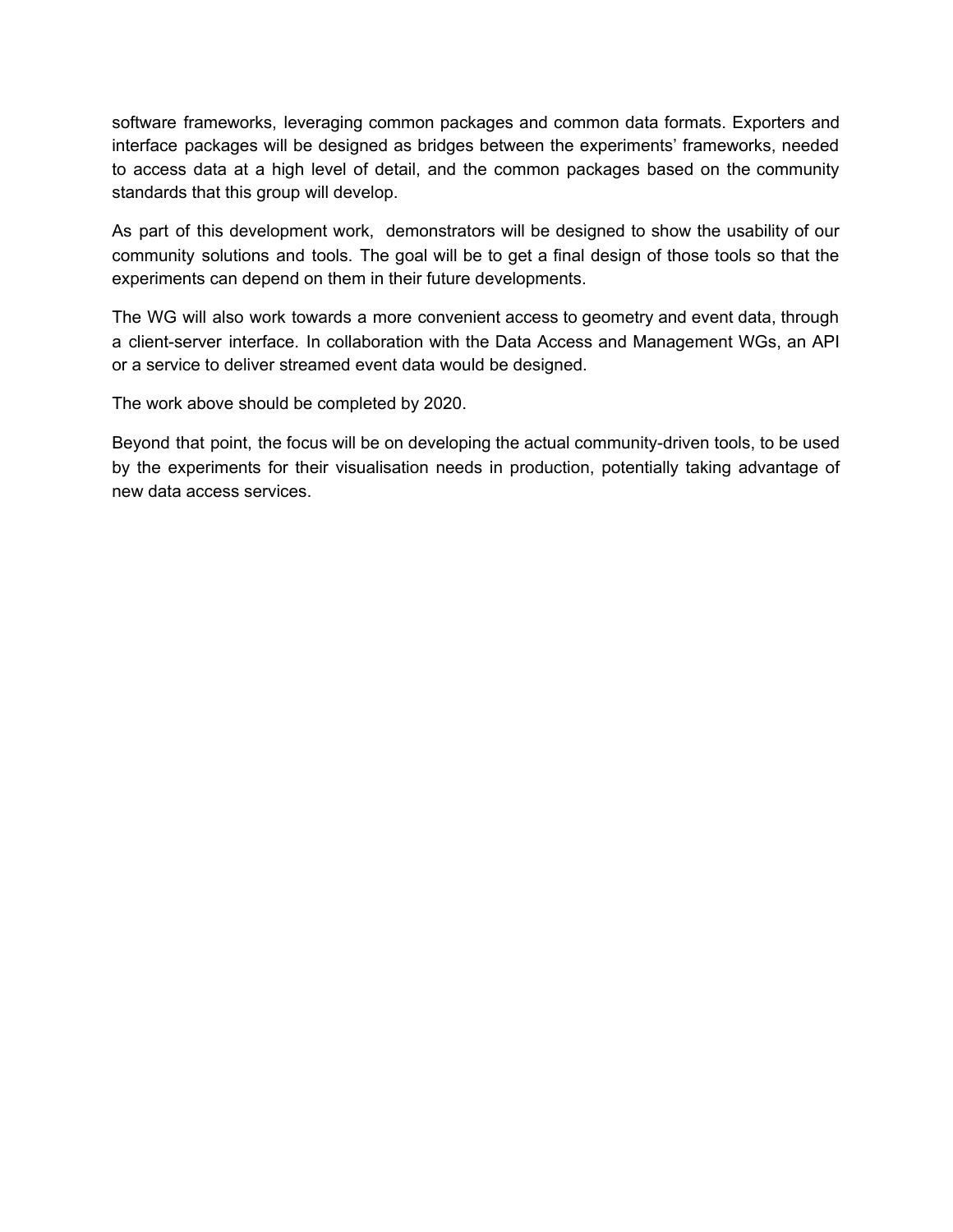# <span id="page-54-0"></span>4 Training and Careers

## Training Challenges

HEP is facing major challenges with its software and computing that require innovative solutions based on the proper adoption of new technologies. More and more technologies emerge from outside HEP as scientific communities and industry face challenges similar to ours and produce solutions relevant to us. The integration of such technologies in our frameworks and computing infrastructure requires skilled people with expertise on the various aspects of software and computing and it is important that a large fraction of the community is able to adopt, or at least use, these new tools and paradigms.

One characteristic quite specific to HEP is that there is an overlap between users (physicists) and computing experts. Instead of the traditional situation in which users express their requirements and computer specialists implement solutions, there is a close collaboration between them which is essential for success. This does not come from an organisational problem that needs to be solved, but is strongly linked to the nature of the science being done where the challenging needs require solutions that have to evolve continuously based on what has been observed and on the experience gained. Many details of the experiment data cannot be known before the data taking has started and each evolution of the detector, or improvement of the machine performance, can have important consequences for the software and the computing infrastructure.

This reinforces the need to spread best software engineering practices and software technologies to a very large number of people, including physicists involved in the design and developments, through the whole spectrum of data processing application from triggering to analysis. This results in a very diverse audience for training: from novice programmers to more advanced or expert users.

Because of the complexity of HEP experiments, reflected in their software, good training which maximises the potential impact on the community is a training done by community experts. At the same time, teaching requires a significant time and this is not always very compatible with the time constraints of these experts. There should be more incentives in our community for training efforts. For young people at the beginning of their career, one possibility would be to take these efforts in account in their career path when today it is often against their short term interest to spend time in training activities, compared to other more visible activities. Possible incentives are highly dependent on policies and boundary conditions of the organisation or country the person is affiliated with.

HEP is a challenging field and it has the potential to attract skilled young people who are looking for experiences in diverse, demanding contexts. Nevertheless, many, if not the vast majority, of these persons will not have their career in HEP. This is one more reason for adopting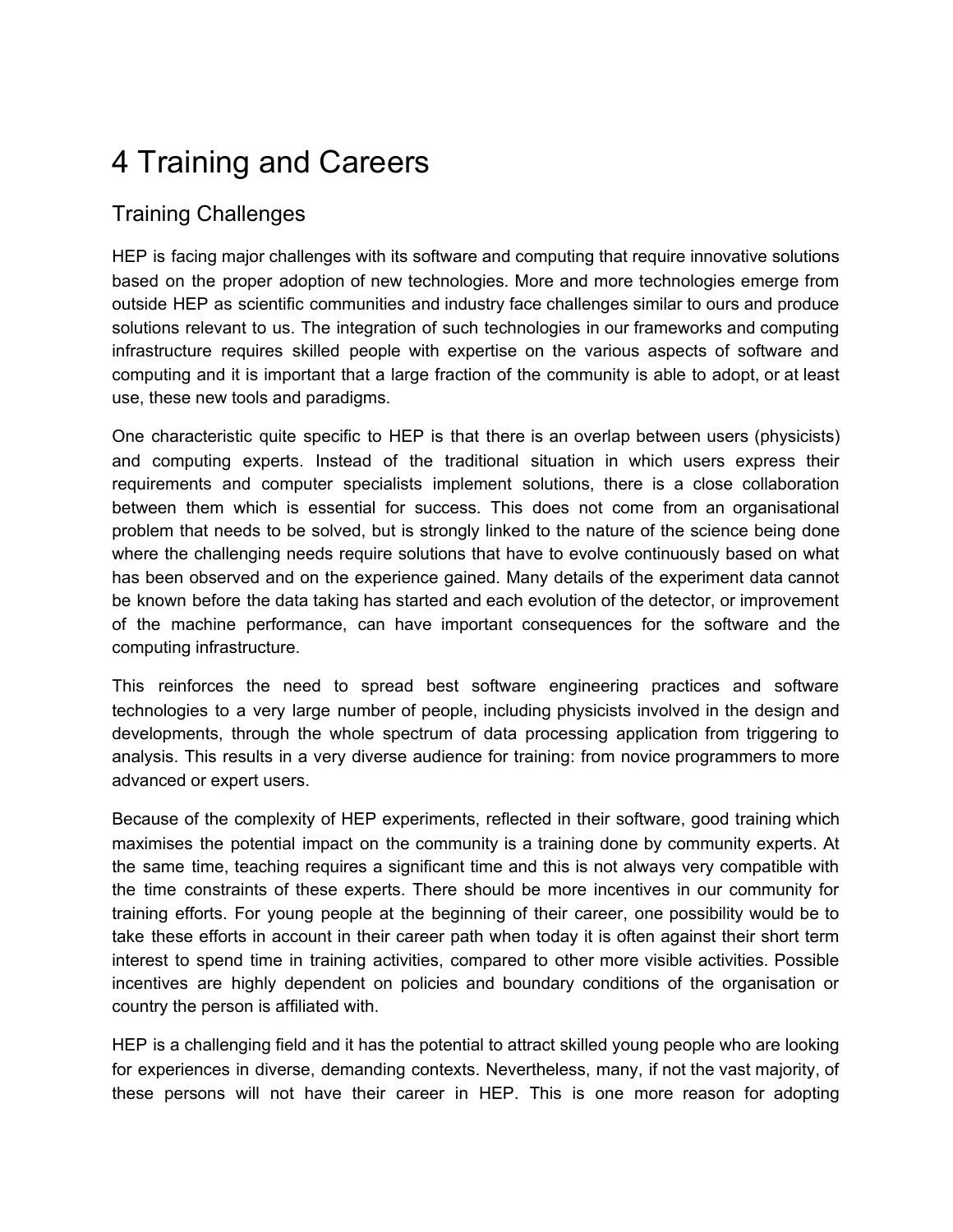technologies that can be used outside the field, as much as possible. At the same time, to be valuable for these people, the training provided in the community must not be too specific to HEP use cases, or to one experiment, and should promote practices that can be used outside HEP.

On the other hand, experiments have a scientific programme to accomplish and often tend to focus on the training required to accomplish their short term goals. The right balance should be found between these two requirements. It is necessary to find the appropriate incentives to favor training activities that bring more benefits in the medium to long term, both for the experience, the community and the career of the trainees, possibly outside academic research.

### Possible Directions for Training

To increase the training activities in the community, whilst taking into account the constraints of both the attendees and the trainers, it is necessary to explore new approaches to training. The current "school" model (e.g. Bertinoro school of computing, GridKa school of computing) is well established, but is not extensible as it requires a significant dedicated time of all the participants at the same time and location. In spite of this, it remains a very valuable component of the training activities and, as with hands-on tutorials organized during conferences and workshops, the resulting networking is an important feature of these events where people build relationships with other experts.

There are, however, opportunities to work with HEP experiments and other training projects to provide accessible core skills training to the community, by basing them at labs where students can easily travel. This training should be experiment neutral, but could be usefully combined with the current experiment specific training. This work can build on, and collaborate with, recent highly successful initiatives such as the LHCb *StarterKit* and ALICE *Juniors*, and with established generic training initiatives such as *Software Carpentry*.

Several R&D projects in the last years have had training as one of their activities, like DIANA-HEP or MVA4NewPhysics. This has proved to be an efficient incentive to organize training events and has contributed to spread the expertise on advanced topics. We think that training should become an integral part of future major R&D projects in the community.

New pedagogical methods, like active training or peer training, have emerged as interesting approaches, complementary to the schools or topical tutorials. One of the basic ideas is an online material shared by a student and a teacher, possibly with notebooks to provide real examples or practical exercises. Building such material is a time-consuming activity that also requires experts effort. An interesting approach that started to emerge is the ability of students, or other experts, to enrich the initial material by comments or examples. The HSF experimented this approach with WikiToLearn, a platform developed in Italy outside HEP, to promote this kind of training and collaborative elaboration/enrichment of the training materials.

HEP is not the only community with increased needs of training and there is a lot of initiatives and materials available, in the form of online tutorials, active training or Massive open online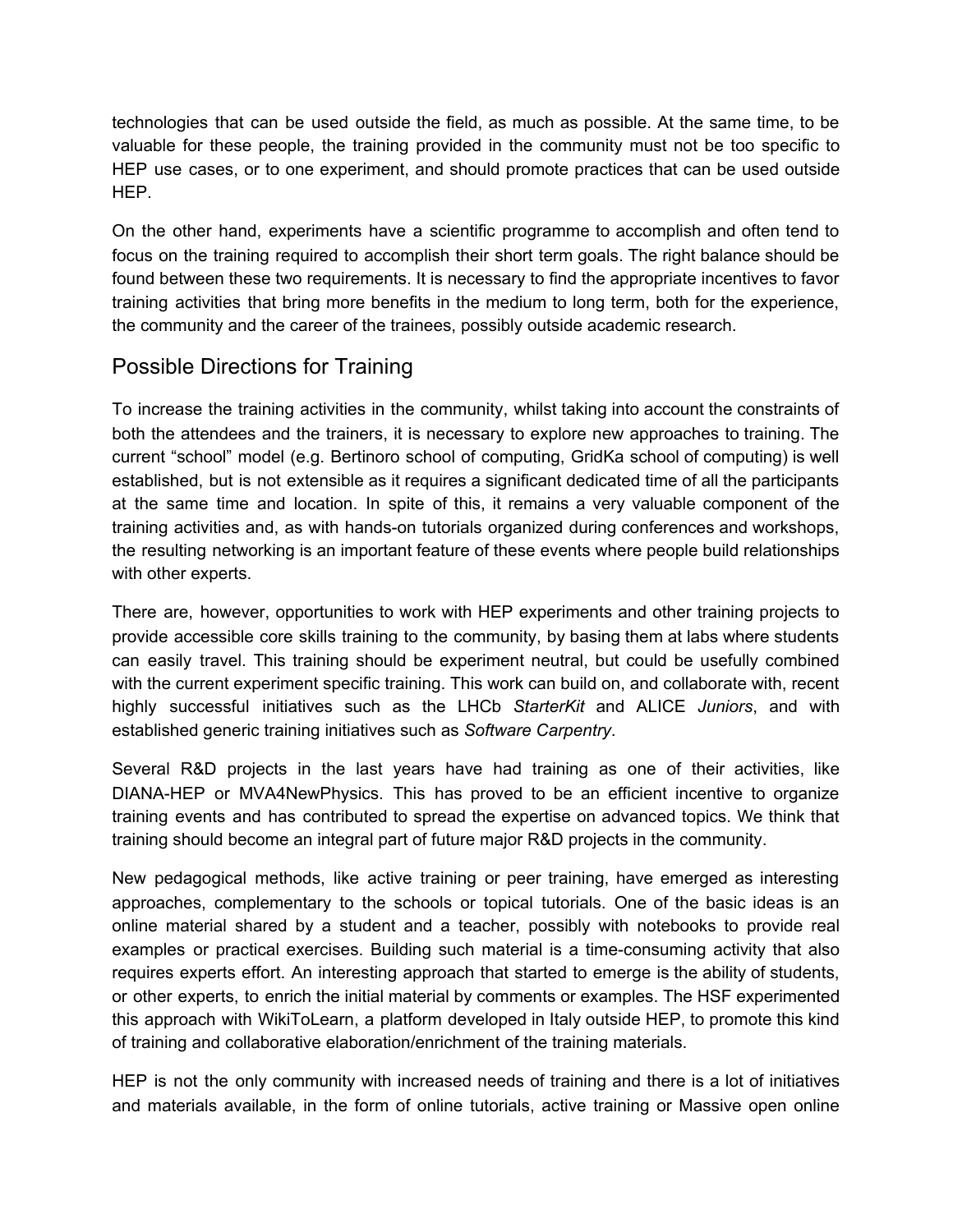courses (MOOCs). It would be a waste of effort for HEP to reinvent the wheel and produce its own materials for things that are not specific to our scientific field. HEP should spend some effort to evaluate some of the existing courses and build a repository of the good ones, appropriate to HEP needs. This is not a negligible effort and would require some dedicated effort.

A service that emerged in the last years as a very valuable means of sharing expertise is Question and Answer (Q&A) systems. A few such systems are run by some experiments for their own needs, but it is not necessarily optimal, as the value of these services, as exemplified by StackOverflow, is the large number of contributors with diverse backgrounds. Running a cross-experiment Q&A system has been discussed but it has not yet been possible to converge on a viable approach, both technically and for the effort required to run and support such a service (in particular moderators).

### Career Recognition

Computer specialists in our field are often physicists who specialized into computing. This has always been the case and tend to continue. For young people, this leads to a career recognition problem, as this is not a well recognized role, physicists recognition being based generally on participation in data analysis. There is no easy solution to this problem and possible paths for improvements are highly dependent on organisations and countries. Nevertheless, we believe that improving the career recognition of physicists who specialized in computing, like others who specialized in detector hardware, is important for the future to ensure the continued successful collaboration between physicists and computer specialists or computer scientists that is one of the core ingredient for HEP software and computing success.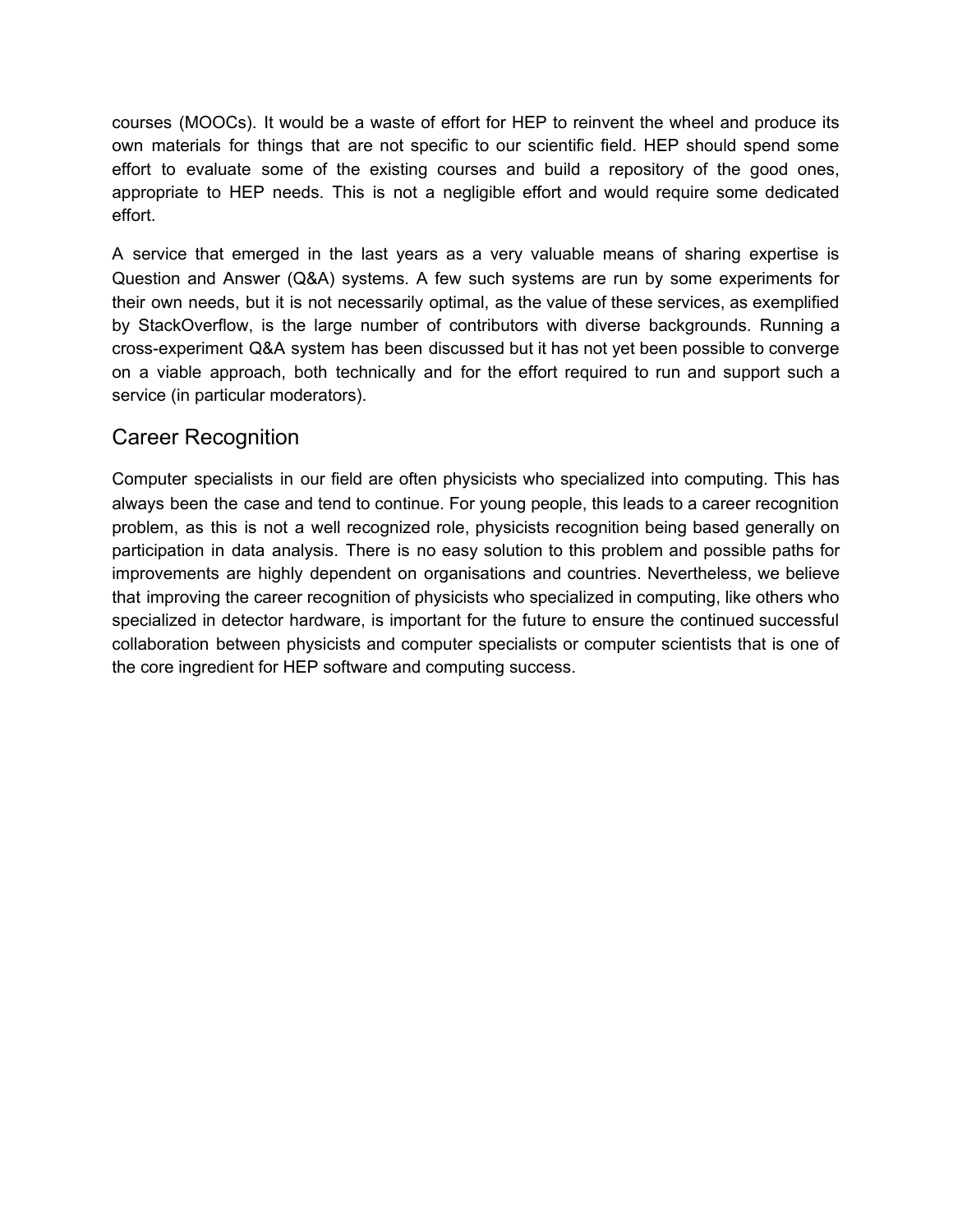# <span id="page-57-0"></span>5 Conclusions

Future challenges for High Energy Physics in the domain of software and computing are not simply an extrapolation of the challenges faced today. The needs of ATLAS and CMS in the high luminosity era far exceed those that can be met by simply by making incremental changes to today's code and and scaling up computing facilities within the foreseen budget. At the same time, the limitation in single core CPU performance is making the landscape of computing hardware far more diverse and challenging to exploit, whilst offering huge performance boosts for suitable code. Exploiting parallelism and other new techniques, such as modern machine learning, offer great promise, but will require substantial work from the community to adapt to our problems. If there was any lingering notion that software or computing could be done cheaply by a few junior people for modern experimental programmes, that should now be thoroughly dispelled.

HEP Software and Computing requires a step change in its profile and effort to match the challenges ahead. We need investment in people who can understand the problems we face, the solutions employed today and have the correct skills to provide innovative solutions for the future. There needs to be recognition from the whole community for the work done in this area, with a recognised career path for these experts. In addition, we will need to invest heavily in training for the whole software community as the contributions of the bulk of non-expert physicists are also vital for our success.

We have presented programmes of work that the community have identified as being part of the roadmap for the future. While there is always some scope to reorient current effort in the field, we would highlight the following work programmes as being of the highest priority for investment to address the goals which were set in the introduction.

#### *Improvements in software efficiency, scalability and performance*

The bulk of CPU cycles consumed by experiments relate to the fundamental challenges of simulation and reconstruction. Thus the work programmes in these areas, together with the frameworks that support them, are of critical importance. Further, as the provisioning of resources in WLCG is the mechanism by which this work actually gets done, optimisation of our distributed computing systems, including data and workload management, is paramount.

#### *Enable new approaches that can radically extend physics reach*

Again, new techniques in simulation and reconstruction will be vital here. Physics analysis is an area where new ideas can be particularly fruitful. Exploring the full potential of machine learning is one common theme that underpins many new approaches and the community should endeavor to share knowledge widely across subdomains. New data analysis paradigms coming from the Big Data industry, based on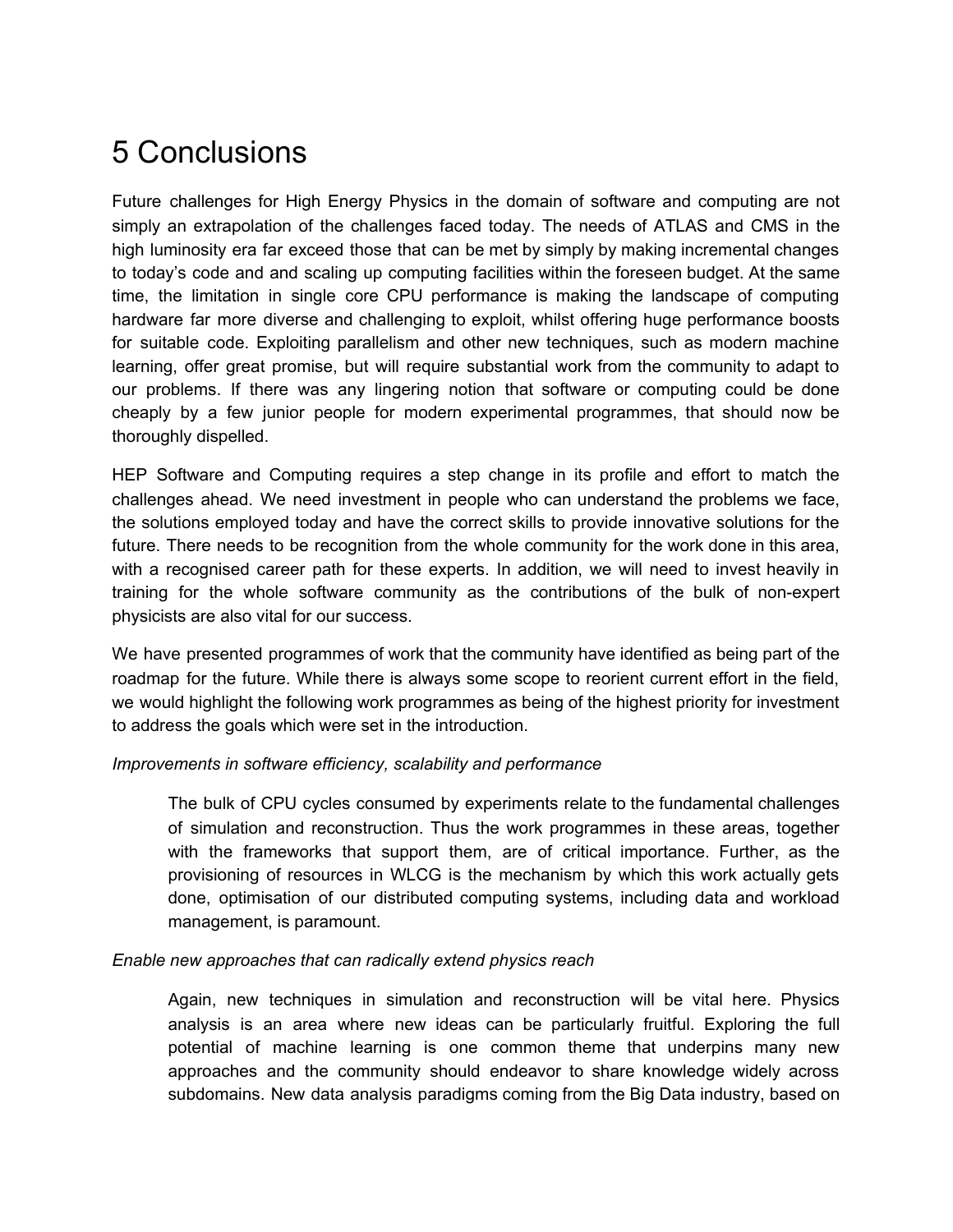innovative parallelised data processing on a large computing farms, could transform data analysis.

#### *Ensure the long term sustainability of the software*

Applying modern software development techniques to our codes has, and will continue to, increase developer productivity and code quality. There is ample scope for more common tools and common training to equip the community with the correct skills. Data Preservation makes sustainability an immediate goal of development and analysis and helps reap the benefits of our experiments for decades to come.

When considering a specific proposal from any of the working groups in this document, their impact, measured against these criteria, should be evaluated. Moreover, establishing links outside of our community to other academic disciplines or industry facing similar challenges, as well as with the computer science community who explore innovative paths, has the potential to bring significant benefits. On the decade timescale there will almost certainly be disruptive changes that cannot be planned for and our community must remain agile enough to adapt to these.

The HEP community has many natural subdivisions, between different regional funding agencies, between universities and laboratories and between different experiments. It was in an attempt to overcome these obstacles and to encourage the community to work together in an efficient and effective way that the HEP Software Foundation was established in 2014. This Community White Paper process has been possible only because of the success of that effort in bringing the community together. The need for more common developments in the future, as underlined here, reinforces the importance of the HSF as a common point of contact between all the parties involved, strengthening our community spirit and continuing to help share expertise and identify priorities. For these reasons, we believe that the HSF must be strongly supported as part of our roadmap to success.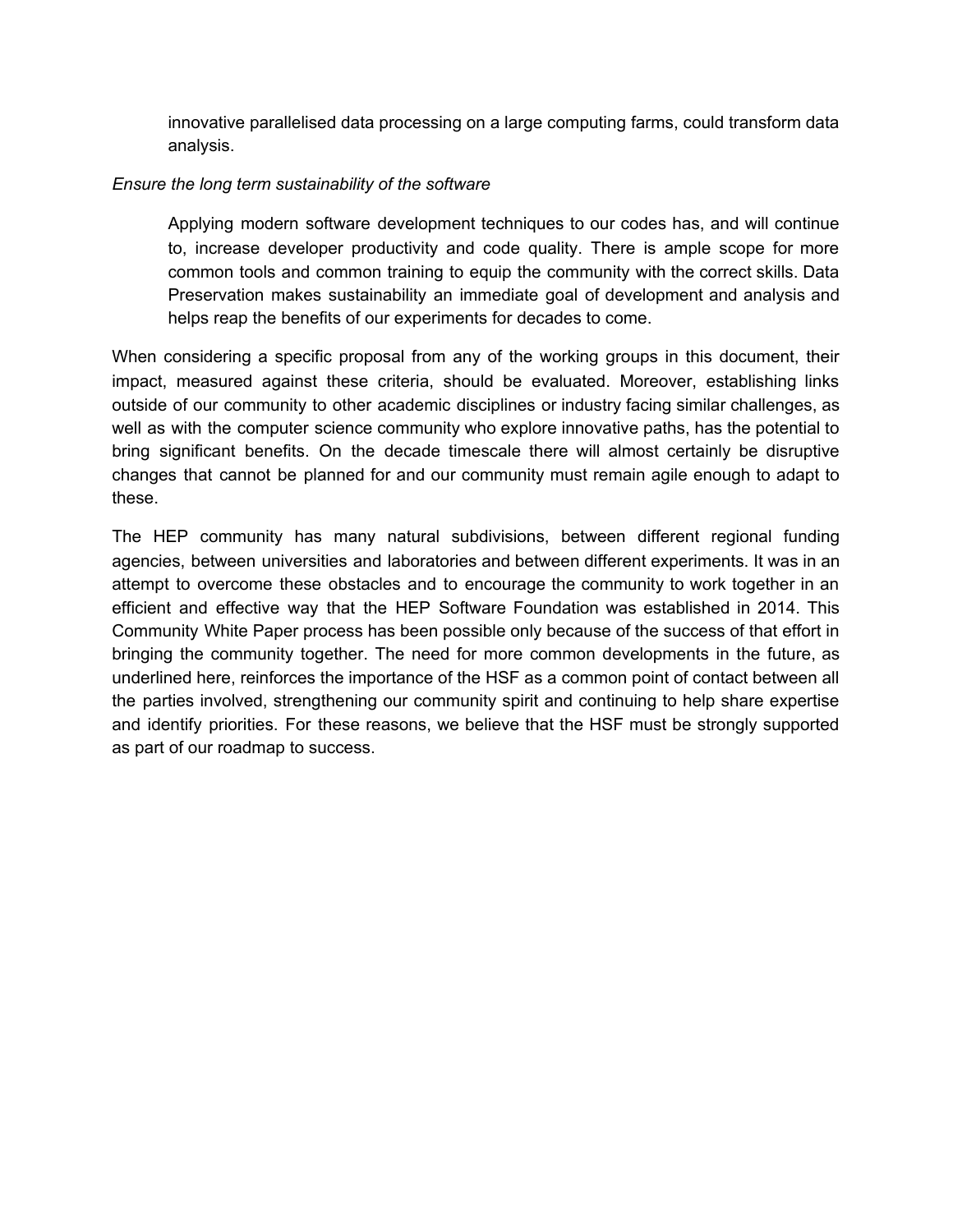# <span id="page-59-0"></span>Appendix A - List of Workshops

#### **HEP Software Foundation Workshop**

*Date:* 23-26 Jan, 2017

*Location:* UCSD/SDSC (La Jolla, CA, USA)

*URL:* <http://indico.cern.ch/event/570249/>

*Description:* This HSF workshop at SDSC/UCSD was the first workshop supporting the CWP process. There were plenary sessions covering topics of general interest as well as parallel sessions for the many topical working groups in progress for the CWP.

#### **Software Triggers and Event Reconstruction WG meeting**

*Date:* 9 Mar, 2017

*Location:* LAL-Orsay (Orsay, France)

URL: <https://indico.cern.ch/event/614111/>

Description: This was a meeting of the Software Triggers and Event Reconstruction CWP working group. It was held as a parallel session at the "Connecting the Dots" workshop, which focuses on forward-looking pattern recognition and machine learning algorithms for use in HEP.

#### **IML Topical Machine Learning Workshop**

*Date:* 20-22 Mar, 2017

*Location:* CERN (Geneva, Switzerland) *URL:* <https://indico.cern.ch/event/595059>

*Description:* This was a meeting of the Machine Learning CWP working group. It was held as a parallel session at the "Inter-experimental Machine Learning (IML)" workshop, an organisation formed in 2016 to facilitate communication regarding R&D on ML applications in the LHC experiments.

#### **Community White Paper Follow-up at FNAL**

*Date:* 23 Mar, 2017 *Location:* FNAL (Batavia, IL, USA)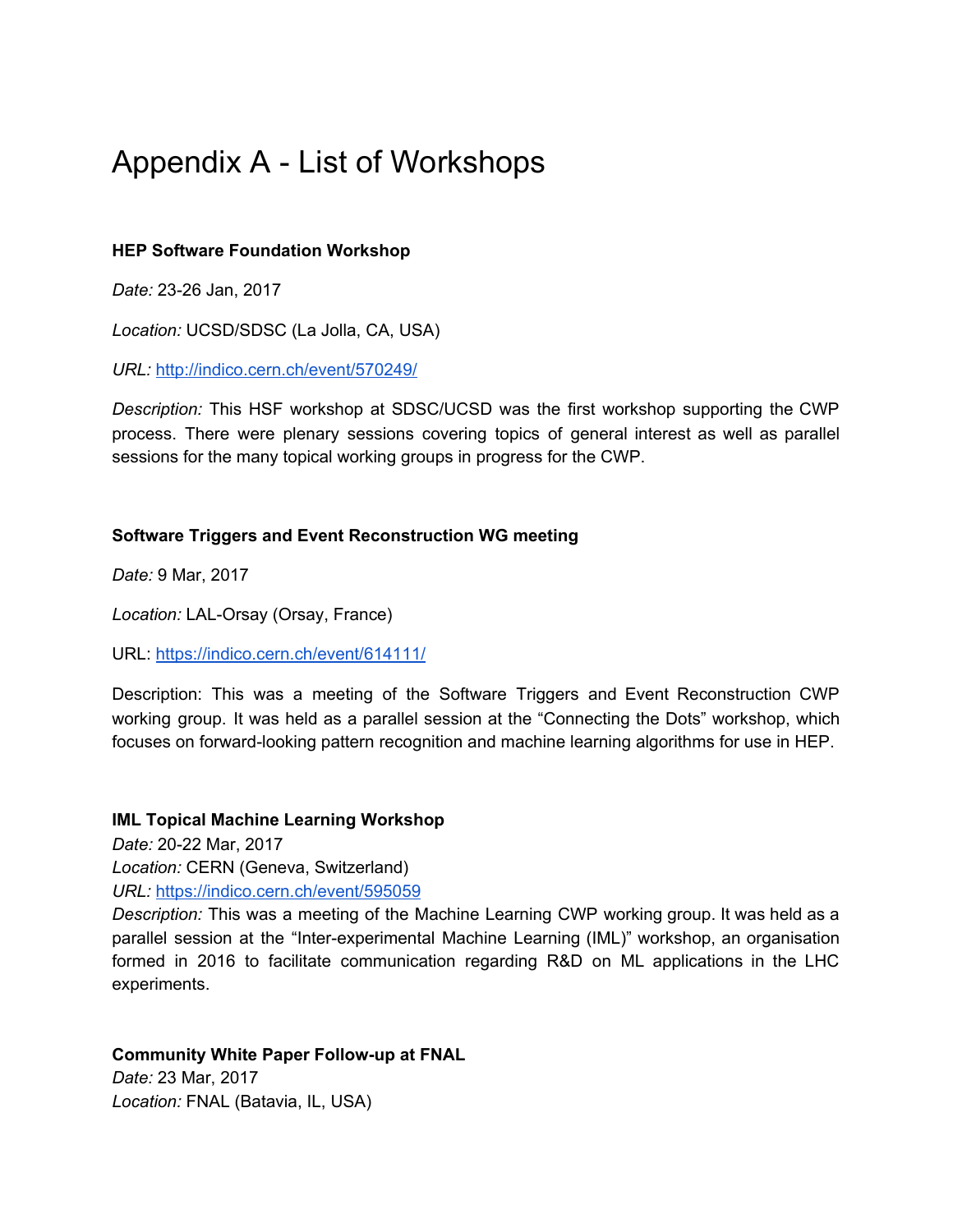#### *URL:* <https://indico.fnal.gov/conferenceDisplay.py?confId=14032>

*Description:* This one-day workshop was organized to engage with the experimental HEP community involved in computing and software for Intensity Frontier experiments at FNAL. Plans for the CWP were described, with discussion about commonalities between the HL-LHC challenges and the challenges of the FNAL neutrino and muon experiments

#### **CWP Visualisation Workshop**

*Date:* 28-30 Mar, 2017 *Location:* CERN (Geneva, Switzerland) *URL:* <https://indico.cern.ch/event/617054/>

*Description:* This workshop was organized by the Visualisation CWP working group. It explored the current landscape of HEP visualisation tools as well as visions for how these could evolve. There was participation both from HEP developers and industry.

#### **DS@HEP 2017 (Data Science in High Energy Physics)**

*Date:* 8-12 May, 2017

*Location:* FNAL (Batava, IL, USA)

*URL:* <https://indico.fnal.gov/conferenceDisplay.py?confId=13497>

*Description:* This was a meeting of the Machine Learning CWP working group. It was held as a parallel session at the "Data Science in High Energy Physics (DS@HEP)" workshop, a workshop series begun in 2015 to facilitate communication regarding R&D on ML applications in HEP.

#### **HEP Analysis Ecosystem Retreat**

*Date:* 22-24 May, 2017

*Location:* Amsterdam, the Netherlands

*URL:* <http://indico.cern.ch/event/613842/>

*Summary report:*

<http://hepsoftwarefoundation.org/assets/AnalysisEcosystemReport20170804.pdf>

*Description:* This was a general workshop, organized about the HSF, about the ecosystem of analysis tools used in HEP and the ROOT software framework. The workshop focused both on the current status and the 5-10 year time scale covered by the CWP.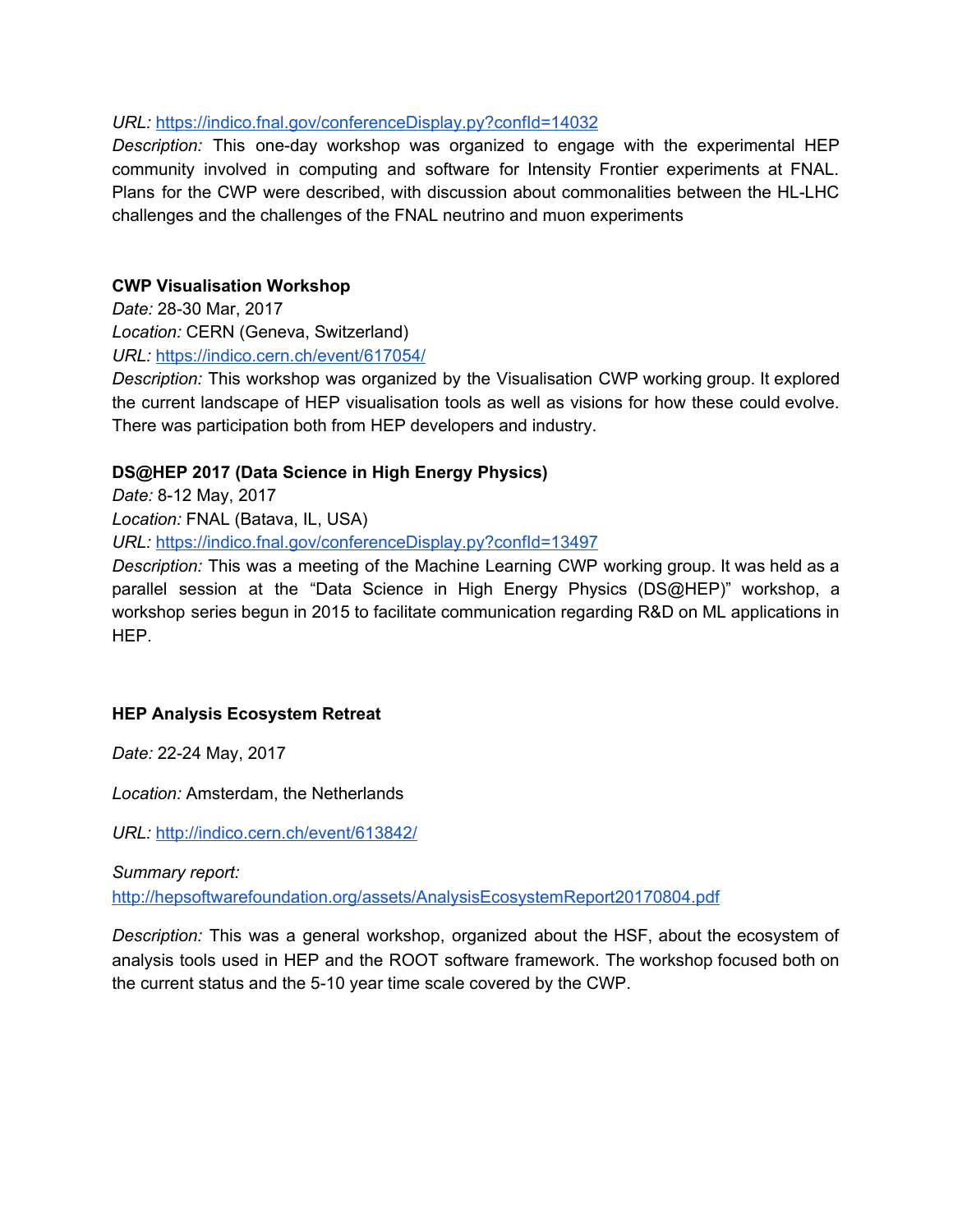#### **CWP Event Processing Frameworks Workshop**

Date: 5-6 Jun, 2017

Location: FNAL (Batavia, IL, USA)

URL: https://indico.fnal.gov/conferenceDisplay.py?confld=14186

Description: This was a workshop held by the Event Processing Frameworks CWP working group.

#### **HEP Software Foundation Workshop**

*Date:* 26-30 Jun, 2017

*Location:* LAPP (Annecy, France)

*URL:* <https://indico.cern.ch/event/613093/>

*Description:* This was the final general workshop for the CWP process. The CWP working groups came together to present their status and plans, and develop consensus on the organisation and context for the community roadmap. Plans were also made for the CWP writing phase that followed in the few months following this last workshop.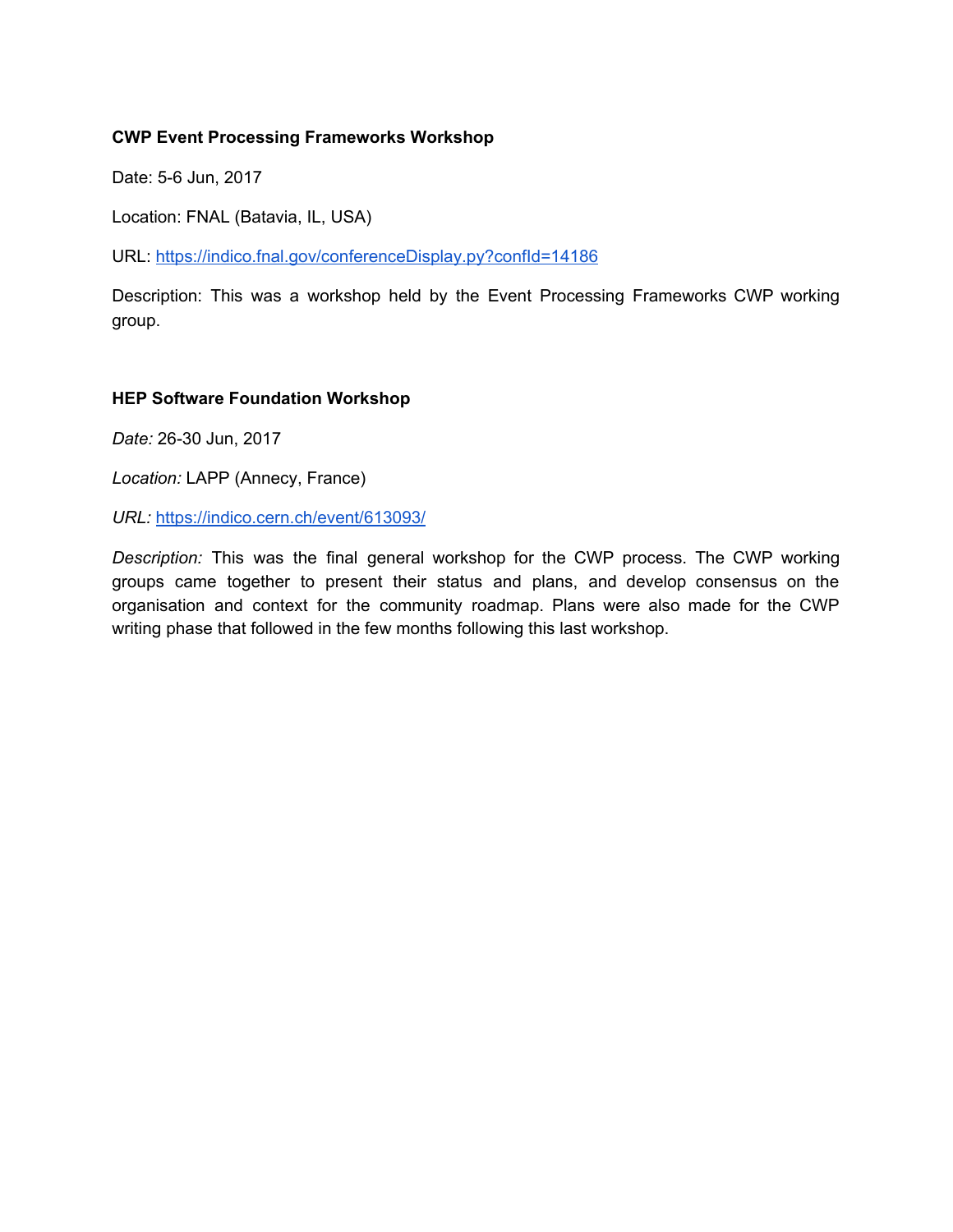# <span id="page-62-0"></span>References

[Aaij2016] R. Aaij, et. al., Tesla : an application for real-time data analysis in High Energy Physics, Comput. Phys. Commun. 208 (2016) 35-42 (<https://cds.cern.ch/record/2147693>).

[Abreu2014] R. Abreu, The upgrade of the ATLAS High Level Trigger and Data Acquisition systems and their integration, Proceedings of 19th IEEE-NPSS Real-Time conference 2014, pp.7097414 (2014) ([https://cds.cern.ch/record/1702466/\)](https://cds.cern.ch/record/1702466/).

[Agostinelli2003] Agostinelli et al, Geant4—a simulation toolkit, Nuclear Instruments and Methods in Physics Research A, 506 (2003).

[ALICE2015] ALICE Collaboration, Technical Design Report for the Upgrade of the Online-Offline Computing System, (<https://cds.cern.ch/record/2011297>).

[ALICE-OpenData] <http://opendata.cern.ch/education/ALICE>.

[ALPGEN] Mangano *et al*, ALPGEN, a generator for hard multiparton processes in hadronic collisions, arXiv:hep-ph/0206293.

[ATLAS2015] ATLAS Collaboration, ATLAS Phase-II Upgrade Scoping Document, CERN-LHCC-2015-020, LHCC-G-166 (2015) [\(https://cds.cern.ch/record/2055248\)](https://cds.cern.ch/record/2055248)

[ATLAS2015a] ATLAS Collaboration, ATLAS Data Access Policy, ATL-CB-PUB-2015-001, (2015), <https://cds.cern.ch/record/2002139/>.

[Bird2014] I. Bird, et. al., Update of the Computing Models of the WLCG and the LHC Experiments, CERN-LHCC-2014-014, (2014), ([http://cds.cern.ch/record/../LCG-TDR-002.pdf](http://cds.cern.ch/record/1695401/files/LCG-TDR-002.pdf)).

[Bird2017] I. Bird. The Challenges of Big (Science) Data, EPS-ECFA Meeting, Venice (2017), ([http://eps-hep2017.eu/\)](http://eps-hep2017.eu/)

[Brun1996] R. Brun and F. Rademakers, ROOT - An Object Oriented Data Analysis Framework, Proceedings AIHENP'96 Workshop, Lausanne, Sep. 1996, Nucl. Inst. & Meth. in Phys. Res. A 389 (1997) 81-86. See also [http://root.cern.ch/.](http://root.cern.ch/)

[Butler2013] M. Butler, R. Mount, and M. Hildreth. Snowmass 2013 Computing Frontier Storage and Data Management. ArXiv e-prints, November 2013.

[Campana2016] S. Campana, presentation to the 2016 Aix-les-Bains ECFA HL-LHC workshop, Oct 3 2016 [https://indico.cern.ch/event/524795/.../ECFA2016.pdf](https://indico.cern.ch/event/524795/contributions/2236590/attachments/1347419/2032314/ECFA2016.pdf)

[Campana2017] ATLAS Collaboration presentation to the LHC RRB, September 2017.

[CMS2015] CMS Collaboration, Technical Proposal for the Phase-II Upgrade of the CMS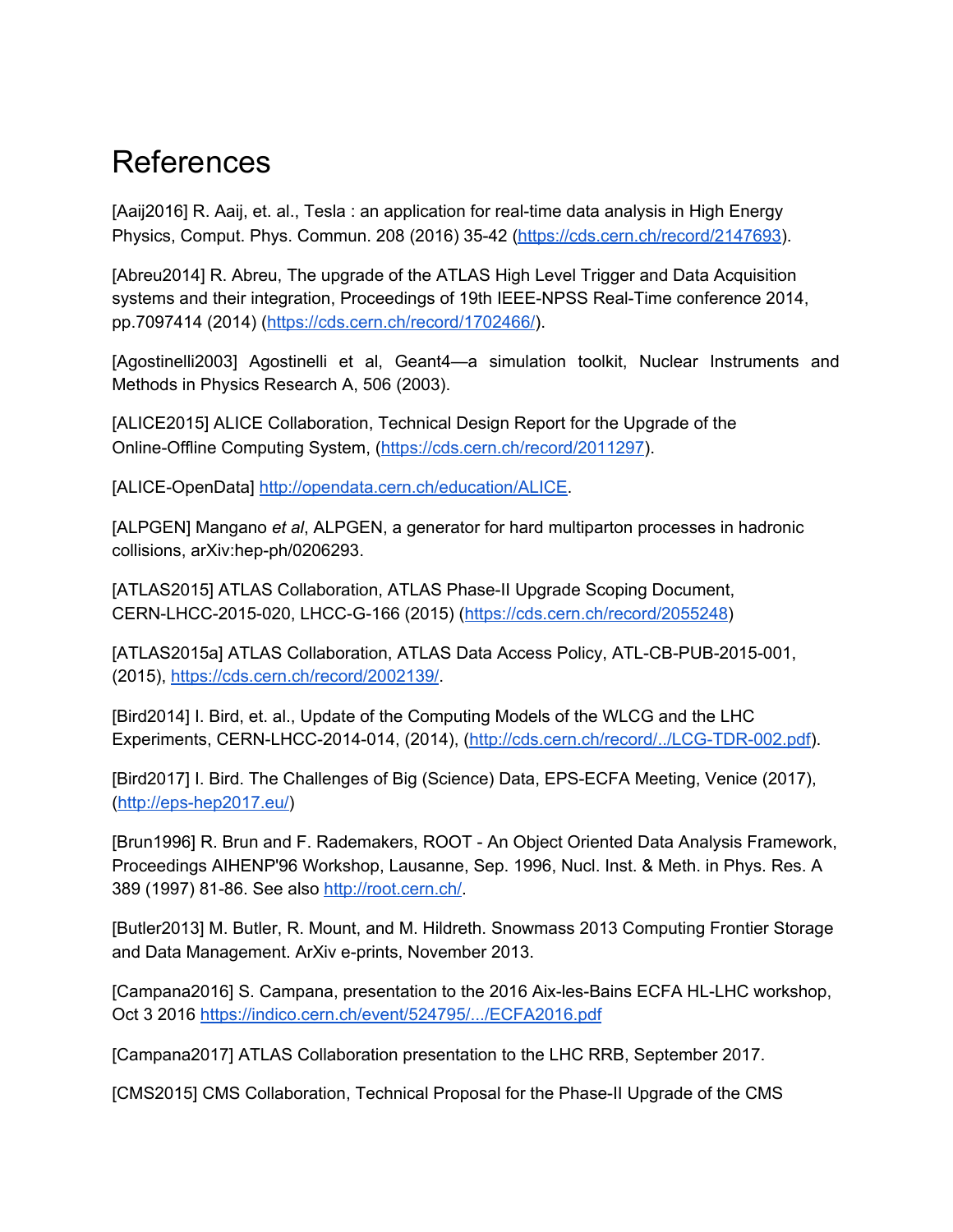Detector, CERN-LHCC-2015-010, LHCC-P-008, CMS-TDR-15-02 (2015) [https://cds.cern.ch/record/2020886.](https://cds.cern.ch/record/2020886)

[CMS2016] CMS Collaboration, Search for narrow resonances in dijet final states at s√= 8 TeV with the novel CMS technique of data scouting, Phys. Rev. Lett. 117 (2016) 031802 ([https://cds.cern.ch/record/2149625\)](https://cds.cern.ch/record/2149625).

[CMS-OpenData] <http://opendata.cern.ch/research/CMS>.

[CSRG2016] Computing Resources Scrutiny Group Report, CERN-RRB-2016-049, April 2016, <https://cds.cern.ch/record/2133213/>.

[ConcurrencyForum] [http://concurrency.web.cern.ch/.](http://concurrency.web.cern.ch/)

[CVMFS] J Blomer et al.; 2011 J. Phys.: Conf. Ser. 331 042003, Distributing LHC application software and conditions databases using the CernVM file system <http://iopscience.iop.org/article/10.1088/1742-6596/331/4/042003/meta>.

[DPHEP] [https://hep-project-dphep-portal.web.cern.ch/.](https://hep-project-dphep-portal.web.cern.ch/)

[ESPP2013] The European Strategy for Particle Physics Update 2013, [https://cds.cern.ch/record/1567258.](https://cds.cern.ch/record/1567258)

[Frontier] Frontier Distributed Database Caching System, [http://frontier.cern.ch](http://frontier.cern.ch/)

[HSF2015] HEP Software Foundation (HSF) White Paper Analysis and Proposed Startup Plan 1.1, 2015

<http://hepsoftwarefoundation.org/assets/HSFwhitepaperanalysisandstartupplanV1.1.pdf>.

[HSF2017] <http://hepsoftwarefoundation.org/activities/cwp.html>

[LHCb2014] LHCb Collaboration, LHCb Trigger and Online Upgrade Technical Design Report, CERN-LHCC-2014-016 (2014) ([https://cds.cern.ch/record/1701361\)](https://cds.cern.ch/record/1701361).

[MONARC] The MONARC project: [http://monarc.web.cern.ch/MONARC.](http://monarc.web.cern.ch/MONARC)

[Mangano2016] The Physics Landscape of the High Luminosity LHC, <http://cern.ch/go/7QCc>.

[ODP] CERN Open Data Portal, LHC Experiment Policies, retrieved 2017-08-18, <http://cern.ch/go/lVT6>.

[P5-2014] Particle Physics Project Prioritization Panel. Building for Discovery: Strategic Plan for U.S. Particle Physics in the Global Context.

[http://science.energy.gov/~/media/hep/hepap/pdf/May%202014/FINAL\\_DRAFT2\\_P5Report\\_WE](http://science.energy.gov/~/media/hep/hepap/pdf/May%202014/FINAL_DRAFT2_P5Report_WEB_052114.pdf) [B\\_052114.pdf](http://science.energy.gov/~/media/hep/hepap/pdf/May%202014/FINAL_DRAFT2_P5Report_WEB_052114.pdf).

[Panzer2017] Computing Evolution: Technology and Markets, Presented at the HSF CWP Workshop in San Diego, January 2017.